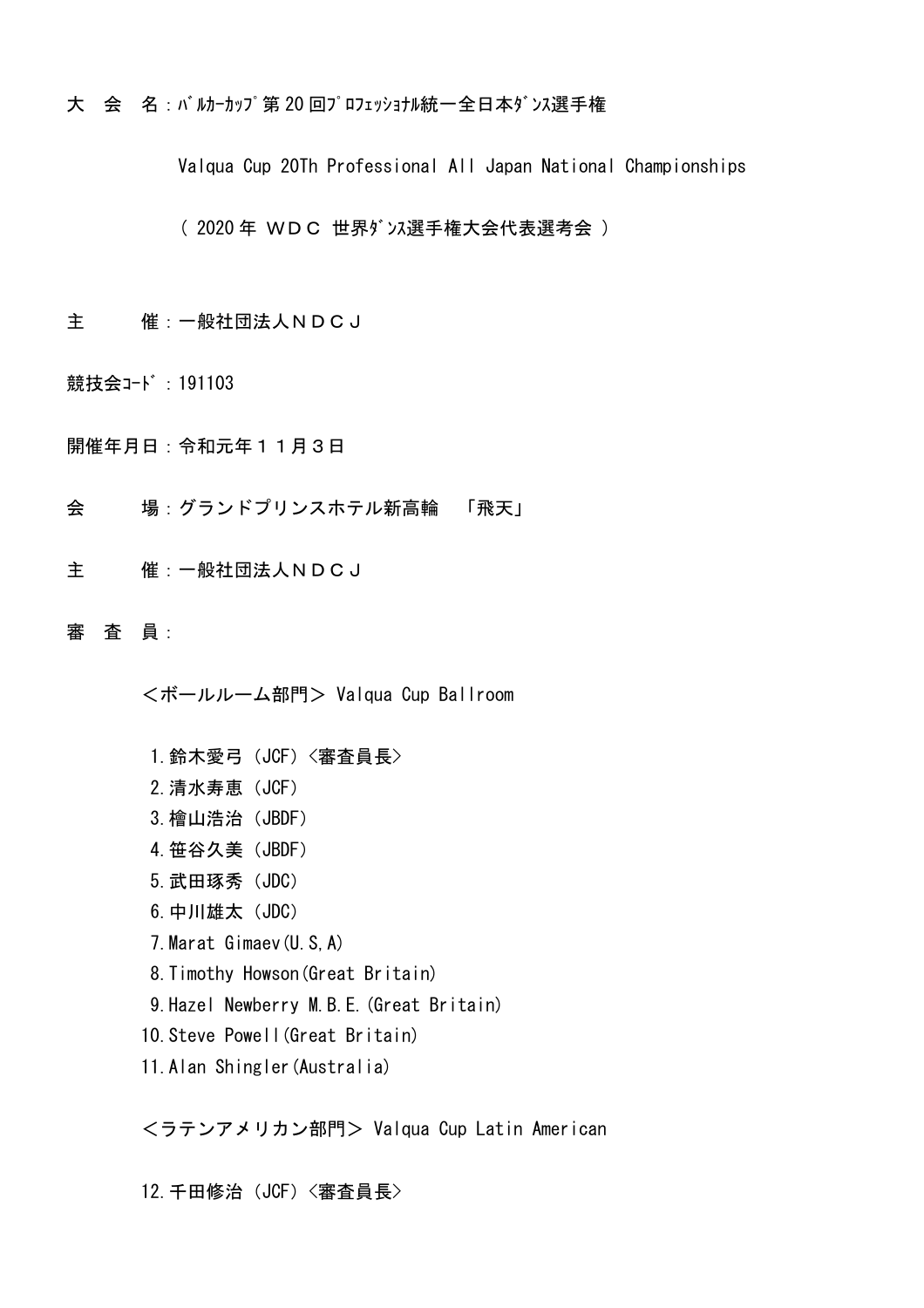13.中泉繁(JCF) 14. 長井一平 (JBDF) 15.岩倉守孝(JBDF) 16.早川午朗(JDC) 17. 八幡美佐子 (JDC) 18.Matthew Cutler(Great Britain) 19.Sergey Ryupin(Russia) 20.Sirpa Suutari(Finland) 21.Allan Tornsberg(U.S.A.)

------------------------------------------------------------------------------

------------------------------------------------------------------------------

22. Denise Weavers (Great Britain)大 会 名: バルカーカップ第20回統一全日本ダンス選

手権

バルカーカップ・ボールルーム 出場:176 組 種目:WTVFQ

【1次予選】

|     |                                                          | $\mathcal{P}$ |  |  | 3 4 5 6 7 8 9 10                                                                                                                     |  | $\overline{11}$ |                |         |                          |
|-----|----------------------------------------------------------|---------------|--|--|--------------------------------------------------------------------------------------------------------------------------------------|--|-----------------|----------------|---------|--------------------------|
|     |                                                          |               |  |  |                                                                                                                                      |  |                 |                |         |                          |
|     |                                                          |               |  |  |                                                                                                                                      |  |                 | 44             |         | 1 CALL                   |
|     | 2    WTFQ WTFQ WTFQ WT WTF. WTFQ WTF. Q                  |               |  |  |                                                                                                                                      |  |                 | 25             | 91      | $\overline{\phantom{0}}$ |
|     |                                                          |               |  |  |                                                                                                                                      |  |                 | 10             | $117 -$ |                          |
|     | 6 . TFQ WTFQ . TFQ WTFQ  . TFQ WTFQ WTFQ WTFQ W. FQ WTFQ |               |  |  |                                                                                                                                      |  |                 | 36             | 46 CALL |                          |
|     | 8 WT WTFQ W F.    Q WQ  WT                               |               |  |  |                                                                                                                                      |  |                 | 13             | 113     | $\overline{\phantom{0}}$ |
|     | 9  WT.  WTFQ WTFQ  FQ .T.Q WTFQ .T.Q W.FQ                |               |  |  |                                                                                                                                      |  |                 | 23             | $93 -$  |                          |
|     | 1 O .TFQ .T.Q WTFQ WTFQ WTFQ WTF. W. Q WTFQ F. WTFQ .TF. |               |  |  |                                                                                                                                      |  |                 | 33             |         | 68 CALL                  |
|     |                                                          |               |  |  |                                                                                                                                      |  |                 | 18             | 105     | $\overline{\phantom{0}}$ |
|     | 1 2 F. F. WTF. Q WTFQ WTFQ .TF. .TFQ  WTFQ WT.Q          |               |  |  |                                                                                                                                      |  |                 | 26             | 89      | $\overline{\phantom{a}}$ |
|     |                                                          |               |  |  |                                                                                                                                      |  |                 | 44             |         | 1 CALL                   |
|     |                                                          |               |  |  |                                                                                                                                      |  |                 | $\overline{1}$ | $135 -$ |                          |
|     |                                                          |               |  |  |                                                                                                                                      |  |                 | 43             |         | 8 CALL                   |
|     | 19 W Q  .TF. WTFQ WTFQ WTFQ W.F. WTFQ WTFQ WTFQ          |               |  |  |                                                                                                                                      |  |                 | 30             |         | 77 CALL                  |
| 2 O | WTFQ W WTFQ WTFQ .TF. WTFQ WTFQ W.FQ WTFQ WTF. W.FQ      |               |  |  |                                                                                                                                      |  |                 | 36             |         | 46 CALL                  |
|     |                                                          |               |  |  | WIFQ WIFQ $\cdot$ T. $\cdot$ W. FQ $\cdot \cdot \cdot \cdot \cdot$ . FQ $\cdot \cdot \cdot \cdot$ WIFQ $\cdot$ TFQ $\cdot$ T. Q WIFQ |  |                 | 27             |         | 85 CALL                  |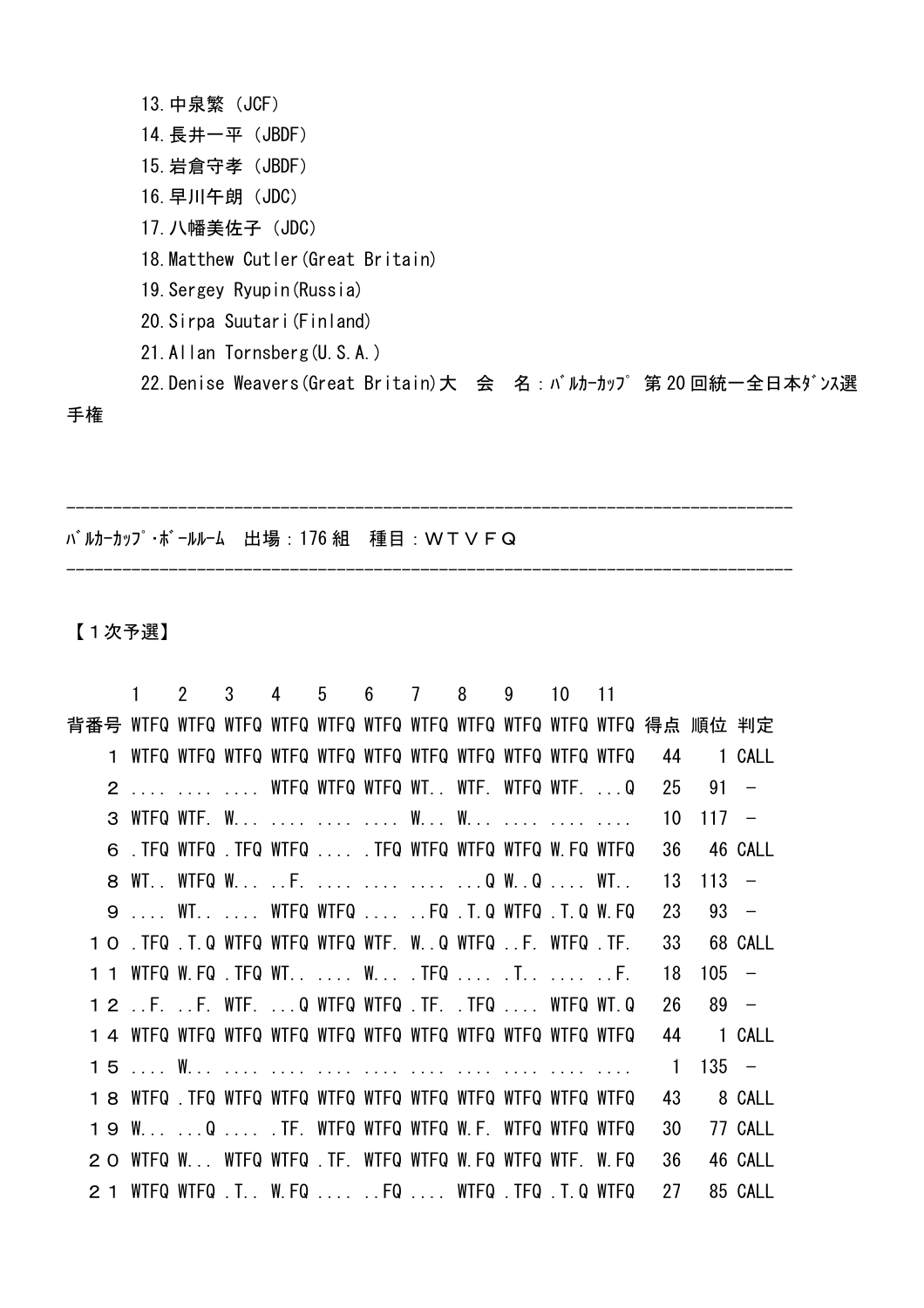|                | 2 2 WTFQ Q W.FQ WTFQ W.FQ WT.Q WTFQ WTFQ WTFQ WTFQ WTFQ   |                                                       |  |  |  |                                                    | 38                       |         | 33 CALL                  |
|----------------|-----------------------------------------------------------|-------------------------------------------------------|--|--|--|----------------------------------------------------|--------------------------|---------|--------------------------|
| 23             | F. WTFQ  WTFQ WTFQ   Q  Q                                 |                                                       |  |  |  |                                                    | 15                       | 108     | $\overline{\phantom{0}}$ |
| 24             |                                                           |                                                       |  |  |  |                                                    | $\overline{0}$           | 136     | $\overline{\phantom{0}}$ |
|                |                                                           |                                                       |  |  |  |                                                    | 43                       |         | 8 CALL                   |
| 26             |                                                           | WTF. WTF. .T.Q.T Q WTFQF.   Q.TFQ                     |  |  |  |                                                    | 19                       | $100 -$ |                          |
| 28             |                                                           | WIFQ W.FQ WIFQ WIF. WIFQ F. WIFQ WIFQ WIFQ W.FQ WIF.  |  |  |  |                                                    | 37                       |         | 40 CALL                  |
|                | 29 W . T.Q WTFQ  . T  WT.Q  FQ . T . TF. WT               |                                                       |  |  |  |                                                    | 18                       | $105 -$ |                          |
| 30             | FQ WTFQ WTFQ WTFQ W.FQ W.FQ .TFQ WTFQ WTF. WTFQ W.F.      |                                                       |  |  |  |                                                    | 36                       |         | 46 CALL                  |
| 3 <sub>1</sub> |                                                           | WTFQ TF. TFQ WTFQ WTF. WTF. W.FQ TF. W.FQ WT. T.Q     |  |  |  |                                                    | 31                       |         | 73 CALL                  |
|                | 33.FQ WIFQ WIFQ TFQ WIFQ WIFQ WIFQ WI.Q W.FQ WIFQ WIFQ    |                                                       |  |  |  |                                                    | 39                       |         | 29 CALL                  |
| 34             |                                                           | WT.Q WT.Q WTFQ WTFQ WT.Q WTFQ WTF. WT.Q WTFQ WTFQ.TFQ |  |  |  |                                                    | 38                       |         | 33 CALL                  |
| 35             |                                                           | WIFQ WIFQ  W . TF. WIFQ WI Q WIFQ WIFQ WIFQ WIFQ      |  |  |  |                                                    | 34                       |         | 63 CALL                  |
|                |                                                           |                                                       |  |  |  |                                                    | 43                       |         | 8 CALL                   |
| 38             |                                                           |                                                       |  |  |  |                                                    | 27                       |         | 85 CALL                  |
| 39             |                                                           | .TF. WTFQ W.FQ WQ WTFQ WTFQ .TFQ WTFQ WTFQ WTFQ WTFQ  |  |  |  |                                                    | 38                       |         | 33 CALL                  |
|                |                                                           |                                                       |  |  |  |                                                    | 3                        | $130 -$ |                          |
|                | 4 3 W.FQ F. WTFQ WTFQ WTFQ WTFQ WTFQ WTFQ WTFQ WQ         |                                                       |  |  |  |                                                    | 34                       |         | 63 CALL                  |
| 44             |                                                           |                                                       |  |  |  |                                                    | $\mathbf{0}$             | $136 -$ |                          |
|                |                                                           |                                                       |  |  |  |                                                    | 42                       |         | 16 CALL                  |
|                |                                                           |                                                       |  |  |  |                                                    | 10                       | $117 -$ |                          |
| 49             |                                                           | FQ WT.Q W.FQ WTFQ WTFQ WT.Q WTFQ WTFQ W.F. W.FQ WTFQ  |  |  |  |                                                    | 36                       |         | 46 CALL                  |
|                | 50 WTFQ TFQ W .F.   WTF.  W.F. WT. W.FQ                   |                                                       |  |  |  |                                                    | 19                       | $100 -$ |                          |
|                | 51 W.Q W.Q WT.Q WTFQ WTFQ WTFQ WTFQ WTF. W.Q WTFQ WTFQ    |                                                       |  |  |  |                                                    |                          |         | 36 46 CALL               |
|                |                                                           |                                                       |  |  |  |                                                    | $\overline{\phantom{0}}$ |         | $136 -$                  |
|                | 54 WTFQ WTFQ WTFQ W.FQ WTFQ WTFQ Q W.FQ WTFQ W.FQ WT      |                                                       |  |  |  |                                                    | 36                       |         | 46 CALL                  |
|                |                                                           |                                                       |  |  |  | 55 Q  .TFQ WTFQ WTFQ WTFQ WT.Q .TFQ WTFQ .TFQ WTFQ | 33                       |         | 68 CALL                  |
|                | 56 Q . T . TFQ WTFQ WTFQ WTF. WTF. . T.Q WTFQ . T.Q WQ    |                                                       |  |  |  |                                                    |                          |         | 29 83 CALL               |
|                |                                                           |                                                       |  |  |  |                                                    | $\overline{2}$           |         | $132 -$                  |
|                | 59 .F. W.Q WTFQ .TF. WTFQ .TFQ .TFQ WTF. .FQ WTFQ W.FQ    |                                                       |  |  |  |                                                    | 31                       |         | 73 CALL                  |
|                | 60 WTFQ WTF. WTFQ WTFQ WTFQ WTFQ W.FQ W.FQ WTFQ WTFQ WT.Q |                                                       |  |  |  |                                                    |                          |         | 40 22 CALL               |
|                |                                                           |                                                       |  |  |  |                                                    | 11                       |         | $114 -$                  |
|                | 63  WIFQ WIF. WIFQ FQ WIFQ WIFQ WIF. WIFQ WIFQ WIFQ       |                                                       |  |  |  |                                                    | 36                       |         | 46 CALL                  |
|                | 65 WTFQ WTFQ     WT.Q   W .TF.                            |                                                       |  |  |  |                                                    | 14                       | $110 -$ |                          |
|                | 66 W.F. TF. W.FQ WTFQ WTFQ W.F. . FQ WTFQ WTFQ WTFQ TFQ   |                                                       |  |  |  |                                                    | 34                       |         | 63 CALL                  |
|                | 6 7 WT.Q WTFQ WTFQ WTFQ WT WTFQ WTFQ WTFQ WTFQ WTFQ WTFQ  |                                                       |  |  |  |                                                    | 41                       |         | 19 CALL                  |
|                | 7 O WTFQ WTFQ W.FQ W   Q WTFQ WTT WTF                     |                                                       |  |  |  |                                                    | 23                       |         | $93 -$                   |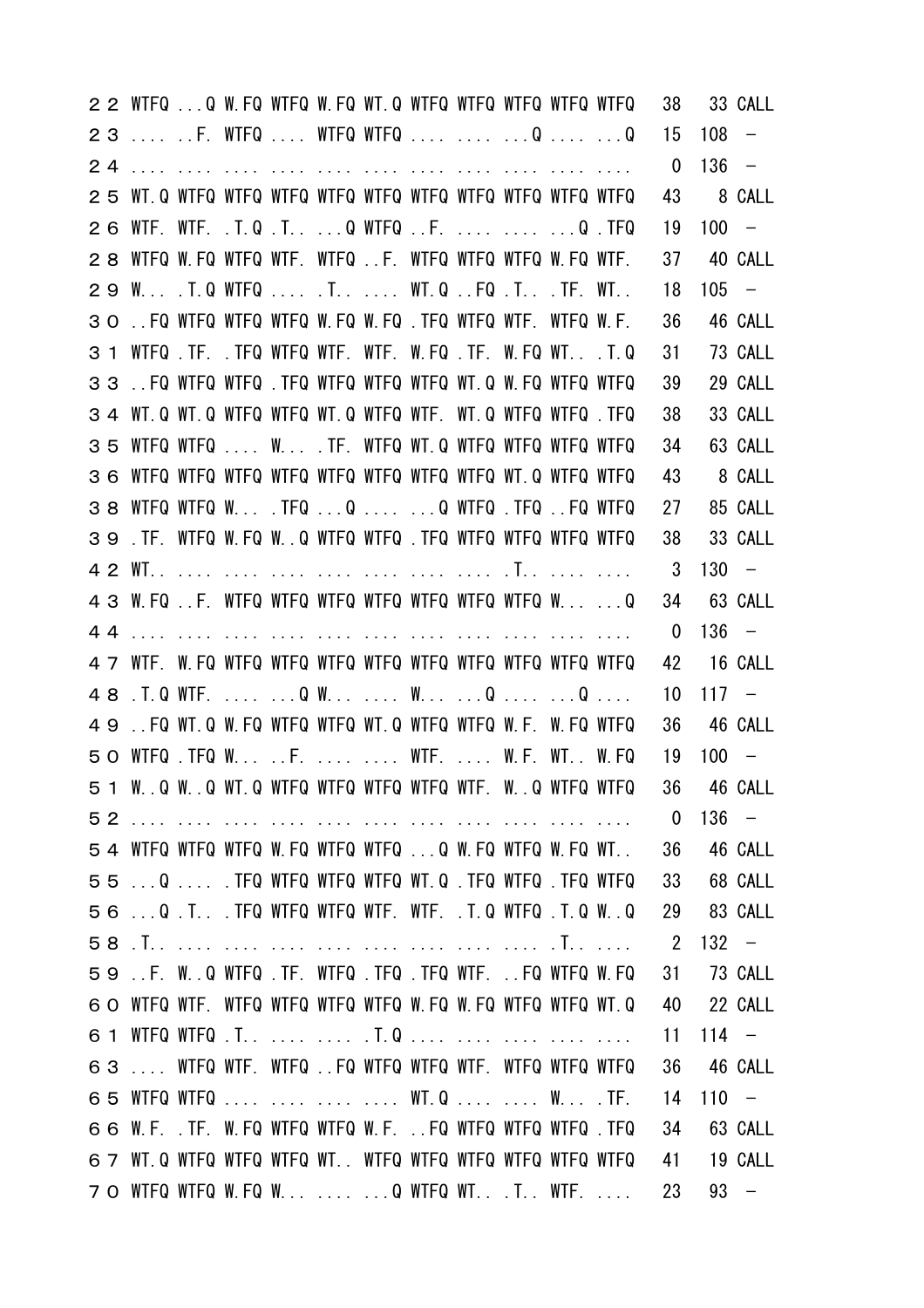|  |    | 7 1 WTF. Q WTFQ WT.Q WTFQ WT.Q WTF. WTFQ WTFQ F. WTFQ         |  |  |  |  |                                           | 34                      |         | 63 CALL                  |
|--|----|---------------------------------------------------------------|--|--|--|--|-------------------------------------------|-------------------------|---------|--------------------------|
|  |    | 7 3 W.FQ WTFQ W.FQ W.FQ .TFQ WTFQ WTFQ WTFQ WTFQ WTFQ WTFQ    |  |  |  |  |                                           | 40                      |         | 22 CALL                  |
|  |    | 7 4 WT.Q. TF. WTFQ WT.Q WTFQ WTFQ WTFQ WTFQ WTFQ WTFQ WTF.    |  |  |  |  |                                           | 39                      |         | 29 CALL                  |
|  |    |                                                               |  |  |  |  |                                           | $\overline{\mathbf{0}}$ |         | $136 -$                  |
|  |    |                                                               |  |  |  |  |                                           | 42                      |         | 16 CALL                  |
|  |    | 78 . TFQ  W.FQ . TFQ . T.Q FQ W.F. W. .Q W.  . T. . WTFQ      |  |  |  |  |                                           | 23                      |         | $93 -$                   |
|  |    | 79 WTFQ WTFQ WTFQ WT WTFQ WTFQ WTFQ WTFQ WTFQ WTFQ WT.Q       |  |  |  |  |                                           | 41                      |         | 19 CALL                  |
|  |    | 8 1  WT.Q Q  WTFQ WTFQ .TF. .TF. .T.Q .T Q                    |  |  |  |  |                                           | 20                      |         | $99 -$                   |
|  |    |                                                               |  |  |  |  |                                           | 3                       | $130 -$ |                          |
|  |    |                                                               |  |  |  |  |                                           | 43                      |         | 8 CALL                   |
|  |    | 85 WTFQF. WTF. WTF. W.FQQ.T WTTF. WTFQ W.F.                   |  |  |  |  |                                           | 26                      |         | $89 -$                   |
|  | 86 | W.Q .TFQ WTFQ  WT.QFQ W Q WTF.                                |  |  |  |  |                                           | 19                      | $100 -$ |                          |
|  |    | 8 7 . TFQ WTFQ WTFQ WTFQ . TF. WTF. W.FQ WTFQ WTFQ W.FQ . TFQ |  |  |  |  |                                           | 37                      |         | 40 CALL                  |
|  |    |                                                               |  |  |  |  |                                           | 8                       | $121 -$ |                          |
|  | 89 | WTFQ WTFQ WTFQ WTFQ WTFQ WTFQ WTFQ W.F. WTFQ WTFQ WTFQ        |  |  |  |  |                                           | 42                      |         | 16 CALL                  |
|  |    |                                                               |  |  |  |  |                                           |                         |         | 44 1 CALL                |
|  |    | 9 1 WTFQ WTFQ WTFQ .TFQ WT WT W.FQ WTFQ WTFQ WTFQ WT.Q        |  |  |  |  |                                           | 37                      |         | 40 CALL                  |
|  |    |                                                               |  |  |  |  |                                           | $2^{\circ}$             | 132     | $\overline{\phantom{0}}$ |
|  |    | 94  FQ . T. . W.F. WTFQ       .                               |  |  |  |  |                                           | 9                       | $120 -$ |                          |
|  |    |                                                               |  |  |  |  |                                           | 6                       | $127 -$ |                          |
|  |    | 97 W.F. WT W.FQ WTFQ W.FQ WTFQ WTFQ WTFQ W.FQ W.F. WTFQ       |  |  |  |  |                                           | 35                      |         | 56 CALL                  |
|  |    | 98  TF. T.Q  WIFQ WIFQ .TF. WIFQ Q F. F.                      |  |  |  |  |                                           | 21                      |         | $97 -$                   |
|  |    |                                                               |  |  |  |  | 99 .T.Q WQ WTFQ WTFQ  WT WT.Q W .TF. WQ W | 23                      |         | $93 -$                   |
|  |    | 1 O 2 W.F. .TFQ WT.Q WT.Q WTFQ WTFQ F. WTFQ WTFQ WTFQ WTFQ    |  |  |  |  |                                           | 36                      |         | 46 CALL                  |
|  |    | 103 .T.Q  .TFQ W.Q  FQ WTFQ .T.Q WT.Q WTFQ .TFQ               |  |  |  |  |                                           | 25                      |         | $91 -$                   |
|  |    |                                                               |  |  |  |  |                                           | 44                      |         | 1 CALL                   |
|  |    | 105 WTFQ W.F. WTFQ WTFQ WTFQ WTFQ WTFQ. TFQ WTF. WTFQ WTFQ    |  |  |  |  |                                           | 40                      |         | 22 CALL                  |
|  |    |                                                               |  |  |  |  |                                           | 40                      |         | 22 CALL                  |
|  |    |                                                               |  |  |  |  |                                           | 14                      | $110 -$ |                          |
|  |    | 109    W WIFQ  .T.Q Q FQ                                      |  |  |  |  |                                           | 10                      | $117 -$ |                          |
|  |    | 110 WTF. WTFQ WTFQ WTFQ .TFQ WTFQ .TFQ .FQ WT.Q .TFQ W.Q      |  |  |  |  |                                           | 35                      |         | 56 CALL                  |
|  |    |                                                               |  |  |  |  |                                           | $\mathbf 0$             | $136 -$ |                          |
|  |    | 112 W.F. WT WTFQ WTFQ W.FQ WTFQ WTFQ WTFQ WTFQ W.Q WTFQ       |  |  |  |  |                                           | 37                      |         | 40 CALL                  |
|  |    | 113 WTFQ WTF. W.FQ WTFQ WTFQ WTFQ WTFQ WT.Q W.Q W.FQ WTFQ     |  |  |  |  |                                           | 38                      |         | 33 CALL                  |
|  |    | 115 WTFQ . TFQQ FQ W. W. WTFQ . TF. WTF.                      |  |  |  |  |                                           | 21                      |         | $97 -$                   |
|  |    | 116 Q W.FQ WTFQ .TFQ .T.Q WTFQ W.FQ WTFQ WTFQ WTFQ .TFQ       |  |  |  |  |                                           | 35                      |         | 56 CALL                  |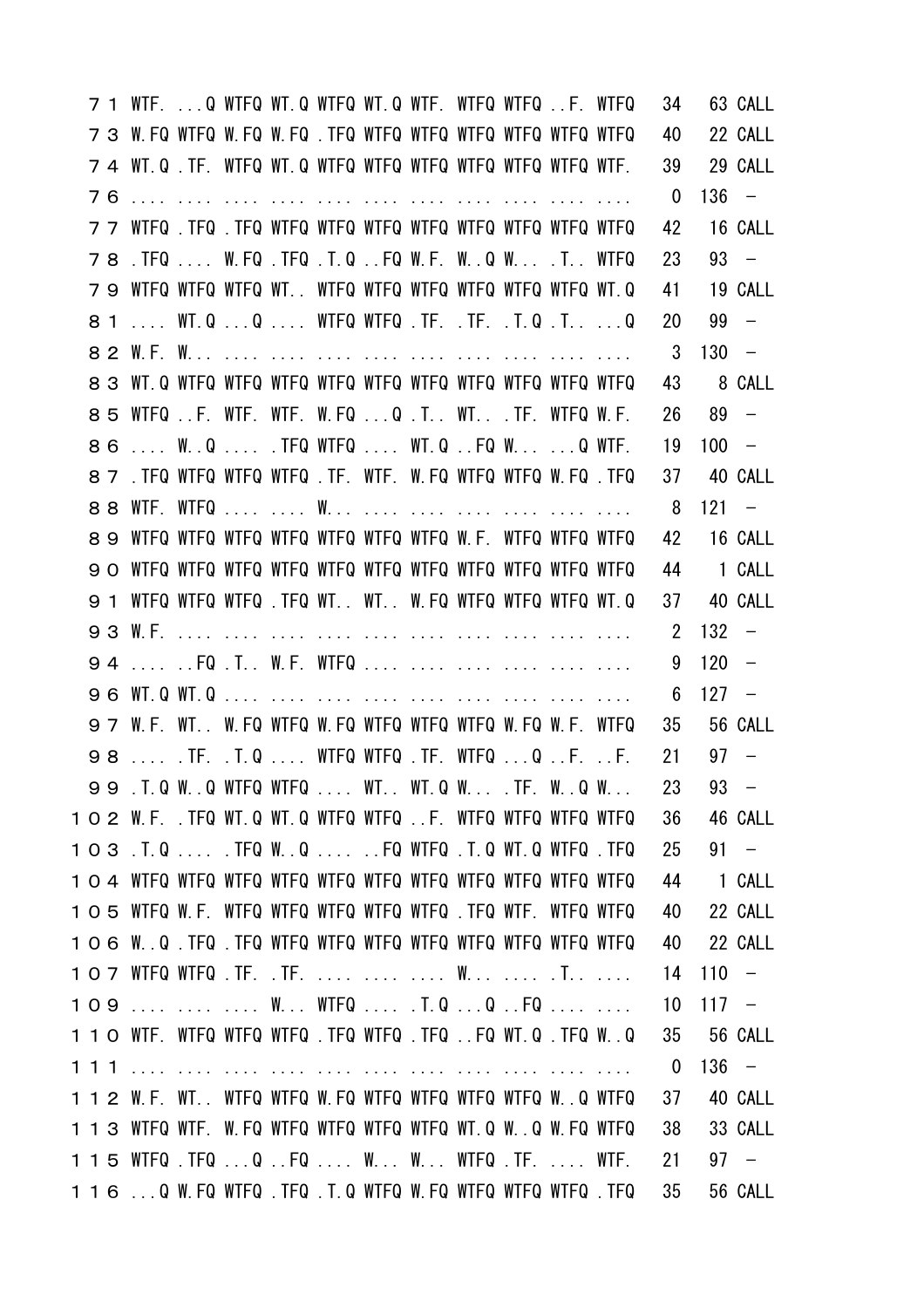|  | 118. TFQ W W.FQ WQ WT WTFQ WTFQ WTFQ WTFQ WTFQ WTFQ           |  |  |  |  |  | 35             |         | 56 CALL        |
|--|---------------------------------------------------------------|--|--|--|--|--|----------------|---------|----------------|
|  | 119 WTF. WTFQ  F. W.F.     WTFQ                               |  |  |  |  |  | 14             | $110 -$ |                |
|  | 1 2 0 WTFQ WTFQ WTFQ WTFQ WTFQ . TFQ WTFQ WTFQ WTFQ WTFQ WTFQ |  |  |  |  |  | 43             |         | 8 CALL         |
|  | 121 WT.QQ WTFQ WT WTFQ WTFQ WTF. WTFQ WTF. WTFQ WTFQ          |  |  |  |  |  | 36             |         | 46 CALL        |
|  |                                                               |  |  |  |  |  | - 8            | 121     | $\sim$ $ \sim$ |
|  | 123 WTFQ .TFQ W .TF. .TFQ W.FQ WT WTFQ .T WTFQ WTFQ           |  |  |  |  |  | 31             |         | 73 CALL        |
|  | 1 2 4 WTFQ W.F.  WTF. W.FQ WTF. F. WTFQ WTFQ WTF. WTF.        |  |  |  |  |  | 30             |         | 77 CALL        |
|  | 1 2 5 WT.Q WQ WT.Q WTFQ WT.Q WTFQ WTFQ .T.Q WTFQ .TF. WTFQ    |  |  |  |  |  | 35             |         | 56 CALL        |
|  | 127 .FQ TF. WIFQ WIF. WIFQ WIFQ WIFQ W.F. T.Q TFQ WIFQ        |  |  |  |  |  | 34             |         | 63 CALL        |
|  |                                                               |  |  |  |  |  | $\mathbf 0$    | $136 -$ |                |
|  | 130 .F. WT.Q W.F. WTFQ WTFQ WTFQ WTFQ W.F. WTFQ WTFQ TFQ      |  |  |  |  |  | 35             |         | 56 CALL        |
|  | 131 WTFQ WTFQ  W.Q W   TF. FQ WT.Q W                          |  |  |  |  |  | 19             | $100 -$ |                |
|  | 132 WTFQ WTFQ W.FQ Q WTFQ FQ Q .TFQ WTFQ Q .TFQ               |  |  |  |  |  | 30             |         | 77 CALL        |
|  | 134 W W.FQ     WT W W                                         |  |  |  |  |  | 8              | $121 -$ |                |
|  | 135   WT.Q WTFQ WTFQ WTFQ WTFQ WTFQ W.FQ WTFQ W.FQ            |  |  |  |  |  | 33             |         | 68 CALL        |
|  | 136 .T. WTFQ WTFQ WT.Q .TFQ WT.Q WT.Q .T.Q W.FQ W WT.Q        |  |  |  |  |  | 30             |         | 77 CALL        |
|  | 137 WTFQ WTFQ TF. W.FQ WTF. WT.Q WTFQ WTF. WTF. WTFQ WTFQ     |  |  |  |  |  | 37             |         | 40 CALL        |
|  | 138 WT.Q. TFQ WTFQ WTF. WTFQ WTF. W.FQ WTFQ WTFQ WTFQ WTF.    |  |  |  |  |  | 38             |         | 33 CALL        |
|  | 139 . F. WT.Q W.FQ . T.Q WT.Q . T. T.Q . T. . W. T. Q         |  |  |  |  |  | 19             | $100 -$ |                |
|  |                                                               |  |  |  |  |  | 44             |         | 1 CALL         |
|  |                                                               |  |  |  |  |  | 43             |         | 8 CALL         |
|  |                                                               |  |  |  |  |  | 8              | $121 -$ |                |
|  | 144   WT. F.  WTFQ    F.  8 121 -                             |  |  |  |  |  |                |         |                |
|  | 145 .F. WTF. WTFQ W.FQ WTFQ .TFQ WTFQ .TFQ .TFQ .TFQ W        |  |  |  |  |  |                |         | 32 71 CALL     |
|  | 148 Q .T.Q W.FQ WTFQ .TFQ W.FQ WTFQ WTFQ WTFQ WTFQ WTFQ       |  |  |  |  |  | 36             |         | 46 CALL        |
|  | 149 . TFQ W. FQ W. FQ W. F.                                   |  |  |  |  |  | 11             | $114 -$ |                |
|  |                                                               |  |  |  |  |  | $\overline{0}$ | $136 -$ |                |
|  |                                                               |  |  |  |  |  | 44             |         | 1 CALL         |
|  | 153 WTFQ W.F. .TFQ WTFQ WTF. WT.Q WTFQ WTFQ WTFQ WTF. WT.Q    |  |  |  |  |  | 37             |         | 40 CALL        |
|  | 154 WTFQ WTFQ WT.Q WT.Q W.FQ WTFQ WTFQ WT. WTFQ WTFQ TFQ      |  |  |  |  |  | 38             |         | 33 CALL        |
|  | 155 WTFQ W.FQ WTFQ .TFQ WTFQ WTFQ WTF. WTFQ WTFQ WTFQ WTFQ    |  |  |  |  |  | 41             |         | 19 CALL        |
|  |                                                               |  |  |  |  |  | 6              | $127 -$ |                |
|  |                                                               |  |  |  |  |  | 5              | $129 -$ |                |
|  | 158 WTFQ .T. WTFQ WTFQ WTFQ WTFQ W.FQ WTFQ WTFQ .TFQ WTFQ     |  |  |  |  |  |                |         | 39 29 CALL     |
|  |                                                               |  |  |  |  |  | $\mathbf{0}$   | $136 -$ |                |
|  | 161 .T.Q WTF. WTF.  WTFQ WTFQ FQ  .TFQ WTFQ W.F.              |  |  |  |  |  | 27             |         | 85 CALL        |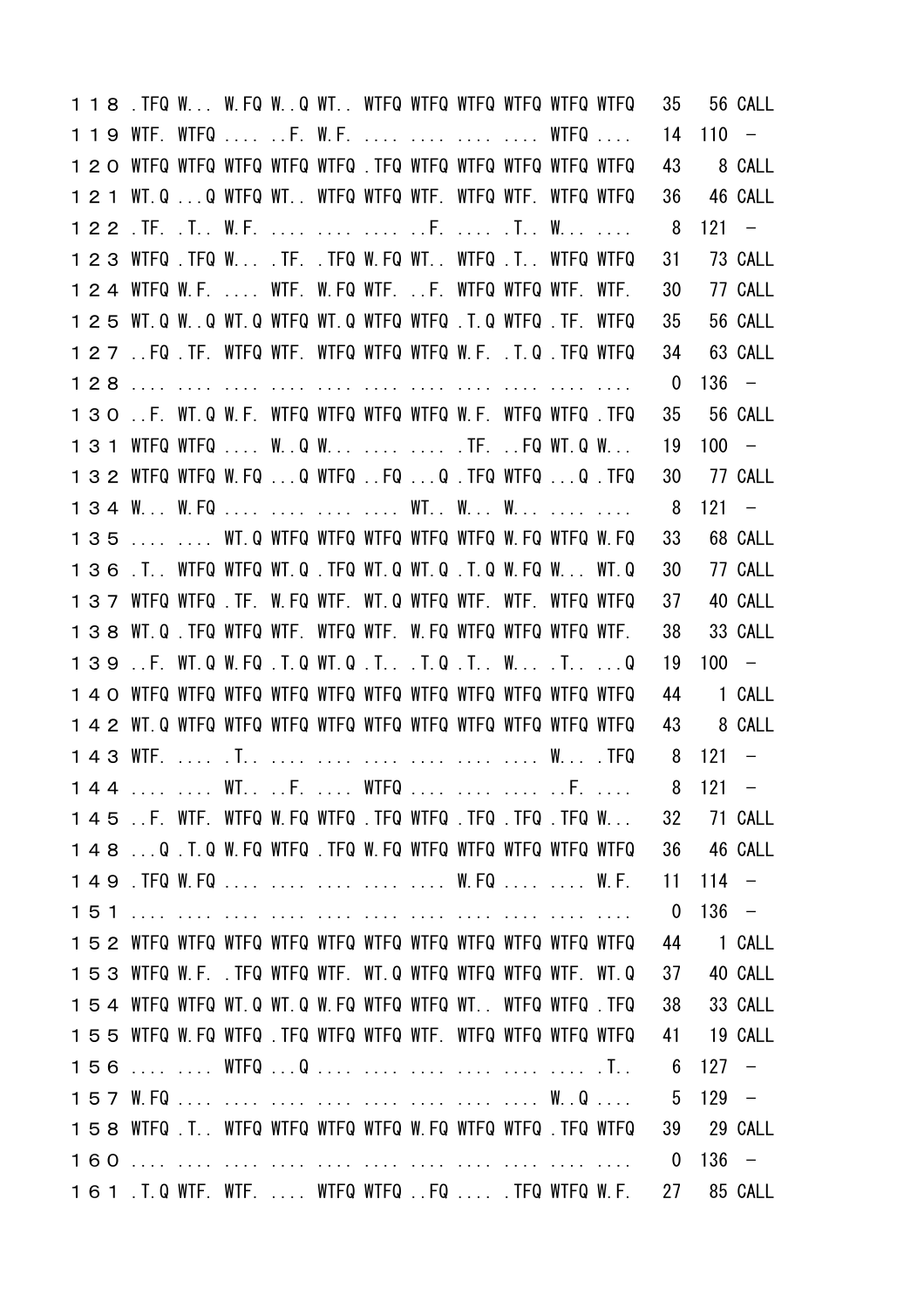.T.. WTFQ .TFQ WTFQ W..Q .TFQ WT.Q WT.Q WTFQ WTFQ WTFQ 35 56 CALL W.FQ WTFQ WTF. W... .T.Q .... WT.. W.F. .... .... .... 17 107 − .T.. .T.Q WTFQ WTFQ WTF. W.F. WTFQ WTFQ .TF. ..F. WTF. 30 77 CALL W.FQ W.FQ WTFQ WTFQ WTFQ WTFQ WTFQ ..FQ WTFQ WTFQ WTFQ 40 22 CALL WTFQ WTFQ W.FQ WTFQ .TF. WTFQ WTFQ WTFQ WTFQ WTFQ ..FQ 39 29 CALL WTFQ WTFQ WT.Q WTFQ WTFQ WTFQ .TFQ WTFQ W.FQ WTFQ WT.Q 40 22 CALL WTFQ WTFQ WTFQ WTFQ WTFQ WTFQ WTFQ WTFQ WTFQ WTFQ WTFQ 44 1 CALL WTFQ WTFQ W... WTFQ W.FQ WTFQ .... .T.Q WTFQ W.F. WTFQ 32 71 CALL WTFQ WT.Q WTFQ WTFQ WTFQ WTFQ WTFQ WTFQ WTFQ WTFQ WTFQ 43 8 CALL .TFQ WTFQ WT.Q WTFQ WTFQ WTFQ WTFQ WTFQ WTFQ WTFQ W..Q 40 22 CALL WTF. .... .T.. WTF. .... .... ..F. .TF. .... .... .T.. 11 114 − WT.. .TFQ ..F. .... .... .T.. .... .... W.FQ .T.. WTFQ 15 108 − ...Q .... .TFQ WTFQ WT.Q WTFQ WTFQ ..FQ WT.Q W.FQ ..F. 28 84 CALL WTFQ WTFQ WTF. WTFQ WTFQ WTFQ WTFQ WTFQ WTFQ WTFQ WTFQ 43 8 CALL .... .... .T.. .... .... .... .... W... .... .... .... 2 132 − W.F. W.FQ WTFQ .... WTFQ W.F. WTFQ WTFQ .TFQ ...Q WTFQ 31 73 CALL WTFQ WTFQ WTFQ W.FQ ..F. W..Q WT.Q W.F. .... WT.Q ..F. 27 85 CALL WTFQ ..F. .TFQ WTFQ WTFQ .TFQ WTFQ WTFQ W.FQ WTFQ WTFQ 38 33 CALL ...Q WT.. WT.. .T.Q WTFQ WTFQ WTFQ WT.Q WT.. WTFQ W..Q 30 77 CALL .... WTFQ .... .T.. .... .... .... .... .T.. .T.. .T.. 8 121 −

【2次予選】

 1 2 3 4 5 6 7 8 9 10 11 背番号 WTFQ WTFQ WTFQ WTFQ WTFQ WTFQ WTFQ WTFQ WTFQ WTFQ WTFQ 得点 順位 判定 WTFQ ..F. WTFQ WTFQ W..Q WTFQ WTFQ WTFQ WTFQ WTFQ WTFQ 39 17 CALL .... W... WTFQ .... .... .... W.FQ .... W..Q .... .... 10 101 − WT.Q ..FQ WTFQ ..FQ .... .... WTFQ .T.. ..FQ .... WTFQ 22 62 CALL 1 0 .... .... .... WTFQ W.FQ .... .... .... .... .... .... 7 105 − WTFQ WTFQ WTFQ WTFQ WTFQ WTFQ WTFQ WTFQ WTFQ WTFQ WTFQ 44 1 CALL .TFQ .T.Q WTFQ WT.. WTFQ WTFQ WTFQ WTFQ WTFQ WTFQ WTFQ 39 17 CALL W.FQ WTF. WTFQ WTFQ .T.. WTFQ WTFQ WTFQ WTFQ WTFQ WTFQ 39 17 CALL 19 .... .... .... .... WTFQ WTFQ .... .... .... WTFQ .T.. 13 93 − .... ...Q WT.Q WT.Q .... WTFQ WTF. .... WTF. .... ..F. 18 75 − 2 1 WTFQ WTFQ ...Q .... .... .... .... ...Q .... ..F. .... 11 99 -WTF. W... WTFQ WTFQ .TF. .... .TFQ WTFQ WTFQ WT.Q WT.Q 31 36 CALL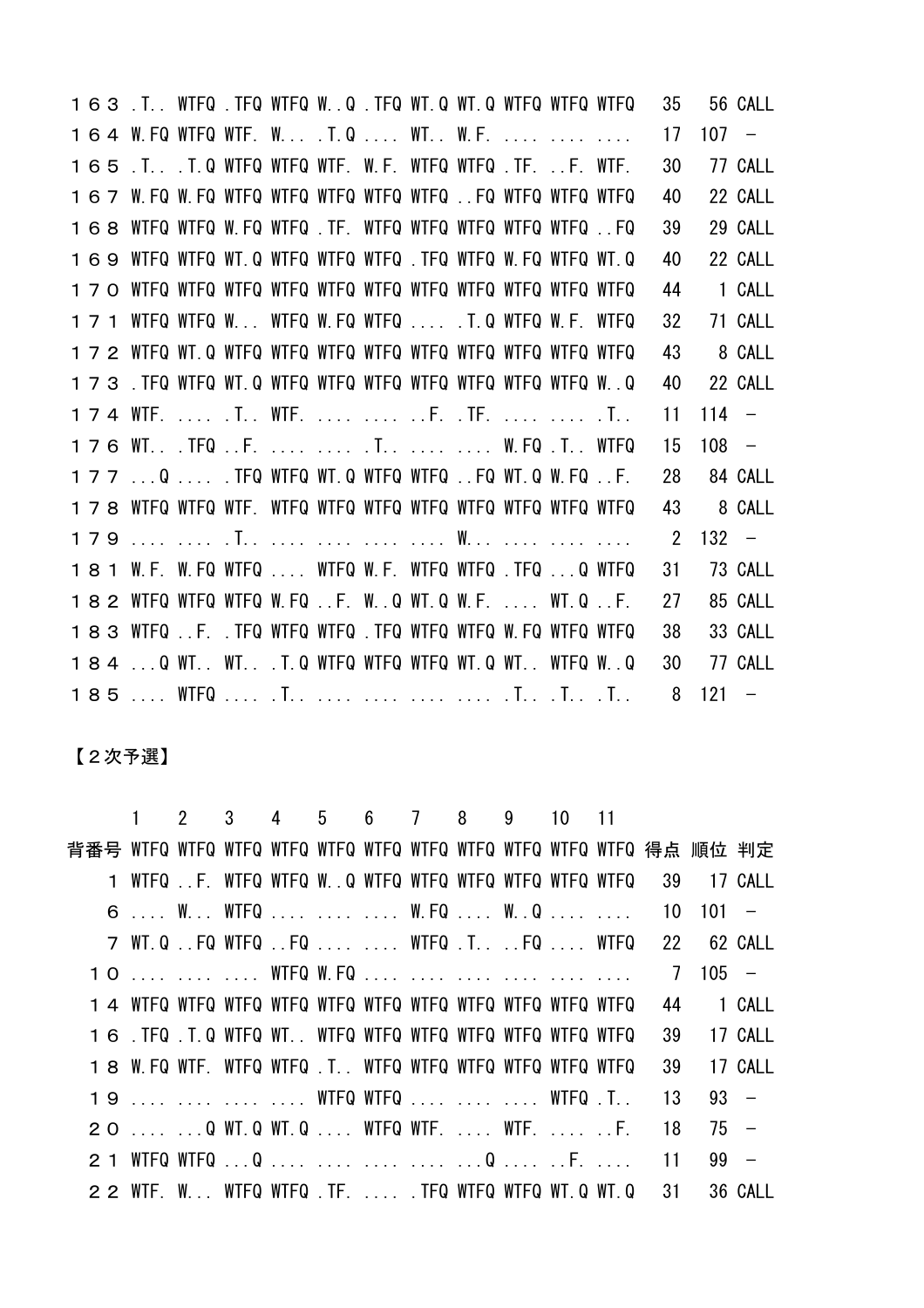| 25 .T.Q. TFQ WTFQ .TFQ WTFQ WTFQ WTFQ WTFQ WTFQ WTFQ WTFQ  |  |  |  |  |  | 40             |         | 12 CALL                  |
|------------------------------------------------------------|--|--|--|--|--|----------------|---------|--------------------------|
|                                                            |  |  |  |  |  | 44             |         | 1 CALL                   |
| 28 WTFQ WTFQ WTFQ  WTFQ   WTFQ .TFQ  F.                    |  |  |  |  |  | 24             |         | 56 CALL                  |
| 30 .T.QF. FQ WTFQ WTFQ WTFQ .TFQ .TFQ WTFQ F.              |  |  |  |  |  | 28             |         | 44 CALL                  |
| 3 1 W.FQ WQ WT.Q WTFQ WTFQ  WT WQ .T Q W.F.                |  |  |  |  |  | 24             |         | 56 CALL                  |
| 33 W.FQ WT.Q Q WT.Q WTFQ WTFQ WTFQ  W WTFQ W.FQ            |  |  |  |  |  | 30             |         | 39 CALL                  |
| 34 WTFQ WTFQ TFQ WTFQ WTFQ WTFQ WTFQ WTF WTFQ TF WTFQ      |  |  |  |  |  | 40             |         | 12 CALL                  |
| 35 WTF. WTFQ      W. FQ  WTFQ WTFQ                         |  |  |  |  |  | 18             |         | $75 -$                   |
| 36 WTFQ . T. FQ WT. TFQ WTFQ WTFQ WTFQ . TF.               |  |  |  |  |  | 26             |         | 50 CALL                  |
|                                                            |  |  |  |  |  | 8              | $104 -$ |                          |
|                                                            |  |  |  |  |  | 15             | $84 -$  |                          |
| 4 O WTFQ W WTFQ W.FQ WTFQ WTFQ WTFQ WT.Q WTFQ WT.Q WTFQ    |  |  |  |  |  | 38             |         | 25 CALL                  |
|                                                            |  |  |  |  |  | 9              | $102 -$ |                          |
|                                                            |  |  |  |  |  | 43             |         | 4 CALL                   |
| 4 7  TFQ WTFQ WTFQ W. . Q WTFQ WTFQ WTFQ WTFQ WTFQ WTFQ    |  |  |  |  |  | 37             |         | 29 CALL                  |
|                                                            |  |  |  |  |  | $\overline{7}$ | 105     | $\overline{\phantom{0}}$ |
| 51  WTF.   WTF. WTFQ    WTFQ .TFQ                          |  |  |  |  |  | 17             | 80      | $\overline{\phantom{0}}$ |
| 54 WTFQ WTFQ W  WTFQ    FQ                                 |  |  |  |  |  | 15             | $84 -$  |                          |
| 55. FQ W.Q.F. WT W.FQ W.FQ.T                               |  |  |  |  |  | 14             | $89 -$  |                          |
| 56 W    WTFQ WTFQ .T.    .T                                |  |  |  |  |  | 11             | $99 -$  |                          |
| 57 WTF.  WTFQ WTFQ  W.FQ W.FQ WTFQ WTFQ WTFQ WTFQ          |  |  |  |  |  | 33             |         | 34 CALL                  |
| 59      Q W . TFQ   FQ WTFQ WTFQ                           |  |  |  |  |  | 15             | $84 -$  |                          |
| 60 W WTFQ WT.Q WTFQ W.FQ WTFQ   WTFQ WTFQ W                |  |  |  |  |  |                |         | 28 44 CALL               |
| 62 .T.Q WTFQ WTFQ FQ WTFQ WTFQ WTFQ WTFQ WTFQ WTFQ W.FQ    |  |  |  |  |  | 39             |         | 17 CALL                  |
| 63  WTFQ    Q  WTF. W.F. FQ WTFQ WTFQ                      |  |  |  |  |  | 20             |         | $70 -$                   |
| 64 WTFQ W WTFQ WTFQ WTF. WTFQ WTFQ WTFQ WTFQ WTFQ.TF.      |  |  |  |  |  | 38             |         | 25 CALL                  |
| 66 W.FQ WT.Q.TFQ WTF WTT.Q                                 |  |  |  |  |  | 16             |         | $83 -$                   |
| 6 7 WTFQ . TFQ WTFQ WTFQ Q WTFQ WTFQ WTFQ WTFQ WTFQ WTFQ   |  |  |  |  |  | 40             |         | 12 CALL                  |
| 69 WTFQ . TFQ WTFQ WTFQ . T. . T. . W. . Q . TF. . TFQ  W. |  |  |  |  |  | 25             |         | 55 CALL                  |
| 7 1 W.F. .TF. W WTF. WTF. .TFQ .T WTFQ WTFQ  .TFQ          |  |  |  |  |  | 26             |         | 50 CALL                  |
|                                                            |  |  |  |  |  | 41             |         | 9 CALL                   |
| 73 WTFQ WTFQ .TFQ Q  WTFQ WTFQ WTFQ WTFQ W WTFQ            |  |  |  |  |  | 33             |         | 34 CALL                  |
| 74 Q W.F. Q FQ WTFQ WTFQ WT.Q FQ W.FQ WTFQ .TF.            |  |  |  |  |  | 28             |         | 44 CALL                  |
| 75 W.F. F. WTFQ WTFQ WTF. WTFQ WTFQ WTFQ WTFQ WTFQ W       |  |  |  |  |  | 35             |         | 31 CALL                  |
| 77 Q   .T WTFQ WTFQ Q .T.Q .T.Q W.FQ                       |  |  |  |  |  | 18             |         | $75 -$                   |
| 79 WTFQ WTFQ  WT. WTFQ  WTFQ WT. .TF. .TFQ WTFQ            |  |  |  |  |  | 29             |         | 43 CALL                  |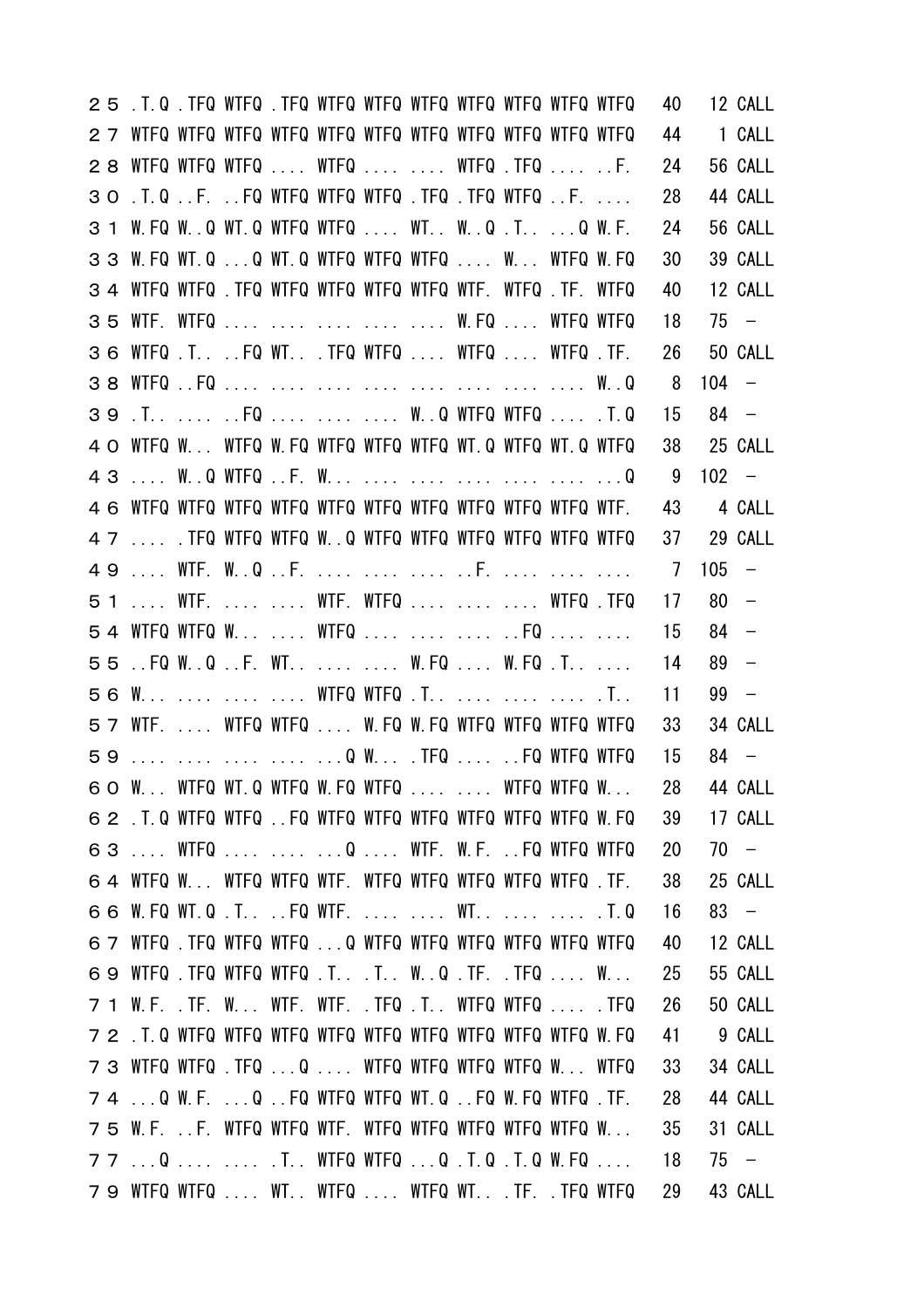|     |     | 83 WT. WT.Q WT.Q W.F.  WTFQ .T. WTFQ .TFQ WTFQ WTFQ              |  |  |  |  |                                         | 30   |             | 39 CALL                  |
|-----|-----|------------------------------------------------------------------|--|--|--|--|-----------------------------------------|------|-------------|--------------------------|
|     |     |                                                                  |  |  |  |  |                                         | 6    | 108         | $\overline{\phantom{0}}$ |
|     |     |                                                                  |  |  |  |  |                                         | 13   |             | $93 -$                   |
|     |     | <b>90. TFQ. TFQ. TFQ WTFQ WTFQ WTFQ WTFQ WTFQ WTFQ WTFQ. TFQ</b> |  |  |  |  |                                         | 40   |             | 12 CALL                  |
|     | 9 1 | WTFQ WTFQ     FQ W.FQ WT WTFQ .T.Q                               |  |  |  |  |                                         | 21   |             | $65 -$                   |
|     |     | 92 WTFQ WT WTFQ W.Q W.FQ WTFQ TF. WTFQ WTFQ WTFQ WT              |  |  |  |  |                                         | 35   |             | 31 CALL                  |
|     |     | 95 W.FQ WT.Q  WTFQ Q WT.Q WTFQ WTFQ WT Q F.                      |  |  |  |  |                                         | 26   |             | 50 CALL                  |
|     |     | 97   W.Q WT. WTF. WTFQ .T. WT. W  W.FQ                           |  |  |  |  |                                         | 18   |             | $75 -$                   |
|     |     | 1 O O WTFQ WTFQ WTFQ WTFQ WTFQ WTFQ WTF. WTFQ WTFQ WTFQ WTFQ     |  |  |  |  |                                         | 43   |             | 4 CALL                   |
|     |     | 102 .T. W   WTFQ WTFQ W WTFQ  WTFQ                               |  |  |  |  |                                         | 19   |             | $72 -$                   |
|     |     | 1 O 4 WTFQ WTFQ .TFQ WTFQ WTFQ WTFQ WTF. WTFQ WTFQ WTFQ WTFQ     |  |  |  |  |                                         | 42   |             | 8 CALL                   |
|     |     | 105  TF. W WTFQ F. TF. WTFQ  T  WT.Q                             |  |  |  |  |                                         | 18   |             | $75 -$                   |
|     |     | 106 F. WTFQ   WTFQ WTFQ WT.Q .TFQ WTFQ WTFQ WTFQ                 |  |  |  |  |                                         | 31   |             | 36 CALL                  |
|     |     | 108 WTF. .TF. WTFQ WTFQ .T.Q WTFQ WTFQ WTFQ WTFQ WTFQ WTFQ       |  |  |  |  |                                         | 39   |             | 17 CALL                  |
|     |     | 1 1 0 WT. Q WTFQ WTFQ W. FQ    Q W. F. W.  W. FQ                 |  |  |  |  |                                         | 21   |             | $65 -$                   |
|     |     | 112 . TFQ W.FQ WTFQ WTFQ WTFQ WTFQ WTFQ . TFQ WTFQ W. Q WTFQ     |  |  |  |  |                                         | 39   |             | 17 CALL                  |
|     |     | 113 WTFQ WT WTFQ WT.Q WTFQ WTFQ WTFQ   F. .T                     |  |  |  |  |                                         | 27   |             | 49 CALL                  |
|     |     | 116 Q. F. WTFQ. TF. Q  WTFQ . TFQ W. FQ                          |  |  |  |  |                                         | 19   |             | $72 -$                   |
|     |     | 118 W WTFQ W.F. WTFQ  .TFQ .TFQ W.Q WTFQ WTF.                    |  |  |  |  |                                         | 26   |             | 50 CALL                  |
|     |     | 120 W.FQ WT.Q.T WTFQ WTFQ WTFQ.TFQ.TFQ WT.Q                      |  |  |  |  |                                         | 28   |             | 44 CALL                  |
| 121 |     | Q   WTFQ WTFQ  WTFQ  WTFQ .T.Q                                   |  |  |  |  |                                         | 19   | $72 -$      |                          |
|     |     |                                                                  |  |  |  |  |                                         | 3    | $111 -$     |                          |
|     |     |                                                                  |  |  |  |  |                                         |      | $5 \t110 -$ |                          |
|     |     |                                                                  |  |  |  |  | 1 2 5 WTFQ  W.F. WTFQ     WT Q WTFQ     | - 17 | $80 -$      |                          |
|     |     |                                                                  |  |  |  |  | 1 2 6 WTFQ WTFQ F. WTFQ W  FQ WT W WTF. | -22  |             | 62 CALL                  |
|     |     |                                                                  |  |  |  |  |                                         | 9    | 102         | $\overline{\phantom{0}}$ |
|     |     | 130 . T. 0 F. WTFQ WTFQ W. F. WTFQ                               |  |  |  |  |                                         | 17   | 80          | $\overline{\phantom{0}}$ |
|     |     |                                                                  |  |  |  |  |                                         | 6    | $108 -$     |                          |
|     |     | 135     WTFQ WTFQ  WTFQ   W                                      |  |  |  |  |                                         | 13   | $93 -$      |                          |
|     |     |                                                                  |  |  |  |  |                                         | 12   | $97 -$      |                          |
|     |     | 137 WTFQ WTFQ .T.    WTFQ WTF. .T. WTFQ .TF.                     |  |  |  |  |                                         | 23   |             | 60 CALL                  |
|     |     | 138 . TF. . T. TFQ WT. WTFQ W. FQ WTFQ TF.                       |  |  |  |  |                                         | 21   |             | $65 -$                   |
|     |     | 140 WTFQ WTFQ Q WTFQ WTFQ WTFQ WTFQ WTFQ WTFQ .T.Q W.FQ          |  |  |  |  |                                         | 38   |             | 25 CALL                  |
|     |     |                                                                  |  |  |  |  |                                         | 43   |             | 4 CALL                   |
|     |     | 1 4 2 W.F. WTFQ WTFQ WTFQ WTFQ WTFQ WTFQ W.FQ WTFQ WTFQ WTFQ     |  |  |  |  |                                         | 41   |             | 9 CALL                   |
|     |     | 145 . FQ Q WTFQ WT.Q W.Q.T. WTFQ Q W.F.                          |  |  |  |  |                                         | 20   |             | $70 -$                   |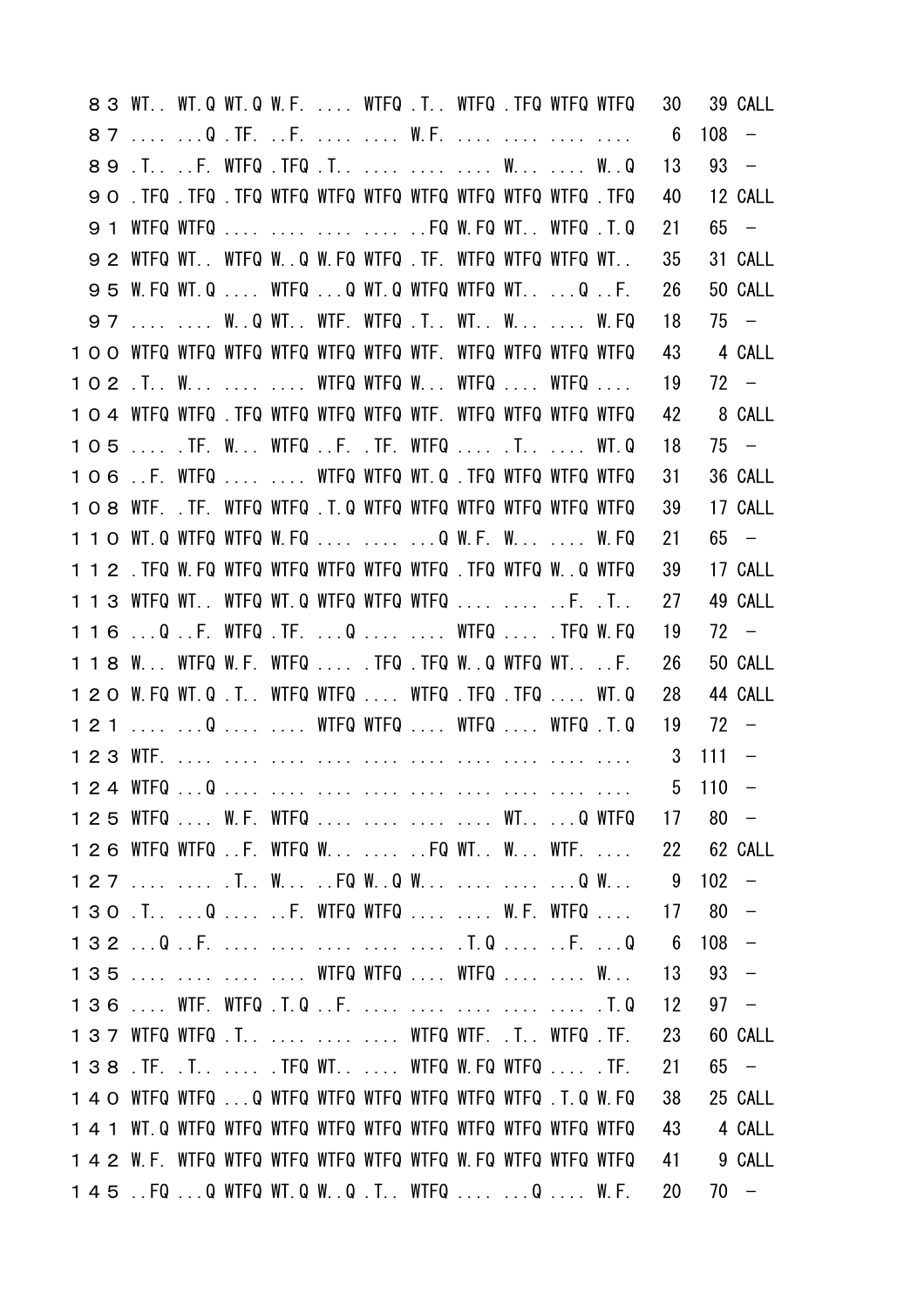|  | 146 WTFQ WTFQ  W . TFQ  W.FQ  WTFQ WTF. WTFQ               |  |  |  |  |  | 26 |         | 50 CALL                  |
|--|------------------------------------------------------------|--|--|--|--|--|----|---------|--------------------------|
|  | 147 .T.Q .TFQ WTFQ FQ WTFQ WTFQ .T.Q W WTFQ W .T           |  |  |  |  |  | 28 |         | 44 CALL                  |
|  | 148  F. WTF. WTFQ   F. WTFQ WTFQ W.F. .TFQ                 |  |  |  |  |  | 22 |         | 62 CALL                  |
|  | 152 WTFQ WT.Q WTFQ WT.Q WTFQ WTFQ WTFQ WTFQ WTFQ WTFQ W.FQ |  |  |  |  |  | 41 |         | 9 CALL                   |
|  | 153 WTFQ W W .TFQ .T.Q  WT.Q WT.Q  Q W.FQ                  |  |  |  |  |  | 21 |         | $65 -$                   |
|  | 154 WTFQ WTFQ FQ  .T.  W.F.  WTFQ WTFQ W.FQ                |  |  |  |  |  | 24 |         | 56 CALL                  |
|  | 155  W WTF. WTF. WTFQ WTFQ W .T.Q FQ .TFQ .T               |  |  |  |  |  | 24 |         | 56 CALL                  |
|  | 158 W Q.F. W.FQ WTFQ WTFQF. FQF. TFQ                       |  |  |  |  |  | 21 |         | $65 -$                   |
|  | 159 WTFQ TF. WTFQ WTFQ F. WTFQ WTFQ WTF. WTFQ WTFQ W.FQ    |  |  |  |  |  | 37 |         | 29 CALL                  |
|  | 161 .F. .F.   WTFQ WTFQ W   WTF.                           |  |  |  |  |  | 14 |         | $89 -$                   |
|  | 162 WTF. WTFQ WTFQ WTFQ WTFQ WTFQ WTFQ W.F. WTFQ WTF. WTFQ |  |  |  |  |  | 40 |         | 12 CALL                  |
|  | 163  TF. WT. F. W    W.FQ WTFQ WT                          |  |  |  |  |  | 15 |         | $84 -$                   |
|  |                                                            |  |  |  |  |  | 12 |         | $97 -$                   |
|  | 167 WT.Q WT.Q WTFQ WTFQ W.FQ WTFQ.TFQ WTFQ WTFQ WTFQ W.FQ  |  |  |  |  |  | 39 |         | 17 CALL                  |
|  | 168 WTFQ W.FQ WT.Q WT.Q  WTFQ WTFQ WTFQ WTFQ WTFQ WT.      |  |  |  |  |  | 35 |         | 31 CALL                  |
|  | 169 .T. WT. F. WT. WTFQ WTFQ .TFQ WTFQ WTF. WTFQ .TF.      |  |  |  |  |  | 30 |         | 39 CALL                  |
|  |                                                            |  |  |  |  |  | 43 |         | 4 CALL                   |
|  |                                                            |  |  |  |  |  | 7  | $105 -$ |                          |
|  | 172.F. WTFQ WTFQ WTFQ W.FQ W.F. WTFQ WTFQ W.Q W.FQ         |  |  |  |  |  | 31 |         | 36 CALL                  |
|  | 173 W.Q W.F. WTFQ WTFQ WTFQ WTFQ WT WT.Q WT.Q .T .T        |  |  |  |  |  | 30 |         | 39 CALL                  |
|  |                                                            |  |  |  |  |  | 44 |         | 1 CALL                   |
|  | 177 Q    .T WTFQ WT.Q   WTFQ .T                            |  |  |  |  |  | 14 |         | $89 -$                   |
|  | 178 WTFQ WTFQ WTFQ WTFQ  W.FQ WTFQ WTFQ WTFQ W.FQ WTFQ     |  |  |  |  |  | 38 |         | 25 CALL                  |
|  |                                                            |  |  |  |  |  | 39 |         | 17 CALL                  |
|  | 181  W.F. WTF. W    WTFQ W  WTFQ                           |  |  |  |  |  | 15 | 84      | $\overline{\phantom{a}}$ |
|  | 182 WTFQ WTFQ W.FQ     F.  .T                              |  |  |  |  |  | 13 |         | $93 -$                   |
|  | 183 WTFQ FQ WTFQ FQ WTFQ  W.F.  .T FQ WQ                   |  |  |  |  |  | 23 |         | 60 CALL                  |
|  | 184.TWTTWTFQFQT.QWT                                        |  |  |  |  |  | 14 | 89      | $\sim$                   |

【3次予選】

 1 2 3 4 5 6 7 8 9 10 11 背番号 WTFQ WTFQ WTFQ WTFQ WTFQ WTFQ WTFQ WTFQ WTFQ WTFQ WTFQ 得点 順位 判定 W.FQ ..F. W.FQ WTFQ W..Q WTFQ W.FQ WTFQ WTFQ WTFQ WTFQ 36 25 CALL WTFQ WTF. WTFQ WTFQ W.F. WTFQ WTFQ WTFQ WTFQ WTFQ WTFQ 41 10 CALL .... ...Q WTFQ .TFQ ...Q ...Q ..FQ ..FQ .... .... .... 14 64 −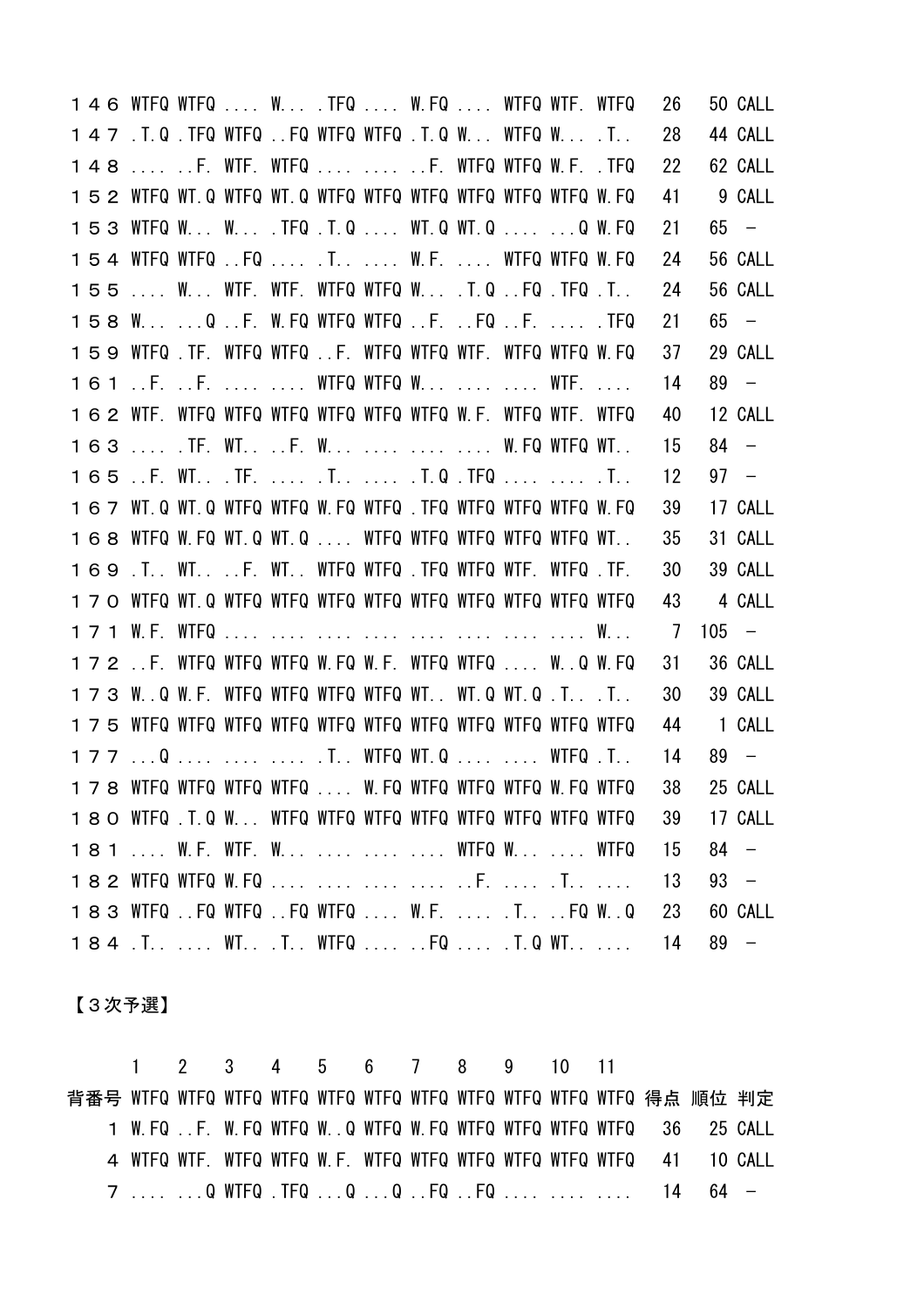|    |                                                        |  |  |  |  |  | 43  |        | 4 CALL                   |
|----|--------------------------------------------------------|--|--|--|--|--|-----|--------|--------------------------|
| 16 | Q W WTFQ .T WQ  F. .T Q WTFQ WTFQ                      |  |  |  |  |  | 20  |        | $54 -$                   |
|    | 17 WTFQ WTFQ WT.Q W .T WTFQ WTFQ WTFQ WTFQ WTFQ WTFQ   |  |  |  |  |  | 37  |        | 21 CALL                  |
|    | 18 WTFQ WT.Q WTFQ WTFQ F. WTFQ WTFQ WTFQ WTFQ W.F. W.Q |  |  |  |  |  | 36  |        | 25 CALL                  |
|    | 2 2 WTF.  . TF. WT.Q WTFQ  WTF. WTFQ WTFQ W . T        |  |  |  |  |  | 25  |        | 44 CALL                  |
| 25 | .TF. WTFQ .TF. FQ WTFQ WTFQ .T.Q WTFQ  .TFQ WTFQ       |  |  |  |  |  | 31  |        | 35 CALL                  |
|    | 27 W WTFQ WT.Q WTFQ WTF. WTFQ WTFQ WTFQ WTFQ WTFQ WTFQ |  |  |  |  |  | 39  |        | 15 CALL                  |
|    | 28 WTFQ WTFQ WTFQ  TFQ    WTF.                         |  |  |  |  |  | 18  | 60     | $\overline{\phantom{0}}$ |
| 30 | .T.  .Q F. .TFQ .T.TF. WTFQ    FQ                      |  |  |  |  |  | 15  | $63 -$ |                          |
|    | 31  Q W.  . TF.  WTFQ                                  |  |  |  |  |  | 8   |        | $72 -$                   |
|    | 33 . T. WTFQ WTFQ W. W. WTFQ WTFQ                      |  |  |  |  |  | 19  |        | $56 -$                   |
|    | 3 4 WTFQ WTFQ .TFQ WTFQ WTFQ  WTF. WTF. WT.Q  W.FQ     |  |  |  |  |  | 31  |        | 35 CALL                  |
|    | 36 W.Q    WTFQ                                         |  |  |  |  |  | - 6 |        | $74 -$                   |
|    |                                                        |  |  |  |  |  | 44  |        | 1 CALL                   |
|    | 4 O . T. Q WT. . WTFQ F. . TF. W. FQ . T. Q FQ W. . Q  |  |  |  |  |  | 20  |        | $54 -$                   |
|    | 4 6 WTFQ  WTF. W.FQ WTFQ WTFQ WTFQ WTFQ WTFQ WTFQ .T.  |  |  |  |  |  | 35  |        | 28 CALL                  |
|    | 4 7 F. .TF. WTFQ W  WTFQ WTFQ WTFQ W.FQ WT .T          |  |  |  |  |  | 26  |        | 42 CALL                  |
|    |                                                        |  |  |  |  |  | 44  |        | 1 CALL                   |
|    | 57 F. Q WTFQ WTFQ Q  W.FQ WTF. F. WTFQ WTFQ            |  |  |  |  |  | 26  |        | 42 CALL                  |
| 60 | WTFQ   WT    WT WTFQ .T                                |  |  |  |  |  | 13  |        | $68 -$                   |
|    | 6 2 WT WTFQ FQ WTFQ WTFQ WTFQ WTFQ WTFQ WTFQ WTFQ FQ   |  |  |  |  |  | 38  |        | 18 CALL                  |
|    | $64$ WTFQ WTFQ  WTFQ W.FQ F. WTFQ Q .TF. WTFQ W.F.     |  |  |  |  |  | 29  |        | 39 CALL                  |
|    | 6 7 W.FQ WTFQ WTF. WTFQ  WTF. Q WTFQ WTFQ WTFQ WTFQ    |  |  |  |  |  | 34  |        | 29 CALL                  |
|    |                                                        |  |  |  |  |  | 42  |        | 6 CALL                   |
|    | 69 WT. WTF. WTFQ WTFQ   Q   WT.Q   Q                   |  |  |  |  |  | 18  |        | $60 -$                   |
|    | 7 1   TF.  Q W  F.    W. FQ                            |  |  |  |  |  | 8   |        | $72 -$                   |
|    | 72 .T. WTFQ WTFQ WTFQ WTFQ WTF. WTFQ WTFQ .T. W.FQ FQ  |  |  |  |  |  | 34  |        | 29 CALL                  |
|    | 73 WTFQ WTFQ W   WTF. WTFQ WTFQ WTFQ .T. .T.Q          |  |  |  |  |  | 27  |        | 41 CALL                  |
|    | 74 F.  Q  WTFQ WTFQ WT W.FQ W.F. WTFQ W                |  |  |  |  |  | 22  |        | $50 -$                   |
|    | 75 WTFQ  WTFQ WTFQ FQ .T. WTFQ WTFQ WTFQ WTFQ .TFQ     |  |  |  |  |  | 34  |        | 29 CALL                  |
|    | 79 WTFQ WTFQ  WTFQ WTFQ W WTFQ  W.FQ WQ WT             |  |  |  |  |  | 28  |        | 40 CALL                  |
|    | 83 . FQ WT.Q .T.Q .T.Q .T WTFQ  WTFQ  WTFQ WTF.        |  |  |  |  |  | 25  |        | 44 CALL                  |
|    |                                                        |  |  |  |  |  | 42  |        | 6 CALL                   |
|    | 90 WT.Q WTFQ TFQ WTF. WTFQ WTFQ WTFQ  WTFQ WTFQ WTFQ   |  |  |  |  |  | 37  |        | 21 CALL                  |
|    | 92 WTFQ .TFQ WTFQ W WTFQ WTFQ W.FQ WTFQ WTFQ WTFQ WTFQ |  |  |  |  |  | 39  |        | 15 CALL                  |
|    | 95. TF. WTF.  W.F. W.QQ WTFQ WTFQFQ W.FQ               |  |  |  |  |  | 23  |        | 49 –                     |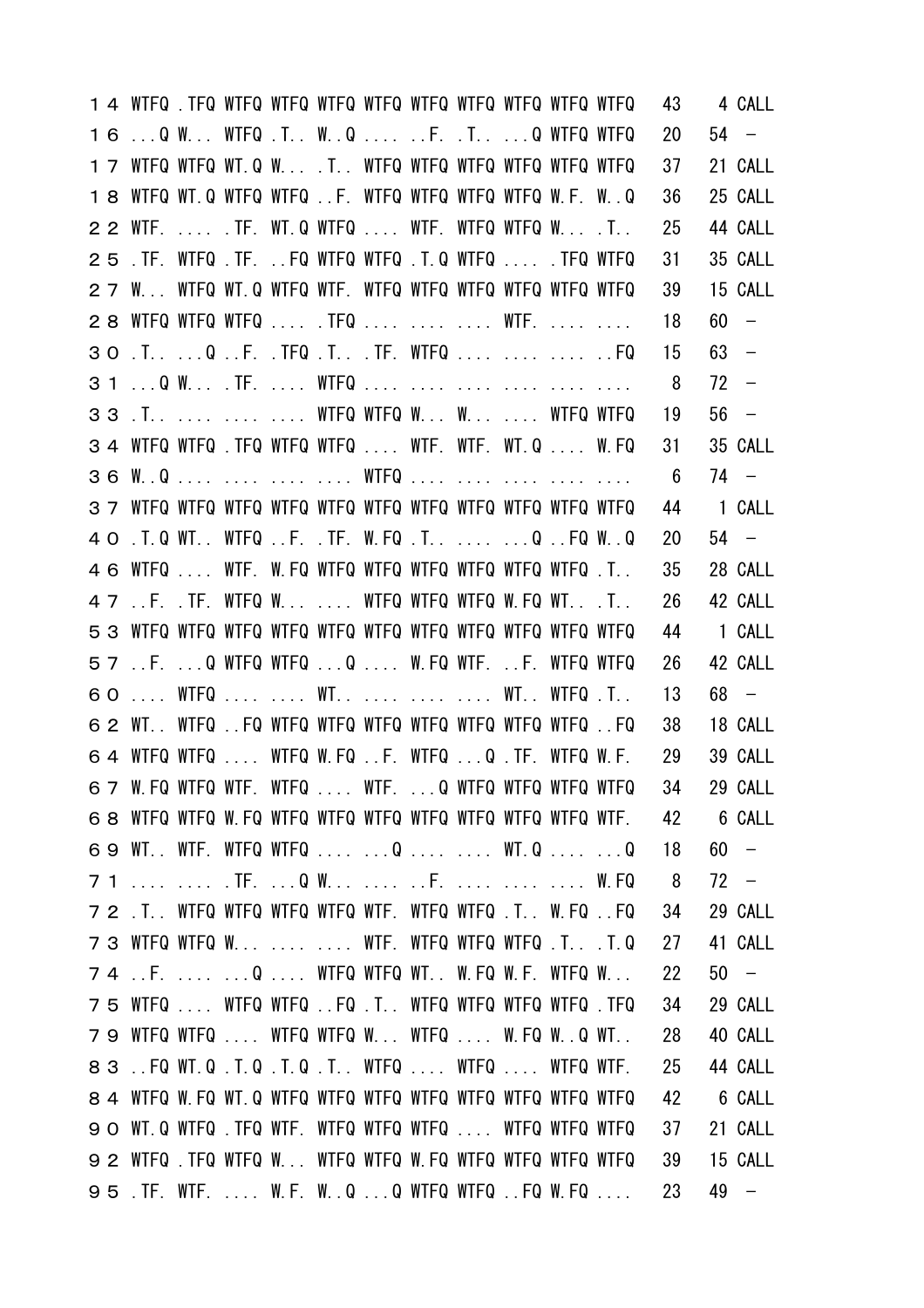|  | 1 O O WT Q WTFQ WTFQ WTFQ WTF. WT Q WTFQ WTFQ WTFQ WTFQ WTFQ |  |  |  |  |                                                         | 41         | 10 CALL |
|--|--------------------------------------------------------------|--|--|--|--|---------------------------------------------------------|------------|---------|
|  |                                                              |  |  |  |  |                                                         | 42         | 6 CALL  |
|  | 106  Q   WTFQ WTFQ  WTFQ WTFQ WTFQ WTFQ                      |  |  |  |  |                                                         | 25         | 44 CALL |
|  | 108 WTFQ W W.FQ WTFQ FQ WT.Q WTFQ WTFQ WTFQ WTF. WTFQ        |  |  |  |  |                                                         | 36         | 25 CALL |
|  | 1 1 2 W.F.  WTF. WTFQ WTFQ WTFQ WTFQ WTFQ WTFQ  WTFQ         |  |  |  |  |                                                         | 33         | 32 CALL |
|  | 1 1 3 . FQ WTFQ WT.Q  WTFQ WTFQ     F.                       |  |  |  |  |                                                         | 18         | $60 -$  |
|  |                                                              |  |  |  |  |                                                         | 44         | 1 CALL  |
|  | 118  FQ TF. WTFQ T  WTFQ  F.                                 |  |  |  |  |                                                         | 14         | $64 -$  |
|  | 1 2 0 W.Q. TF. W WT.Q WTFQ   WTFQ WT  WTFQ                   |  |  |  |  |                                                         | 22         | $50 -$  |
|  | 1 2 6 WTFQ WTFQ WT.Q       .T. W.F.                          |  |  |  |  |                                                         | 14         | $64 -$  |
|  | 133 WTFQ WTFQ WTFQ WTFQ  WTFQ WTFQ WTFQ WTFQ WTFQ WT.Q       |  |  |  |  |                                                         | 39         | 15 CALL |
|  |                                                              |  |  |  |  |                                                         | 12         | $69 -$  |
|  | 1 4 0 WTFQ WTFQ WQ WTFQ WT.Q Q WTFQ WTFQ WTFQ                |  |  |  |  |                                                         | 30         | 37 CALL |
|  |                                                              |  |  |  |  |                                                         | 41         | 10 CALL |
|  | 142 WF. WTFQ WTFQ .T.Q WTFQ W.FQ .T WTFQ WTFQ WTFQ           |  |  |  |  |                                                         | 32         | 34 CALL |
|  | 146 WTFQ WTFQ   WTFQ  WT.   WTFQ WTF.                        |  |  |  |  |                                                         | 21         | $52 -$  |
|  | 147 .F. .F. .FQ WTFQ WTFQ WTFQ .T.Q .T Q  Q                  |  |  |  |  |                                                         | 21         | $52 -$  |
|  | 148    . TF.    WTFQ  Q W.F.                                 |  |  |  |  |                                                         | 9          | $71 -$  |
|  | 150. TFQ WTFQ WTFQ WTFQ WTFQ WTFQ WTFQ W.FQ WTFQ WTFQ WTFQ   |  |  |  |  |                                                         | 42         | 6 CALL  |
|  |                                                              |  |  |  |  |                                                         | 43         | 4 CALL  |
|  | 154 WTFQ WTFQ WTF.   F. WT  WTFQ WTFQ .T.Q                   |  |  |  |  |                                                         | 24         | 48 CALL |
|  | 155 Q  Q  WTFQ WTFQ   .T .TF. .T                             |  |  |  |  |                                                         | 14         | 64 –    |
|  |                                                              |  |  |  |  | 159 WT.Q WT.Q WTFQ WTFQ W.F. WTFQ WTFQ WTFQ WTFQ WTFQFQ | 38 18 CALL |         |
|  | 162 WTFQ WT.Q WTFQ WTFQ WTFQ WTF. WTFQ W.FQ WTFQ .TF. W.Q    |  |  |  |  |                                                         | 37         | 21 CALL |
|  | 166 WTFQ WT.Q WTFQ WTFQ WTFQ WTFQ WTFQ WTFQ WTFQ .T. WTFQ    |  |  |  |  |                                                         | 40         | 14 CALL |
|  | 167 WTF. WTFQ WT.Q WTFQ WT WTFQ WTFQ WTFQ WTF. WTFQ.TF.      |  |  |  |  |                                                         | 37         | 21 CALL |
|  | 168 .TF. W.FQ W.F. W.FQ W WTFQ .TFQ WTFQ WTFQ WTFQ WTF.      |  |  |  |  |                                                         | 33         | 32 CALL |
|  | 169 .F.  W Q WTFQ WTFQ   Q WTFQ WT.Q                         |  |  |  |  |                                                         | 19         | $56 -$  |
|  | 170 WT.Q WTFQ WTFQ WTFQ .T.Q Q WTFQ WTFQ WTFQ WTFQ WTFQ      |  |  |  |  |                                                         | 38         | 18 CALL |
|  | 172 W.FQ WT.Q WT.Q WTF. F.  .T.Q .TFQ  W                     |  |  |  |  |                                                         | 19         | $56 -$  |
|  | 173 Q WTFQ W.Q  WTFQ WTFQ   .T.Q  W.Q                        |  |  |  |  |                                                         | 19         | $56 -$  |
|  | 175 WTFQ WTFQ WTFQ WTFQ . FQ WTFQ WTFQ WTFQ W.FQ WTFQ WTFQ   |  |  |  |  |                                                         | 41         | 10 CALL |
|  | 178 W.Q.TF.W.FQWTFQ.FWTFQWTFQWTFQW.QWTFQ                     |  |  |  |  |                                                         | 30         | 37 CALL |
|  | 180 .T. F. WTF. .T. WTFQ WTFQ  WT.Q WTF. FQ .TFQ             |  |  |  |  |                                                         | 25         | 44 CALL |
|  | 183 WTFQ   Q  WTFQ     .T. Q                                 |  |  |  |  |                                                         | 11         | $70 -$  |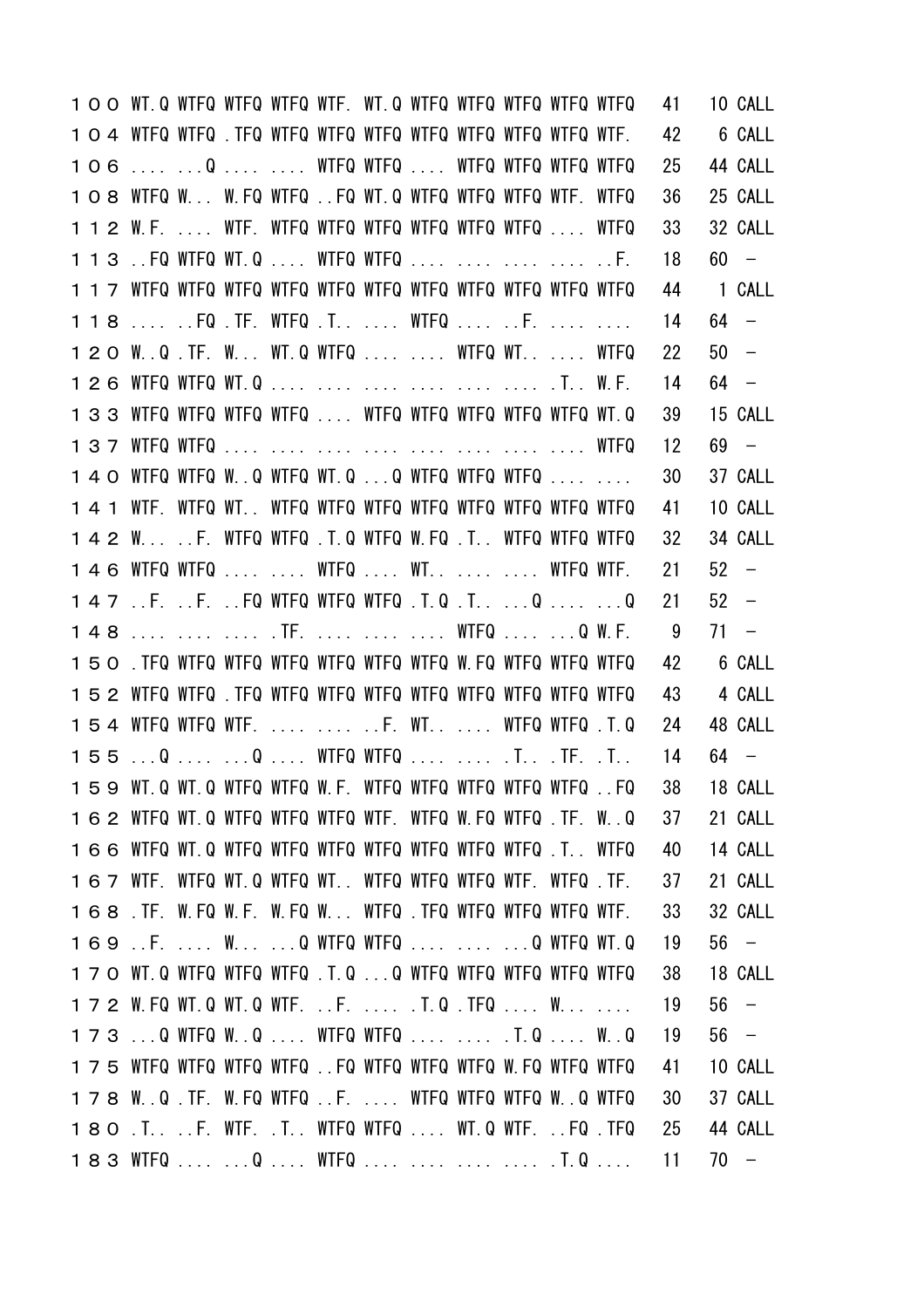【4次予選】

|                                                           | $1 \quad$                                              | $\overline{2}$     |  |  |  | 3 4 5 6 7 8 9 10 11 |                                                                                                                                                                                                                                     |                 |            |         |
|-----------------------------------------------------------|--------------------------------------------------------|--------------------|--|--|--|---------------------|-------------------------------------------------------------------------------------------------------------------------------------------------------------------------------------------------------------------------------------|-----------------|------------|---------|
|                                                           |                                                        |                    |  |  |  |                     |                                                                                                                                                                                                                                     |                 |            |         |
|                                                           | 1   W.FQ     WTFQ W WT.Q WTFQ                          |                    |  |  |  |                     |                                                                                                                                                                                                                                     | 15              |            | $32 -$  |
|                                                           | 4 WTF. WT WTFQ WT.Q WTFQ WTFQ WTFQ WTFQ WTFQ WTFQ      |                    |  |  |  |                     |                                                                                                                                                                                                                                     | - 36            |            | 8 CALL  |
|                                                           | 1 4 W.FQ .T .TFQ W W  WTF.  .TFQ                       |                    |  |  |  |                     |                                                                                                                                                                                                                                     | 15              |            | $32 -$  |
|                                                           | 1 7 WTFQ WTFQ .TFQ  .TFQ WTFQ WTFQ WTFQ WTFQ WTFQ WTFQ |                    |  |  |  |                     |                                                                                                                                                                                                                                     | 38              |            | 6 CALL  |
|                                                           | 18 .T. W.Q WTFQ F.  WTFQ WTFQ WTFQ WTFQ F. .T.Q        |                    |  |  |  |                     |                                                                                                                                                                                                                                     |                 | 27 17 CALL |         |
|                                                           |                                                        |                    |  |  |  |                     |                                                                                                                                                                                                                                     | 4               |            | 46 –    |
|                                                           | 25 Q.T.Q WTFQ WTFQ W.Q                                 |                    |  |  |  |                     |                                                                                                                                                                                                                                     | 13              |            | $37 -$  |
|                                                           | 27 WIFQ W. Q WIFQ TF. TFQ  WIFQ WIFQ WIFQ WIFQ WIF.    |                    |  |  |  |                     |                                                                                                                                                                                                                                     | 34              |            | 10 CALL |
|                                                           | 34 WT.Q.F WTFQ WTFQ WTFQ.TFF.                          |                    |  |  |  |                     |                                                                                                                                                                                                                                     | 19              |            | $25 -$  |
|                                                           |                                                        |                    |  |  |  |                     |                                                                                                                                                                                                                                     | 43              |            | 1 CALL  |
|                                                           | 46 Q.F. .T. WTFQ WT.Q WTFQ FQ   WTFQ                   |                    |  |  |  |                     |                                                                                                                                                                                                                                     | 20              |            | 24 CALL |
|                                                           | 47   WTFQ  W WTFQ                                      |                    |  |  |  |                     |                                                                                                                                                                                                                                     | 9               |            | $42 -$  |
|                                                           |                                                        |                    |  |  |  |                     |                                                                                                                                                                                                                                     | 43              |            | 1 CALL  |
|                                                           | 57   WTFQ WTFQ W  .T   .TFQ WTFQ                       |                    |  |  |  |                     |                                                                                                                                                                                                                                     | 17              |            | $27 -$  |
|                                                           | 62 .T.  Q .TFQ WTFQ WTFQ WTFQ WTFQ WTF. WTFQ W.Q       |                    |  |  |  |                     |                                                                                                                                                                                                                                     | 30              |            | 12 CALL |
|                                                           |                                                        |                    |  |  |  |                     |                                                                                                                                                                                                                                     | 11              |            | $41 -$  |
|                                                           | 67  FQ W WTFQ     WT.Q WTF.                            |                    |  |  |  |                     |                                                                                                                                                                                                                                     | -13             |            | $37 -$  |
|                                                           | 68. TFQ WTF.  WTFQ WTFQ WTFQ WTFQ WTFQ W.0 WT.         |                    |  |  |  |                     |                                                                                                                                                                                                                                     | 30              |            | 12 CALL |
|                                                           | 7 2 W WTF. WTFQ WTFQ .T.Q  W.FQ .T  Q                  |                    |  |  |  |                     |                                                                                                                                                                                                                                     | 19              |            | $25 -$  |
|                                                           | 7 3 WTFQ WTFQ     .T WTFQ .TF.  F.                     |                    |  |  |  |                     |                                                                                                                                                                                                                                     | - 16            |            | $30 -$  |
| 75 W.                                                     |                                                        | $\ldots$ W. Q WTFQ |  |  |  |                     | <b>EXAMPLE 2008</b> STATE OF THE WIFE WIFE WIFE WIFE OF THE WIFE OF THE UP OF THE UP OF THE UP OF THE UP OF THE UP OF THE UP OF THE UP OF THE UP OF THE UP OF THE UP OF THE UP OF THE UP OF THE UP OF THE UP OF THE UP OF THE UP OF | 21              |            | 23 CALL |
|                                                           | 7 9 WTFQ WTFQ  WTFQ WTFQ                               |                    |  |  |  |                     |                                                                                                                                                                                                                                     | 16              |            | $30 -$  |
|                                                           |                                                        |                    |  |  |  |                     |                                                                                                                                                                                                                                     | $6\overline{6}$ |            | $45 -$  |
|                                                           |                                                        |                    |  |  |  |                     |                                                                                                                                                                                                                                     | 42              |            | 4 CALL  |
|                                                           | 90  . TFQ   WTFQ WTFQ WTFQ  . TFQ WTFQ . TFQ           |                    |  |  |  |                     |                                                                                                                                                                                                                                     | 25              |            | 20 CALL |
|                                                           | 9 2 W.FQ W W.Q   WTFQ WTFQ WTFQ W.Q WTFQ W.FQ          |                    |  |  |  |                     |                                                                                                                                                                                                                                     | 27              |            | 17 CALL |
| 100 WT.Q WTFQ TFQ WTFQ TF. WT.Q WTF. WTFQ WTFQ WTFQ WTFQ  |                                                        |                    |  |  |  |                     |                                                                                                                                                                                                                                     | 38              |            | 6 CALL  |
| 104 WTFQ WTFQ TF. WTFQ WTFQ W.F.  W.FQ WTFQ WTF.          |                                                        |                    |  |  |  |                     |                                                                                                                                                                                                                                     | 30              |            | 12 CALL |
| 106     WTFQ WTFQ    .TF. WTFQ                            |                                                        |                    |  |  |  |                     |                                                                                                                                                                                                                                     | -14             |            | $34 -$  |
|                                                           |                                                        |                    |  |  |  |                     |                                                                                                                                                                                                                                     | 12              |            | $40 -$  |
|                                                           |                                                        |                    |  |  |  |                     |                                                                                                                                                                                                                                     | 3               |            | 47 –    |
| 1 1 7 WTFQ WTF. WTFQ WTF. WTFQ WTFQ Q WTFQ WTFQ WTFQ WTFQ |                                                        |                    |  |  |  |                     |                                                                                                                                                                                                                                     | 39              |            | 5 CALL  |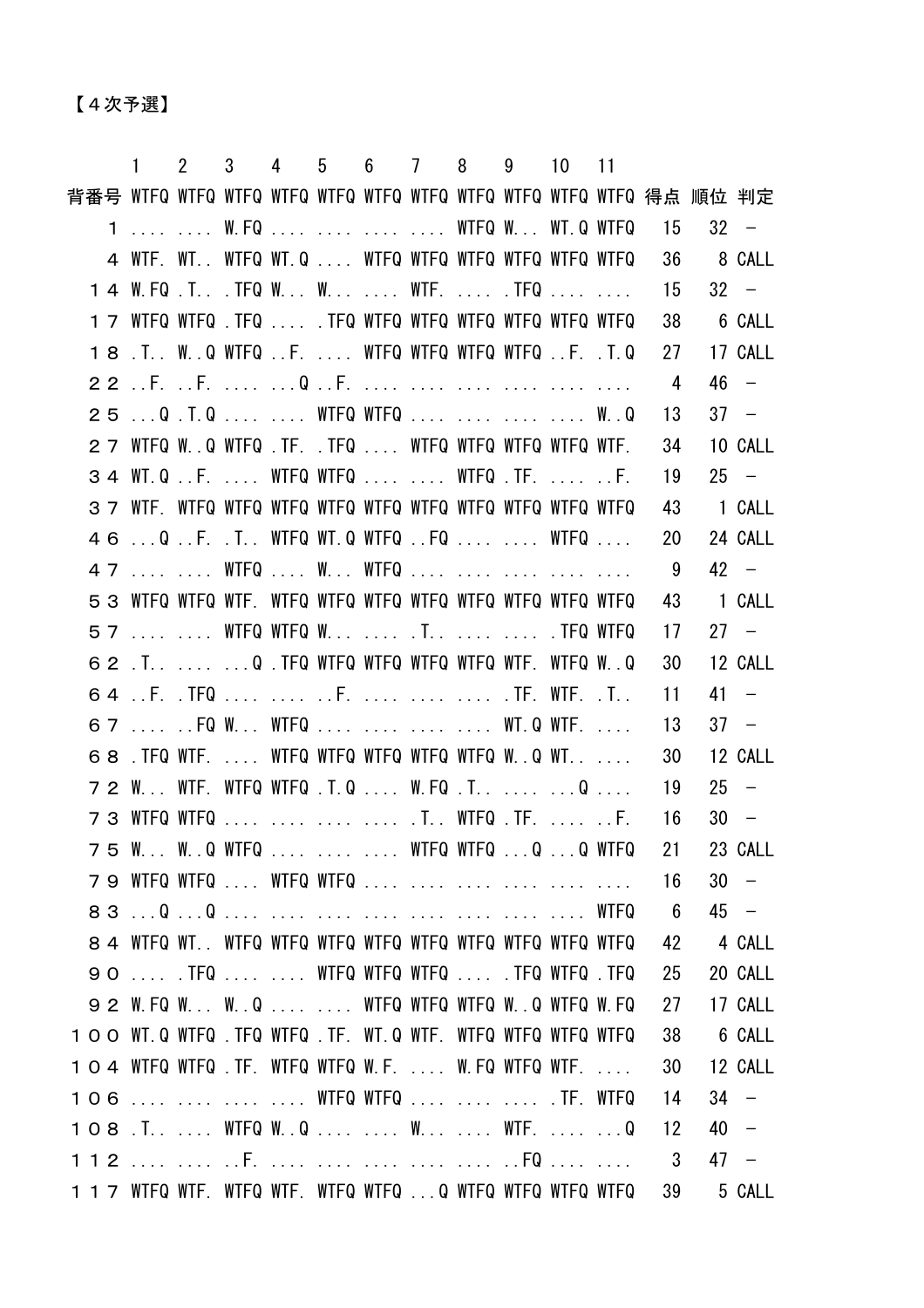WTFQ W.FQ WTFQ WTFQ .... WTFQ WTFQ WTFQ WTFQ WTFQ W... 36 8 CALL 140 WTFQ .TFQ W... .... W.FQ .... WTFQ ..FQ .... .... .... 17 27 − ..F. W..Q .... WTFQ WTFQ WTFQ ...Q WTFQ W... W.FQ WTFQ 28 15 CALL .... .T.. WTFQ .... .... .... .... .... .... ...Q .T.. 7 44 − WTFQ WTFQ WTF. WTFQ WTFQ WTFQ WTFQ WTFQ WTFQ WTFQ WTFQ 43 1 CALL WTFQ W..Q .... .... WTFQ WTFQ WTFQ W... W.FQ W..Q WT.. 26 19 CALL ...Q ..F. WTFQ W... W... .TFQ WTF. WTFQ WTFQ W..Q W... 25 20 CALL WTFQ W..Q W... .TFQ WTFQ .... WTFQ .... WTF. .... ...Q 22 22 CALL WTFQ WTFQ WTFQ ...Q WTFQ WTFQ .... WTFQ WT.Q .... WTFQ 32 11 CALL WTF. .TF. W... WTFQ .... .... .TFQ .... .... .T.. .... 14 34 − .T.. ...Q ...Q .... .... .... .... WT.. WTFQ WTFQ ..F. 14 34 − W..Q WT.. .T.Q WTFQ .T.. .... W.FQ .... .... ..F. .TF. 17 27 − ..F. WTF. W.FQ WTF. ...Q WTFQ ...Q .TFQ ...Q WTFQ WTFQ 28 15 CALL 178 .... . T.Q . T.. WTFQ .... .... WT.. .... .... .... WTFQ 13 37 − 180 .... ..F. .... .... WTFQ WTFQ .... .... .... .... .... 9 42 −

※背番号154番は、最終予選を棄権致しました。

## 【5次予選】

 1 2 3 4 5 6 7 8 9 10 11 背番号 WTVFQ WTVFQ WTVFQ WTVFQ WTVFQ WTVFQ WTVFQ WTVFQ WTVFQ WTVFQ WTVFQ 得点 順位 判 定 4 WTVF. ..V.. W.V.. ..V.Q ..V.. .T..Q WT.F. WTVFQ WTVFQ WTVFQ W..F. 32 9 CALL 17 WTVFQ WTVFQ W.V.Q ..... WTVFQ W.VFQ WTVFQ ..V.. W.VF. WTVFQ WTVFQ 41 7 CALL 18 ....Q ..V.. .TVF. ...F. ..... ..... WT.FQ .T.FQ WT.FQ ..... W.V.Q 20 16 − 27 WT... ....Q ...FQ .T.F. ..... ...... ..... .T... .TV.. .T... ..V.. 12 19 − 37 WTVFQ WT.FQ WTVFQ WTVFQ WT.FQ WTVFQ WTVFQ WTVFQ WTVFQ WT.FQ WTVFQ 52 3 CALL 46 ..... .T... ..... W.V.Q ..... ..... ..... ..... ..... .TV.. ..... 6 23 − 53 WTVFQ WTVFQ WTVFQ WTVFQ WTVFQ WTVFQ WTVFQ WTVFQ WTVFQ W.VFQ WTVFQ 54 2 CALL 62 ..V.. ..... ..... WT.FQ WTVFQ WTVFQ .TV.. W...Q ..V.. ..V.Q WT.FQ 26 11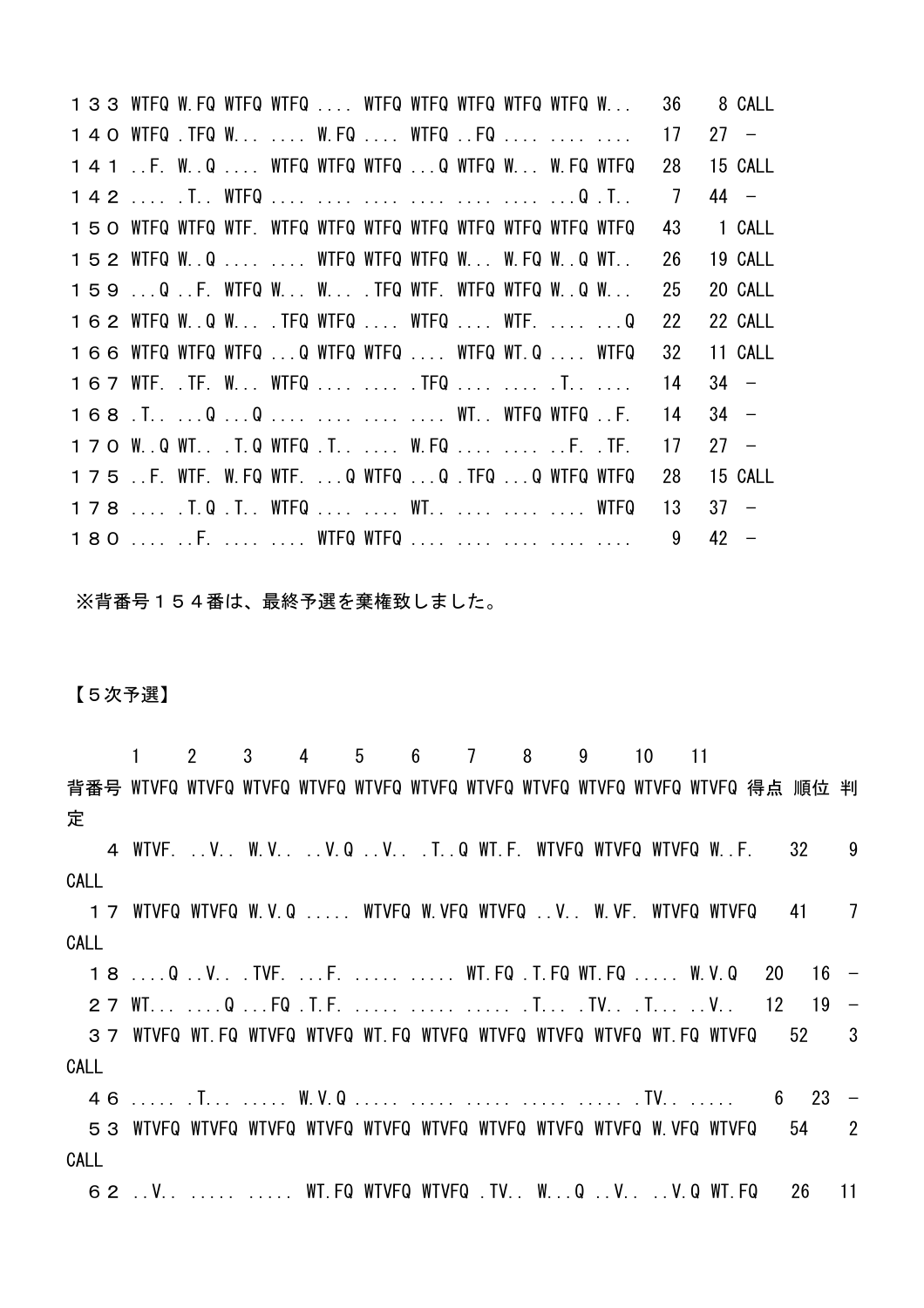CALL 68 ...FQ .T.FQ ..... WTV.. WTVFQ WTVFQ ..V.Q WTVFQ ..... ..... ..... 25 12 CALL 75 ..... ..... WTVFQ ..... ..... ..... ...F. ...F. ..... ..... ..... 7 22 − 84 WTVFQ W..F. WTVFQ WTVFQ WTVFQ .TV.. W.VFQ WTVFQ WTVFQ WTVFQ WTVFQ 48 5 CALL 90 ..... W.V.. .T... ..... WTVFQ WTVFQ ..... ..... .T..Q .T.F. .T... 18 18 − 92 ..... W.... .... Q ..... ..... W. VF. WTVFQ ..V.. ... FQ WTVFQ ..V.. 19 17 − 100 W.VFQ WTVFQ WTVFQ WTVFQ ..... ..... WT..Q WTVFQ WTVFQ WTVFQ WTVFQ 42 6 CALL 104 WTVFQ WTVFQ ..... ..VFQ ..V.. ..... W.... WTVFQ WTVFQ W.V.. ..... 27 10 CALL 117 WTVFQ WTVFQ WT.FQ .T..Q WTVFQ WTVFQ .TV.Q WTVFQ WTVFQ WTVFQ WTVFQ 49 4 CALL 133 WTVF. ...F. WTVFQ WT.FQ ..... W..F. WTVFQ WTVFQ WTVF. WT.FQ ..VF. 36 8 CALL 141 ....Q ....Q ..... WTVFQ WTVFQ WTVFQ ..... W.... ..... ...F. .TVFQ 23 13 − 150 WTVFQ WTVFQ WTVFQ WTVFQ WTVFQ WTVFQ WTVFQ WTVFQ WTVFQ WTVFQ WTVFQ 55 1 CALL 152 .T... WTV.. ..V.. ...F. WTVFQ WTVFQ WTVFQ ..... W.... ..... ..... 22 15 − 159 ..... TVF. WTVFQ W.V.. ..... ..... ..VF. ..... ..... ..... ..... 12 19 − 162 ..... ..... ..... WTV.. ..... ..... ..... ..... ..... ..... ..... 3 24 − 166 WTVFQ WTVFQ WT.F. ..... WT.FQ .T..Q ..... ..... ....Q ..... WT..Q 23 13 − 175 ..... ....Q ..... ..... ..... ..... ..... ..... ..... W.V.Q WT.FQ 8 21 −

【準決勝】

 1 2 3 4 5 6 7 8 9 10 11 背番号 WTVFQ WTVFQ WTVFQ WTVFQ WTVFQ WTVFQ WTVFQ WTVFQ WTVFQ WTVFQ WTVFQ 得点 順位 判 定

 ..... ..... ...F. .T... ..... ..... .T..Q ..V.. ...F. WTVFQ ..... 11 10 − WTVFQ WTVFQ ...F. ..... W.VF. ..VF. WTVFQ ..... ..V.. ..... ..VF. 24 7 − .TV.Q .T... WT.FQ WTVFQ ....Q WT..Q WTVF. WTVFQ WT..Q .T.F. WT.FQ 35 3 CALL

53 WTVFQ WTVFQ WTV.Q WTVFQ WTVFQ WTVFQ WTVFQ WTVFQ WTVFQ WTVFQ WTVFQ 54 1 CALL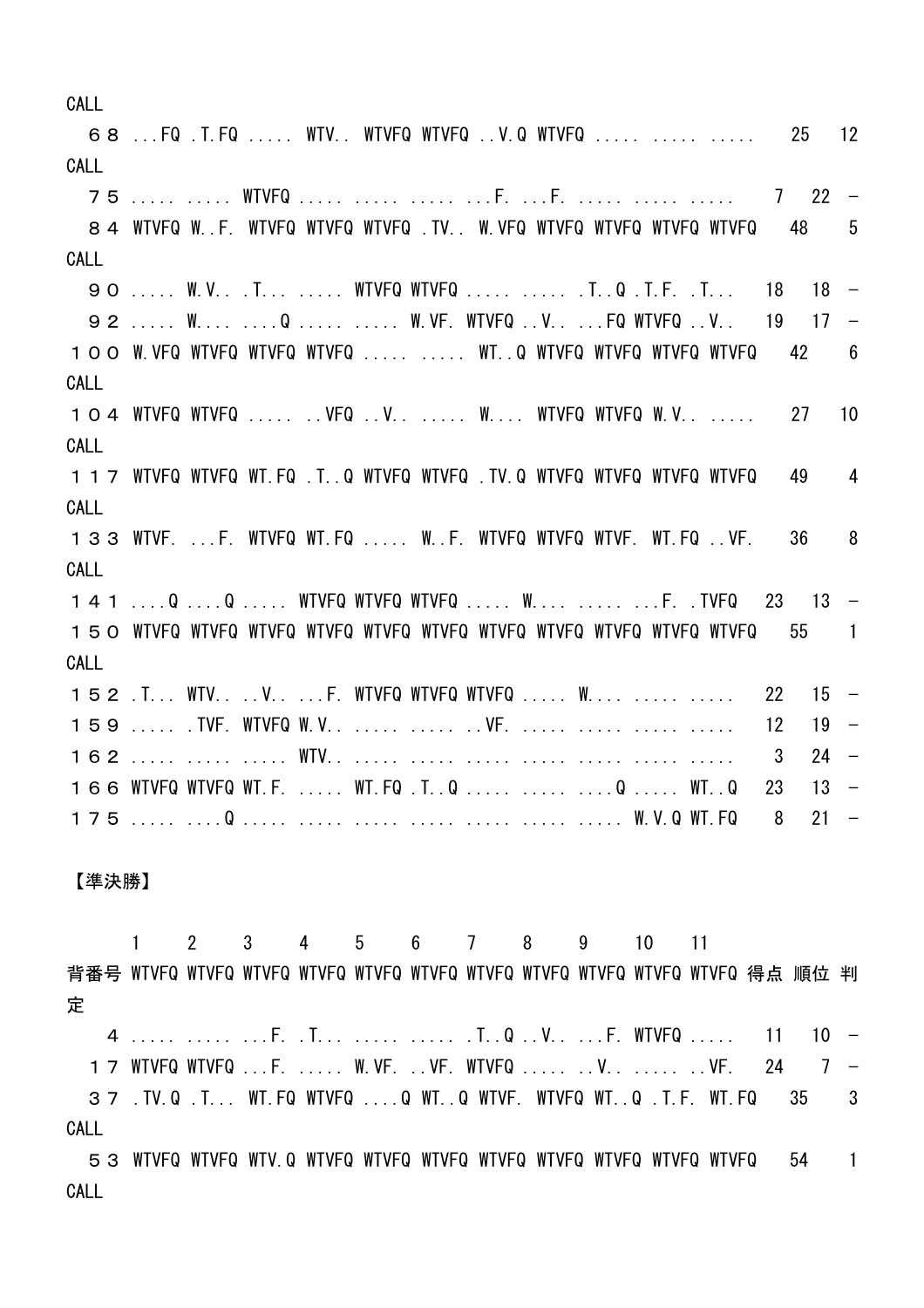62 ..... ..... ..... W.VF. WT.F. WTVFQ W.V.. ..... ..... ..... ..... 13 9 − 68 ..... ..... ..... ....Q WTVFQ WTVFQ ..... ..... ..... ..... ..... 11 10 − 84 ..... ...Q TV.Q W.VFQ TV.Q .... W.VFQ WTVFQ WTVFQ WTVFQ WT.FQ 34 4 CALL 100 ..... W.VF. WTVFQ WTVFQ ..... ..... ..... WTVFQ WT.FQ WTVFQ WTVFQ 32 5 CALL 104 WTVFQ WTVFQ ..... ..... ..... ..... ..... ..... ..... ..... ..... 10 12 − 117 WTVFQ WTVFQ W.V.. ..... WTVFQ WTVFQ ..... .T... WTVFQ W.... W.V.. 31 6 CALL 133 W.F. ..... WTVFQ .T... ..... ..... WT.FQ W. FQ ..V.. ..V.Q .TV.Q 21 8 − 150 WTVFQ WTVFQ WTVFQ WTVFQ WTVFQ WTVFQ .TVFQ WTVFQ WTVFQ WTVFQ 54 1 CALL 【決 勝】 1 2 3 4 5 6 7 8 9 10 11 背番号 WTVFQ WTVFQ WTVFQ WTVFQ WTVFQ WTVFQ WTVFQ WTVFQ WTVFQ WTVFQ WTVFQ W T V F Q 総合 37 33333 54663 43464 53546 54551 44444 21121 33666 64664 56555 35646 4.0 3.0 6.0 5.0 3.0 4 53 11111 11111 21212 11111 11112 11121 12232 11111 12111 11221 11221 1.0 1.0 1.0 1.0 1.0 1

84 46455 66556 35345 24333 43344 55555 33443 45534 43355 33333 43433 3.0 4.0 3.0 3.0 4.0 3 100 65544 45345 64533 46464 66666 66666 55655 56353 55533 44444 66565 6.0 6.0 5.0 6.0 5.0 6 117 54666 33434 56656 65655 22233 33333 66566 64445 36446 65666 54354 5.0 5.0 4.0 4.0 6.0 5

150 22222 22222 12121 32222 35425 22212 44314 22222 21222 22112 22112 2.0 2.0 2.0 2.0 2.0 2

【最終結果】

| 背番号 リーダー |         |          | パートナー | 所属         | 成績  |
|----------|---------|----------|-------|------------|-----|
|          | 1 清水 太地 |          | 清水 早紀 | 清水ダンススクール  | 4 次 |
|          |         | 2  中村 康之 | 岡本 真理 | ヨコミチダンスプラザ | 1次  |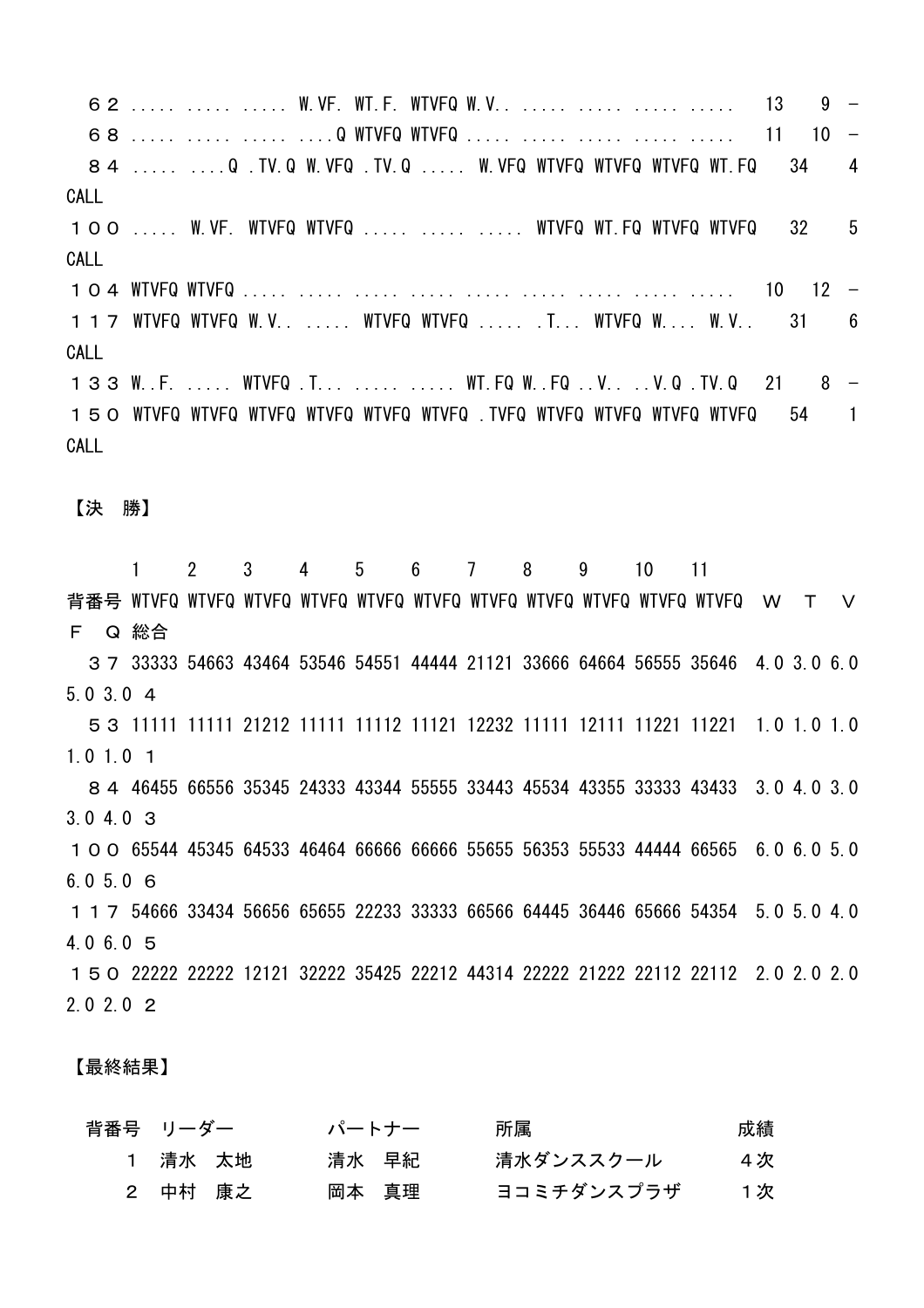| 3              | 三上  | 芳弘     | 小山  | 百合子 | ダンススクールエメラルド         | 1次 |     |
|----------------|-----|--------|-----|-----|----------------------|----|-----|
| 4              | 若代  | 愼      | 辰巳  | 友莉亜 | エムズダンスアカデミー/         | 準決 |     |
| 6              | 横尾  | 篤嗣     | 横尾  | 美由紀 | 屋宜ダンススクール            | 2次 |     |
| 7              | 富井  | 悠太     | 吉野  | 奈緒  | 折山ダンススクール            | 3次 |     |
| 8              | 当麻  | 眞示     | 木村  | 佳代子 | 横浜ダンス学院              | 1次 |     |
| 9              | 畠山  | 貴弘     | 沼田  | 有加里 | ダンスス                 | 1次 |     |
| 10             | 長島  | 大志     | 中尾  | 友美  |                      | 2次 |     |
| 11             | 田口  | 裕登     | 榎田  | 真麻  | ダンス教室エイト             | 1次 |     |
| 12             | 九鬼  | 章歓     | 九鬼  | 阿悠美 | <b>KM Dance Arts</b> | 1次 |     |
| 14             | 三木  | 真      | 鈴木  | 善子  | クワバラダンススクール/家泉ダンスス   | 4次 |     |
| 15             |     | 金久保 幸夫 | 勝山  | エミ  | ダンススクールエメラルド         | 1次 |     |
| 16             | 貫名  | 強      | 柴原  | まりこ | 折山ダンススクール            | 3次 |     |
| 17             | 樋口  | 暢哉     | 柴田  | 早綾香 | ミヤジマヒデユキダンスス         | 準決 |     |
| 18             | 大西  | 亘      | 池田  | ちかる | 佐藤・小野・三宅ダンスク         | 5次 |     |
| 19             | 荒木  | 康孝     | 金瀬  | 友子  | アオキソシアルダンススク         | 2次 |     |
| 20             | 三浦  | 拓也     | 三浦  | 弥生  | たにどうダンスワールド          | 2次 |     |
| 2 <sub>1</sub> | 小平  | 寛      | 上村  | 美保  | コダイラヒロシダンススク         | 2次 |     |
| 22             | 羽川  | 翔一     | 長谷川 | 宏美  | オンダダンススクール/          | 4次 |     |
| 23             | 中嶋  | 康人     | 中嶋  | 藍香  | ダンススタジオ中嶋            | 1次 |     |
| 24             | 金丸  | 進悟     | 矢口  | 紗羅  | タナカヒデカズダンスワー         | 1次 |     |
| 25             | 川島  | 知也     | 竹之内 | 舞美  | 岩橋ダンス☆スク             | 4次 |     |
| 26             | 宮川  | 祐也     | 秋元  | 奈美  | ウチノダンススタジオ           | 1次 |     |
| 27             | 結城  | 智史     | 増田  | 千晴  | スポーツダンススタジオア         | 5次 |     |
| 28             | 小野  | 大輔     | 中村  | 佳菜  | サード・ダンススクール          | 3次 |     |
| 29             | 奥田  | 浩平     | 志津  | 有紀  | ダンススタジオSEK I         | 1次 |     |
| 30             | 元島  | 康治     | 岩岬  | 美佳  | 満若ダンススタジオ IN 杉田/藤    | 3次 |     |
| 3 <sub>1</sub> | 岡   | 政宏     | 佐々木 | 海帆  | ファミリアダンススポーツ         | 3次 |     |
| 3 <sub>3</sub> | 村澤  | 俊也     | 金武  | 由佳  | 梅原ダンススクール            | 3次 |     |
| 34             | 末安  | 祐一郎    | 木村  | 友華  | 門前仲町毛塚ダンスアート         | 4次 |     |
| 35             | 羽村  | 康弘     | 中原  | 千景  | 羽村ダンススクール            | 2次 |     |
| 36             | 太田  | 雅士     | 川澄  | 清香  | ニシダダンススタジオ           | 3次 |     |
| 37             | 廣島  | 悠仁     | 石渡  | ありさ | 奥山ダンススクール/           | 決勝 | 4 位 |
| 38             | 新里  | 真明     | 新里  | 久美子 | ニイザトダンスアカデミー         | 2次 |     |
| 39             | 阪口  | 昌也     | 山田  | 晃子  | NYC DanceSpo         | 2次 |     |
| 40             | 寒河江 | 貴大     | 熊木  | 美和  | 西岡ダンススクール/           | 3次 |     |
| 4 2            | 山口  | 慎介     | 二川  | めぐみ | 湘南ダ                  | 1次 |     |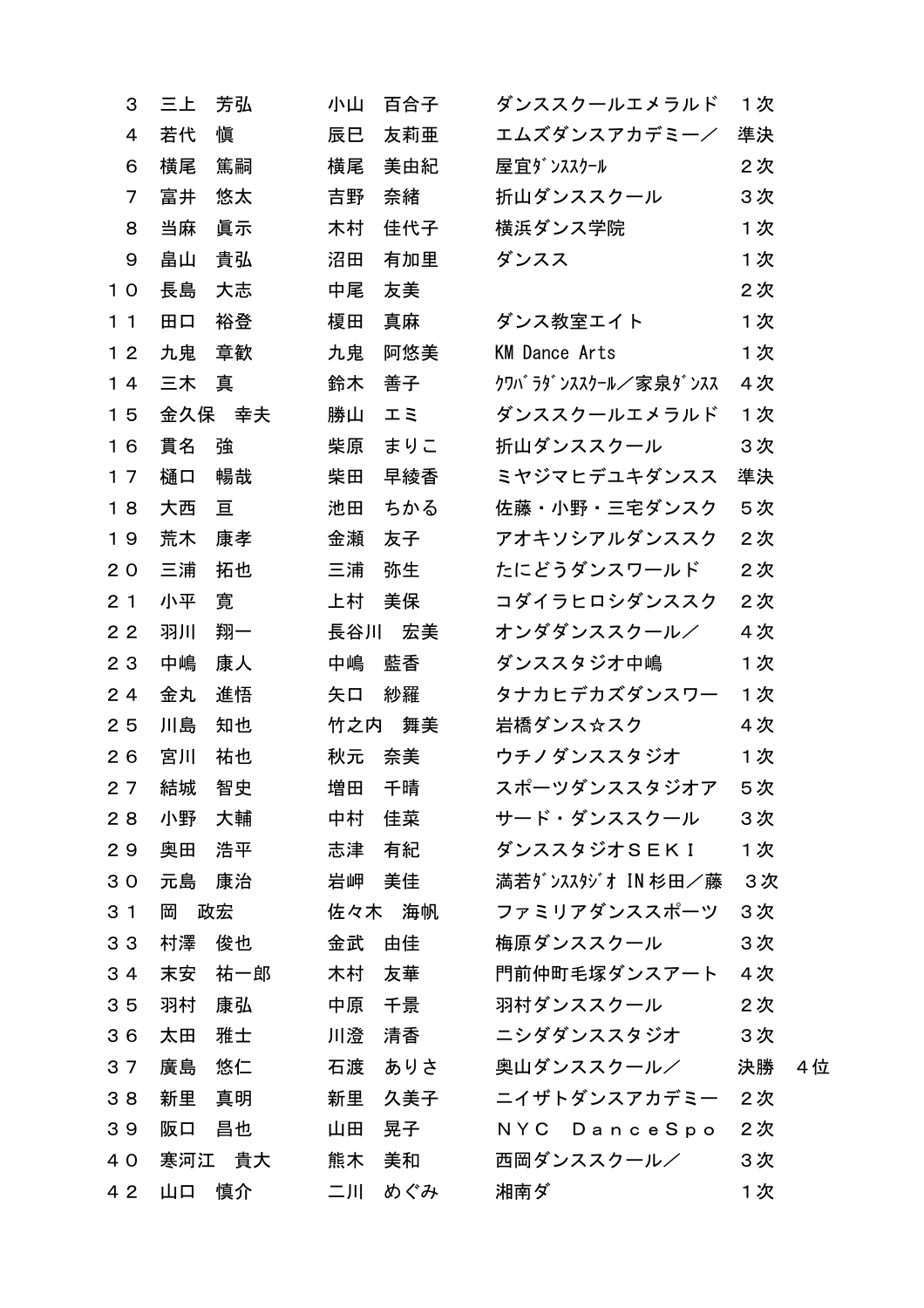| 43             | 北岸  | 賢明  | 長内   | 智子     | 藤本ソシアルダンススタジオ YOKOHAM   | 2次 |     |
|----------------|-----|-----|------|--------|-------------------------|----|-----|
| 44             | 川口  | 剛   | 小林   | 春香     |                         | 1次 |     |
| 46             | 田中  | 雅人  | 田中   | くるみ    | 安東ダンススクール               | 5次 |     |
| 47             | 白神  | 淳   | 石口   | 瑞恵     | 檜山ダンススクール               | 4次 |     |
| 48             | 安部  | 邦臣  | 安部   | 弥美     | ダンススタジオファミリー            | 1次 |     |
| 49             | 小野澤 | 玲太  | 宇佐見  | 裕子     | 吉田ダンススクール/齊藤            | 2次 |     |
| 50             | 菊池  | 和春  | 酒井   | 恵美     | フジイダンススクール              | 1次 |     |
| 5 <sub>1</sub> | 谷口  | 兼一  | 桑原   | 蓉子     | 中川雄太ダンスアカデミー            | 2次 |     |
| 52             | 髙田  | 信行  | 中島   | さえ     | タカダダンススクール              | 1次 |     |
| 53             | 橋本  | 剛   | 恩田   | 恵子     | ビギンダンス教室                | 決勝 | 1 位 |
| 54             | 石原  | 正敏  | 横山   | 晴巳     | スターロードダンスセンタ            | 2次 |     |
| 55             | 友井田 | 将来  | 小野田  | のぞみ    | シノダマナブダンススクー            | 2次 |     |
| 56             | 阿野  | 翔太  | 髙橋   | 美樹     |                         | 2次 |     |
| 57             | 松本  | 正人  | 横山   | かおり    | D. Dance                | 4次 |     |
| 58             | 大内  | 孝則  | 松岡   | 礼      | 松竹ダンスプラザ                | 1次 |     |
| 59             | 石田  | 剛   | 石田   | 貴子     | 白幡ダンススクール               | 2次 |     |
| 60             | 喜嶋  | 信晶  | 福原   | 久絵     | ダンスガーデンキジマ              | 3次 |     |
| 6 1            | 石川  | 浩之  | 菅野   | 純代     | イシカワヒロユキダンスス            | 1次 |     |
| 62             | 柴田  | 悠貴  | 松原   | 麻美     | ハピネスダンスアカデミー            | 準決 |     |
| 63             | 大谷  | 源太郎 | 大谷   | 志津     | タナカダンススクール              | 2次 |     |
| 64             | 田松  | 周一郎 | 花盛   | 香織     | 田松ダンススタジオ               | 4次 |     |
| 65             | 西原  | 光熙  | 西原   | 典子     | ニシハラコウキダンスアカ            | 1次 |     |
| 66             | 大内  | 彰太  |      | 初瀬川 千夏 | 西所沢駅前 アサノダンス            | 2次 |     |
| 67             | 杉野  | 貴史  | IREP |        | エムズダンスアカデミー             | 4次 |     |
| 68             | 西尾  | 浩一  | 下田   | 藍      | 武田ダンススクール               | 準決 |     |
| 69             | 岡田  | 直人  | 若槻   | 絵里子    | タマオキトモヒロタ゛ンススクール立川      | 3次 |     |
| 70             | 木村  | 勇   | 伊藤   | 瑞穂     | ケヅカテツオダンスアカデ            | 1次 |     |
| 7 <sub>1</sub> | 榎田  | 隆宏  | 加藤   | 冴英     | DANCE navigation MEGURO | 3次 |     |
| 72             | 佐藤  | 純平  | 亀山   | 聡美     | 篠田忠ダンスカレッジ/檜            | 4次 |     |
| 73             | 水出  | 光   | 雨宮   | 可奈     | 矢部行英ダンスカンパニー            | 4次 |     |
| 74             | 竹内  | 大祐  | 竹内   | 桃子     | カトウノブヒトダンスアカ            | 3次 |     |
| 75             | 金野  | 哲也  | 井之口  | 香織     | ソシアルタ゛ンススタシ゛オ ナリタケ      | 5次 |     |
| 76             | 藤村  | 寿志  | 福島   | 洋子     |                         | 1次 |     |
| 77             | 鈴木  | 肖生  | 鈴木   | みゆき    | スズキノリオダンスカンパ            | 2次 |     |
| 78             | 金子  | 時生  | 曾賀   | まゆ     | ハチヤダンスアカデミー/            | 1次 |     |
| 79             | 池本  | 規恒  | 樫本   | 真実     | イケモトダンスワールド             | 4次 |     |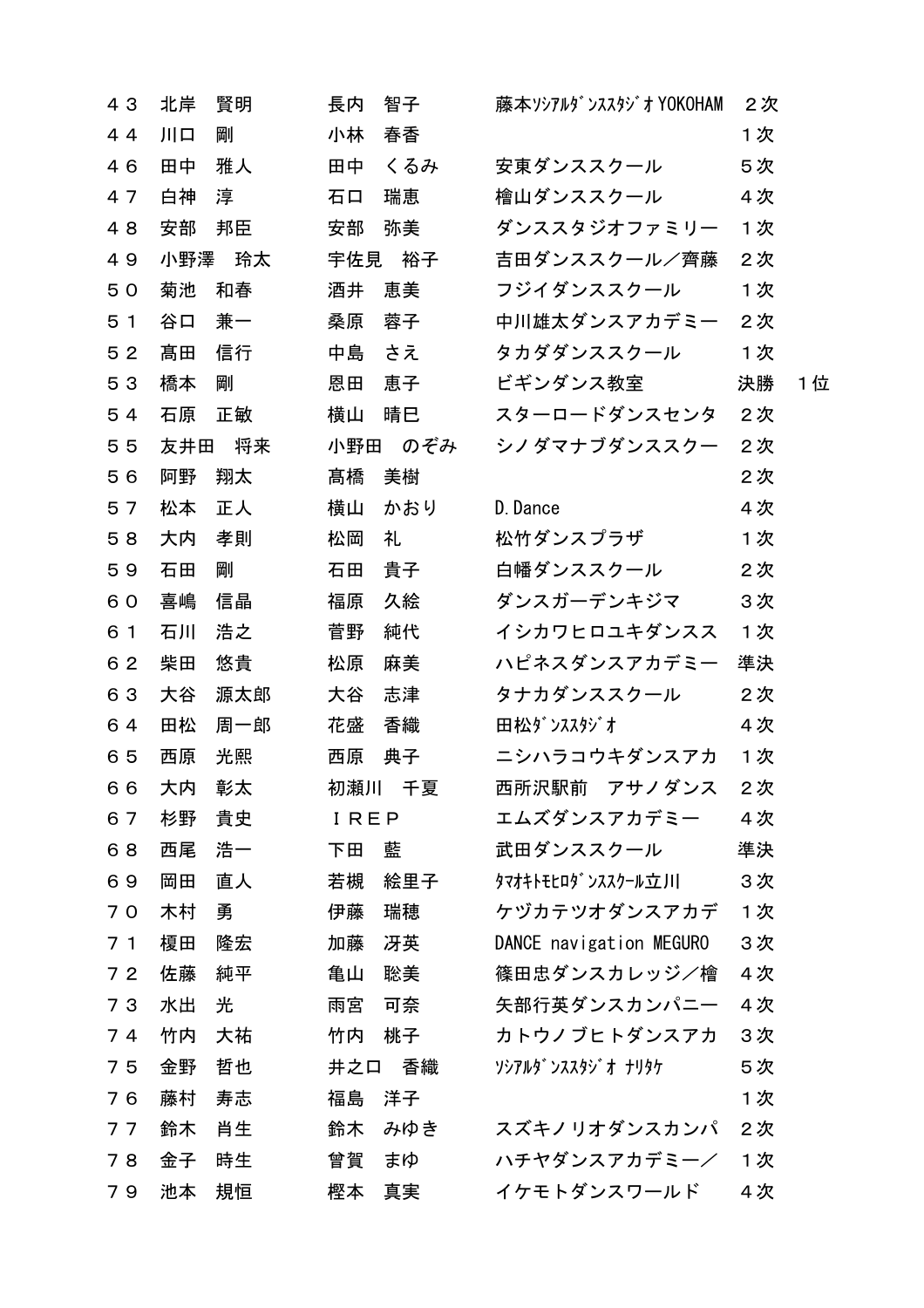| 81             | 土持    | 祐介               | 土持    | 春奈               | コスモスダンスアカデミー         | 1次 |    |
|----------------|-------|------------------|-------|------------------|----------------------|----|----|
| 82             | 岩田    | 亮二               | 加﨑    | 万智               | 青柳ダンスアカデミー           | 1次 |    |
| 83             | 藤家    | 浩史               | 藤家    | 繭                | 桜井ダンスアカデミー           | 4次 |    |
| 84             | 小林    | 恒路               | 赤沼    | 美帆               | 奥山ダンススクール            | 決勝 | 3位 |
| 85             | 本多    | 覚                | 本多    | 美季               | ダンスパティオT&T           | 1次 |    |
| 86             | 原     | 辰瑠               | 太縄    | 愉美子              | タハラダンススタジオ           | 1次 |    |
| 87             | 野地    | 雅人               | 石井    | 友梨香              | クワバ ラダ ンススクール/       | 2次 |    |
| 88             | 楠谷    | 喜洋               | 楠谷    | 恵                | 片山ダンススクール            | 1次 |    |
| 89             | 新井    | 透                | 新井    | 一恵               | ダンスカレッジ古都            | 2次 |    |
| 90             | 松岡    | 憲昭               | 松岡    | 有紀               | ナゴヤダンスアカデミ-          | 5次 |    |
| 9 <sub>1</sub> | 櫻井    | 朝之               | 櫻井    | サオリ              | 櫻井朝之ダンスカンパニー         | 2次 |    |
| 92             | 島田    | 寛隆               | 村松    | 明香               | 桜井ダンスアカデミー           | 5次 |    |
| 93             | 栗原    | 秀雄               | 大山    | 聡子               | 栗原ダンス倶楽部             | 1次 |    |
| 94             | 熊谷    | 淳一               | 熊谷    | 陽子               | ダンスインモーション           | 1次 |    |
| 95             | 小松    | 拓哉               | 小松    | 七菜               | たにどうダンスワールド          | 3次 |    |
| 96             | 一条まこと |                  | 一条みわこ |                  | 一条ダンススタジオ            | 1次 |    |
| 97             | 山本    | 章絡               | 池田    | 有妃               | 山本かおるダンス教室           | 2次 |    |
| 98             |       | Kikuchi Christia |       | Krassovskaia Ann |                      | 1次 |    |
| 99             | 石川    | 悌央               | 布村    | 奈友果              | 深川ダンススクール/           | 1次 |    |
| 100            | 福田    | 裕一               |       | エリザベス<br>グレ      | 篠田忠ダンスカレッジ/小         | 決勝 | 6位 |
| 102            | 清水    | 啓司               | 疋田    | 貴子               | チョイス ダンス スタジオ        | 2次 |    |
| 103            | 石木    | 健太               | 中井    | 千嘉               | 大下修弘ダンススクール/         | 1次 |    |
| 104            | 中嶋    | 秀樹               | 佐藤    | 愛子               | 0 &                  | 準決 |    |
| 105            | 大谷    | 亮弥               | 井上    | 奈美               | 奥山ダンススクール            | 2次 |    |
| 106            | 岡     | 俊宏               | 岡     | 瑞紀               | 中川雄太ダンスアカデミー         | 4次 |    |
| $107$          | 片山    | 雄暉               | 片山    | 法子               | 片山ダンススクール            | 1次 |    |
| 108            | 井﨑    | 健太               | 伊藤    | 沙織               | 西岡ダンススクール            | 4次 |    |
| 109            | 内藤    | 達矢               | 手島    | 紫乃               | 山田誠ダンススタジオ           | 1次 |    |
| 110            | 小川    | 芳信               | 小川    | 沙織               | ソシアルダンスカンパニー         | 2次 |    |
| 111            | 中島    | 宗一               |       | 佐久間 久美子          |                      | 1次 |    |
| 112            | 工藤    | 洋司               | 工藤    | 亜由未              | KUDO Dance E         | 4次 |    |
| 113            | 浜崎    | 裕章               | 伊東    | 夕奈               | チョイス ダンス スタジオ        | 3次 |    |
| 115            | 石井    | 誠治               | 石井    | あさみ              | インフィニットボールルー         | 1次 |    |
| 116            | 山先    | 充芳               | 武田    | 佳子               | Dance Arts Y         | 2次 |    |
| 117            | 森脇    | 健司               | 的場    | 未恭               | <b>KM Dance Arts</b> | 決勝 | 5位 |
| 118            | 角田    | 泰章               | 小林    | 孝子               | 森ソシアルダンススクール 3次      |    |    |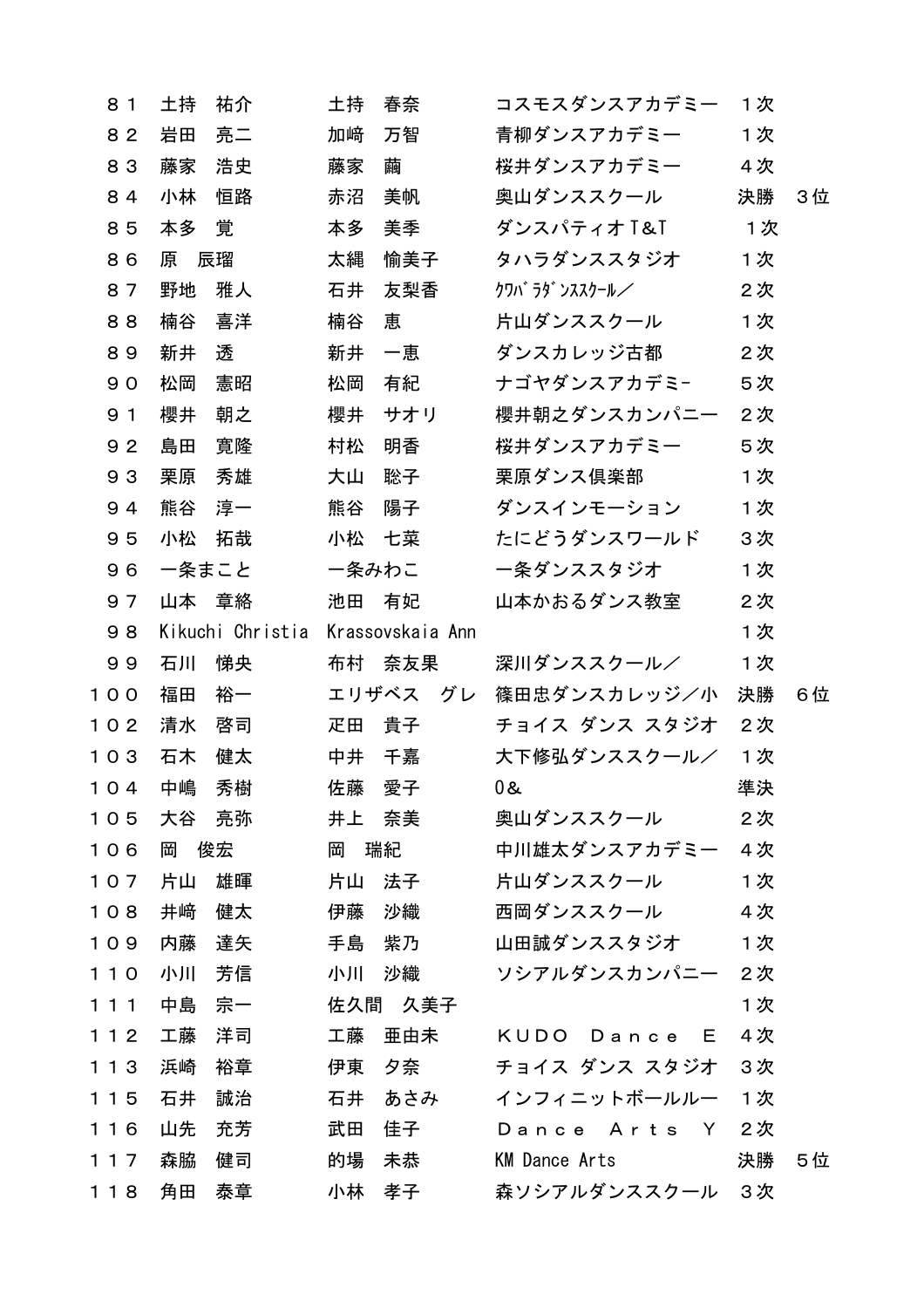| 1 1 9 | 世古宗<br>弘一 | 世古宗<br>友子 | セコムネ ダンス フィー             | 1次       |
|-------|-----------|-----------|--------------------------|----------|
| $120$ | 敦行<br>畑中  | 明日香<br>西尾 | 畑中ダンススクール                | 3次       |
| 121   | 上村<br>和之  | 上村<br>みちこ | ダンススタジオコネクト橘             | 2次       |
| 122   | 高橋<br>正明  | 高橋<br>ルミ  |                          | 1次       |
| 123   | 白取<br>正浩  | 明日香<br>松村 | シラトリダンススクール              | 2次       |
| 124   | 岩佐<br>晃次  | 若木<br>敬子  | イワサコウジ・ダンスアカ             | 2次       |
| 125   | 岡田<br>拓磨  | 工藤<br>桃子  | 嶺岸ソシアルダンスカンパ             | 2次       |
| 126   | 山本<br>千博  | 大吉<br>優華  | TDS サード・ダンススク            | 3次       |
| 127   | 政弥<br>二宮  | 寺西<br>祐希  | EGAWA DANCE SQUARE       | 2次       |
| 128   | 岡崎<br>可寿智 | 矢崎<br>芳子  | ダンスステーション Dー 1           | 1次       |
| 130   | 倉地<br>宏治  | ともみ<br>倉地 | K's ダンススポーツ              | 2次       |
| 131   | 渡辺<br>勝彦  | 久乃<br>加島  | 渡辺勝彦ダンス教室                | 1次       |
| 132   | 後藤<br>啓太  | 深雪<br>後藤  | ハチヤダンスアカデミー/             | 2次       |
| 133   | 本多<br>龍士  | 戎野<br>紗与  | 檜山ダンススクール/柳田ダンススク        | 準決       |
| 134   | 打越<br>美智夫 | 打越<br>珠恵  | ウチコシミチオダンススタ             | 1次       |
| 135   | 透<br>加藤   | 加藤<br>あい  | 海老原ダンススクール               | 2次       |
| 136   | 浩史<br>原田  | 滝田<br>智子  | ジェイズダンスアカデミー             | 2次       |
| 137   | 晋<br>光田   | 水元<br>美穂  | イシバシケンタダンススタ             | 3次       |
| 138   | 園原<br>正和  | 谷<br>千恵美  | ハピネスダンスアカデミー             | 2次       |
| 139   | 吉田<br>宗鎮  | 佳織<br>本竜  | 吉田宗鎮ダンススタジオ              | 1次       |
| $140$ | 拓哉<br>朝増  | 中川<br>千秋  | スズキイチロー・ダンスア             | 4次       |
| 141   | 田中<br>孝康  | 美智子<br>加藤 | チョイス ダンス スタジオ            | 5次       |
| 142   | 小原<br>正大  | 香織<br>小原  | オハラダンススクール               | 4 次      |
| 143   | 吉川<br>雅博  | 木村<br>まり子 | スタジオR                    | 1次       |
| 144   | 貴久<br>森田  | 加藤<br>千晴  | アカデミーオブダンスヨコ             | 1次       |
| 145   | 北之坊 太郎    | 藤原<br>佳穂里 | 檜山ダンススクール/               | 2次       |
| 146   | 保坂<br>直伸  | 保坂<br>佳奈  | Social Dancing Club TEAM | 3次       |
| 147   | 駿<br>寺門   | 佐々木<br>彩香 | <b>KM Dance Arts</b>     | 3次       |
| 148   | 中辻<br>善典  | 岡﨑<br>ひろみ | 鳥居ダンススクール(梅田             | 3次       |
| 149   | 越川<br>真人  | 越川<br>民子  | コシカワダンススクール              | 1次       |
| 150   | 浅村<br>慎太郎 | 遠山<br>恵美  | ASAMURA Danc             | 決勝<br>2位 |
| 151   | 武昭<br>丸山  | 三鍋<br>雪子  | さらしなダンス倶楽部               | 1次       |
| 152   | 亀川<br>隆史  | 新保<br>伊央  |                          | 5次       |
| 153   | 島岡<br>由尭  | 小櫻<br>綾子  | 門前仲町毛塚ダンスアート             | 2次       |
| 154   | 三上<br>和久  | 川又<br>千佳  | サードダンススクール               | 3次       |
| 155   | 新美<br>一輝  | 志穂<br>木全  | サトウダンススクール/バ             | 3次       |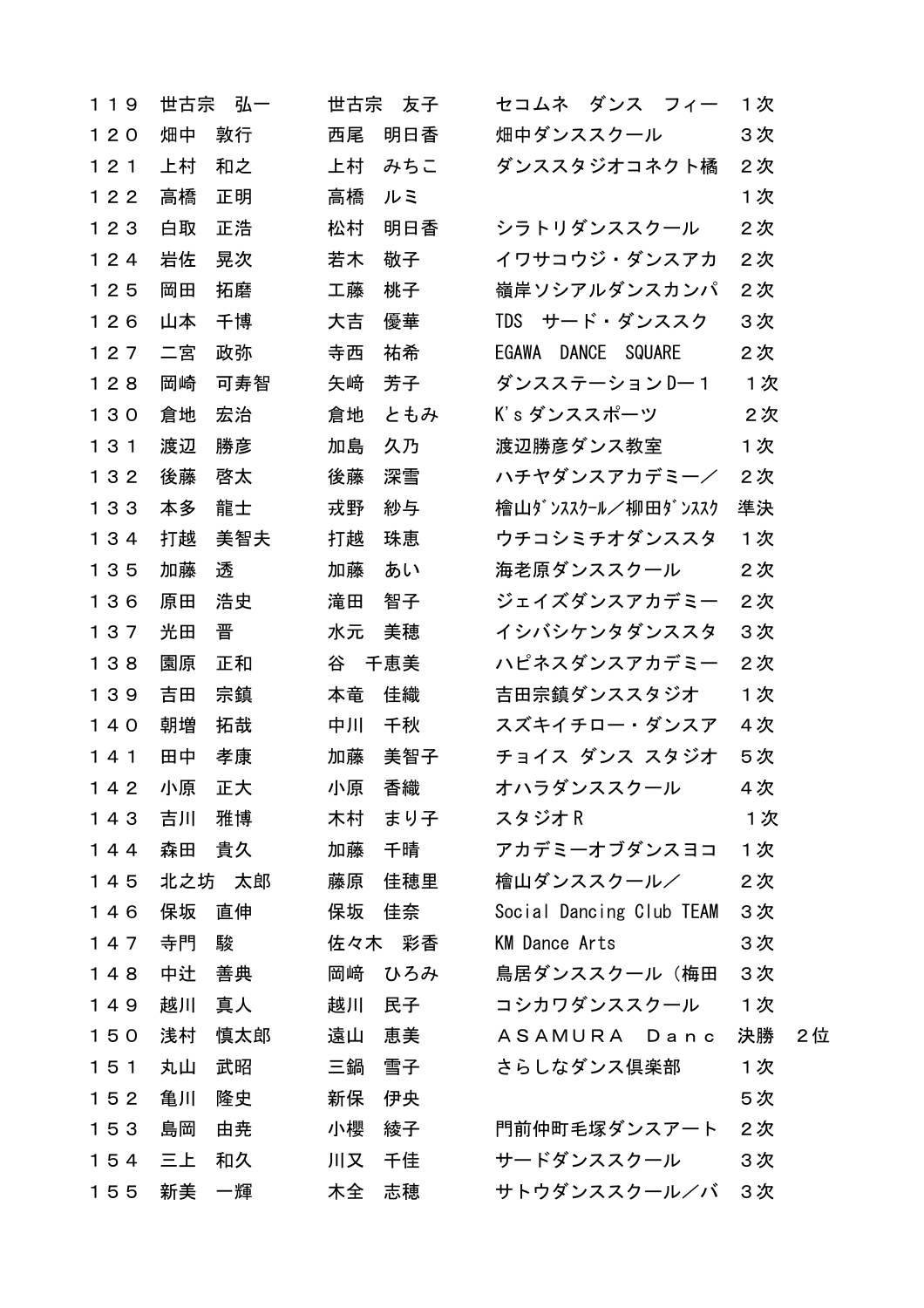| 156 | 塩野<br>訓之   | 吉川<br>亜衣梨 | 城北馬場ダンススクール/        | 1次  |
|-----|------------|-----------|---------------------|-----|
| 157 | 毛塚<br>陽康   | 美穂<br>毛塚  | 門前仲町毛塚ダンスアート        | 1 次 |
| 158 | 貴也<br>金子   | 明穂<br>板谷  | Dance TEAM YOKO     | 2次  |
| 159 | 室伏<br>宏明   | 青沼<br>彩   | エムズダンスアカデミー         | 5次  |
| 160 | 河内<br>俊典   | 前田<br>五丹  |                     | 1次  |
| 161 | 田原<br>健二   | 上脇<br>友季湖 | ダンス大塚会館             | 2次  |
| 162 | 福田<br>健一郎  | 深井<br>千浩  | 篠田忠ダンスカレッジ          | 5次  |
| 163 | 荻須<br>智広   | 足立<br>萌   | 桜井ダンスアカデミーノ         | 2次  |
| 164 | 吉村<br>真治   | 美恵子<br>吉村 | アマノダンスクラブ           | 1次  |
| 165 | 下平<br>文孝   | 美沙<br>生方  | 下丸子DANCE SCH        | 2次  |
| 166 | Shao Shuai | 田中<br>彩恵  | ヨコミチダンスプラザ          | 5次  |
| 167 | 松崎<br>裕太郎  | 富岡<br>真子  | 北條ダンススクール           | 4次  |
| 168 | 松本<br>英之   | 池田<br>麻里  | ビギンダンス教室            | 4 次 |
| 169 | 花田<br>諭    | みずほ<br>花田 | シライシダンススタジオ         | 3次  |
| 170 | 新井<br>優斗   | 森<br>由希   | 安東ダンススクール/カワ        | 4次  |
| 171 | 大竹<br>道雄   | 美穂子<br>高田 | オオタケダンススクール         | 2次  |
| 172 | 森田<br>飛鷹   | 美希<br>山本  | 豪徳寺ダンススクール/         | 3次  |
| 173 | 岸本<br>真臣   | 陽子<br>大津谷 | キシモトダンスアカデミー        | 3次  |
| 174 | 松田<br>時和   | 佐原<br>佑衣  | ダンススクールロイヤル         | 1次  |
| 175 | 三森<br>秀明   | 酒井<br>良美  | 奥山ダンススクール           | 5次  |
| 176 | 広<br>宮藤    | 宮藤<br>裕子  | 本ハ幡ダンスラウンジ          | 1次  |
| 177 | 中野<br>雅章   | 由美恵<br>川合 | 中野まさあきダンススタジ        | 2次  |
| 178 | 鈴木<br>貴雄   | 中本<br>直美  | エムズダンスアカデミー/        | 4次  |
| 179 | 佐久間 重行     | 渋谷<br>春美  | 海老原ダンススクー           | 1次  |
| 180 | 斉藤<br>達哉   | 八木<br>恵里香 | 武田ダンススクール           | 4次  |
| 181 | 竹田<br>昌史   | 竹田<br>諒子  | Flow Dance C        | 2次  |
| 182 | 正藤<br>隆史   | 正藤<br>智子  | 正藤ダンススクール           | 2次  |
| 183 | 貴信<br>小國   | 和田<br>奈那美 |                     | 3次  |
| 184 | 高柳<br>克久   | 升本<br>真実  | <b>DANCE DUENDE</b> | 2次  |
| 185 | 杉山<br>勇    | 杉山<br>美樹  | ダンスアート杉山            | 1次  |

------------------------------------------------------------------------------

------------------------------------------------------------------------------

バルカーカップ・ラテンアメリカン 出場:152 組 種目:CSRPJ

【1次予選】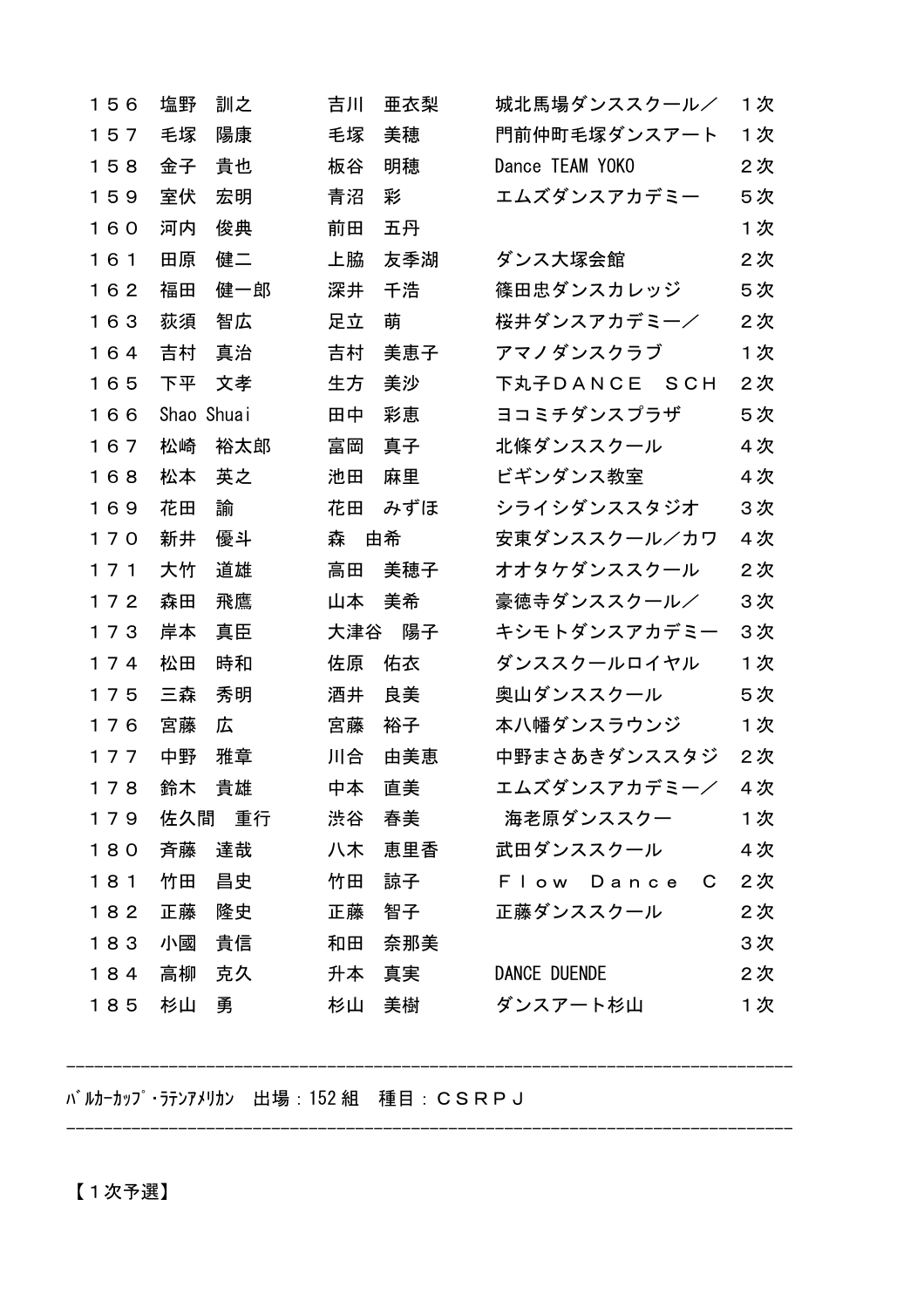|                                                              | 12 13 14 15 16 17 18 19 20 21 |  |  |  |  | 22 |      |            |         |
|--------------------------------------------------------------|-------------------------------|--|--|--|--|----|------|------------|---------|
|                                                              |                               |  |  |  |  |    |      |            |         |
|                                                              |                               |  |  |  |  |    | - 43 | 3 CALL     |         |
| 3 C. P CSRP CSRP SR. C.R. CSRP SRP C.RP SRP C.RP CS.P        |                               |  |  |  |  |    | - 33 |            | 46 CALL |
| 4 C. P CSRP CSRP SRP S. CSRP CS.P SRP CSRP CSRP CSRP         |                               |  |  |  |  |    | - 32 |            | 56 CALL |
| 5 CSRP RP     CS.P RP  R.                                    |                               |  |  |  |  |    | 12   | $112 -$    |         |
| 7 CSR. CSRP  P CS. P CSR. C. RP C. RP C. P CSR. C. R.        |                               |  |  |  |  |    | 27   |            | 78 CALL |
| 9 . SRP C C CSRP  CSR. CSR. CSRP CSRP CSRP C.RP              |                               |  |  |  |  |    | 30   |            | 66 CALL |
| 1 2 CSRP CSRP C.RP R. CS.P P C. . P . SR. C. R.              |                               |  |  |  |  |    | 22   |            | $90 -$  |
| 1 3 . S. P CSR. . SRP C. RP SR. CSR. CSRP CS. P C. . P CS. P |                               |  |  |  |  |    | 28   |            | 75 CALL |
|                                                              |                               |  |  |  |  |    | 44   |            | 1 CALL  |
| 15 . RP S. CSRP C.R. C.RP CSRP  CSR. C.RP CSRP SRP           |                               |  |  |  |  |    | 29   |            | 69 CALL |
| 1 6 CP CSR. CS.P CS.P CSSSRP.SRP                             |                               |  |  |  |  |    | 20   |            | $97 -$  |
|                                                              |                               |  |  |  |  |    | - 15 | $107 -$    |         |
| 19    .S.P CSRP C.RP R. .SR.   P                             |                               |  |  |  |  |    | 13   | $110 -$    |         |
| 2 O CS. P RP C. R. R. C. . P CSRP CSRP CSRP CSRP CSRP CSRP   |                               |  |  |  |  |    | 34   |            | 42 CALL |
| 2 1 CSRP CSR. CSRP CSRP CSRP CSRP C CSRP CSRP CSRP CSRP      |                               |  |  |  |  |    | 40   |            | 16 CALL |
| 23 R. C SRP CS.PR. SRP CSRP C.R. S P                         |                               |  |  |  |  |    | 20   |            | $97 -$  |
| 24  PS. RGSR SRP CS.PCS.  CS. CS.                            |                               |  |  |  |  |    | 18   | $102 -$    |         |
| 2 5 CS. P CSRP CSRP CSRP CSRP CSR. CSRP CSRP CSRP CSRP CSR.  |                               |  |  |  |  |    | 41   |            | 11 CALL |
| 2 6 C.R. SR. CSRP CSRP SRP CSRP SR.  CSR. C. P CS. P         |                               |  |  |  |  |    | 29   |            | 69 CALL |
| 2 9 CS. P CS. P C. RP CSRP  CS. P C. RP  P C. P  CS.         |                               |  |  |  |  |    | 24   |            | $83 -$  |
| 3 O CSRP CSRP CSRP CSRP CSRP CSR. C. P CSRP CSRP CSRP SRP    |                               |  |  |  |  |    | 40   |            | 16 CALL |
| 3 1 CSRP CSRP CS.P C.P.S.P C S.P CSRP . SRP C.P C.R. 29      |                               |  |  |  |  |    |      |            | 69 CALL |
| 3 2 . R. SRP CSRP C. RP . SR. RP C. RP . SRP CSRP            |                               |  |  |  |  |    | 25   |            | $81 -$  |
| 3 4 . SR. CSRP C S. CSRP  P . SR. CSRP CSR. . SR. CSRP       |                               |  |  |  |  |    |      | 28 75 CALL |         |
| 35 CSR. SRP   CSRP C C.RP   P CSR. C                         |                               |  |  |  |  |    | - 19 |            | $100 -$ |
| 36 CSR. C. P.RP CSRP CSR. C.R. C.RP CSRP SRP SR. CSRP        |                               |  |  |  |  |    | 32   |            | 56 CALL |
| 37 CSRP SRP CSRP CSRP CSRP RP .S.P CSRP C.P.S. SR.           |                               |  |  |  |  |    | - 32 |            | 56 CALL |
| 3 9 CSR. C.R. S.P.S CSRP SR. CS.P CSRP SRP                   |                               |  |  |  |  |    | 24   |            | $83 -$  |
| 4 O CSRP CSRP C. RP CSRP CSRP CSRP CS. P CSRP CSRP CSRP CSRP |                               |  |  |  |  |    | 42   | 8 CALL     |         |
|                                                              |                               |  |  |  |  |    | - 36 |            | 34 CALL |
| 4 2 C. P CSRP CSRP C. P. RP S.P CSRP CSRP CSRP SRP C. P      |                               |  |  |  |  |    | - 33 |            | 46 CALL |
| 4 4 SRP CSR. SR. CSRP CS. R. CSRP CSRP CSRP C. RP CS. P      |                               |  |  |  |  |    | - 33 |            | 46 CALL |
| 4 5 . R. CS. P CSRP CSRP CSRP C. S. . CSR. CSRP C. R. 27     |                               |  |  |  |  |    |      |            | 78 CALL |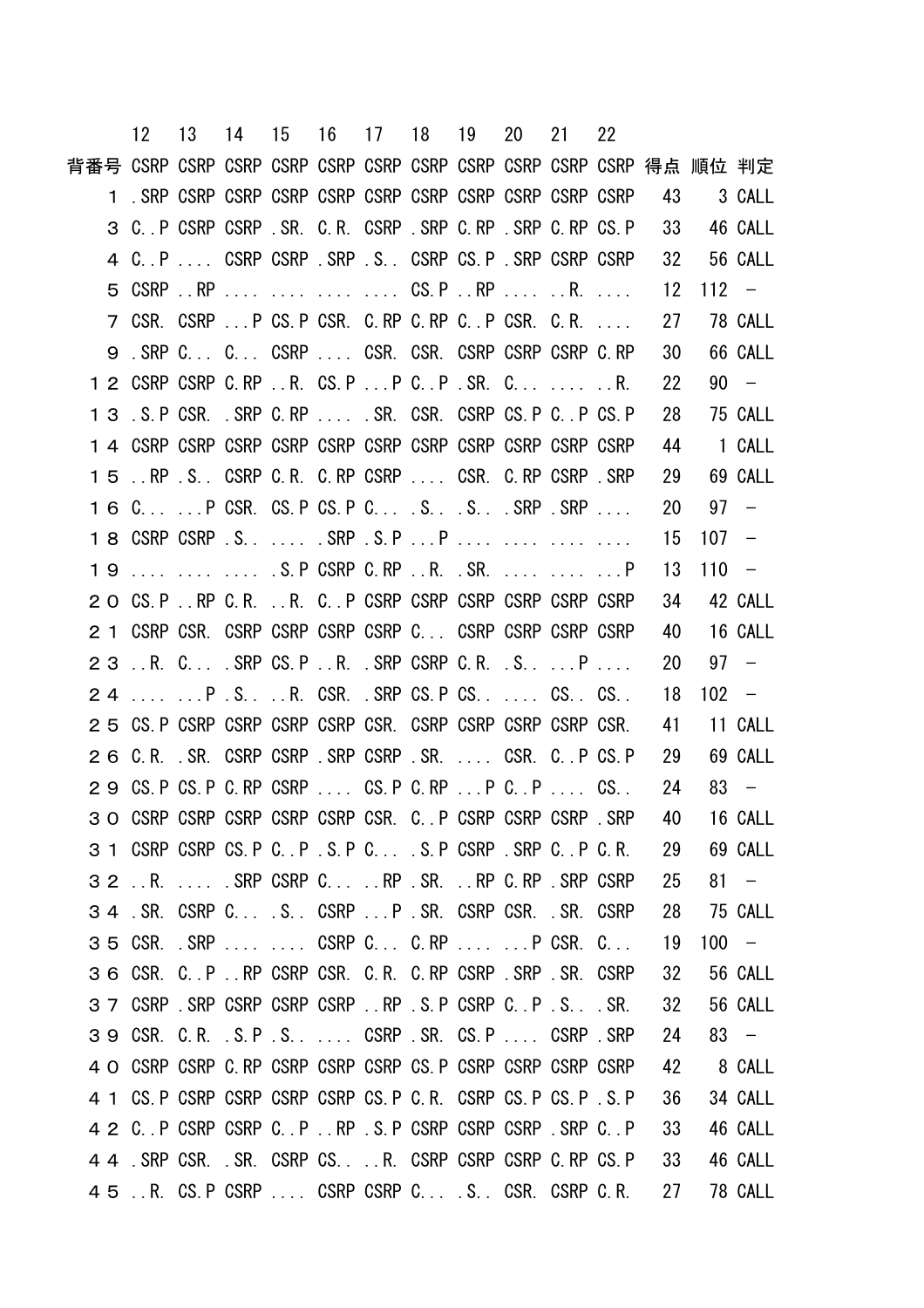| 4 6 R. RP CSRP CSRP . SRP C. R. C. RP C. R.                    |  |  |  |  |                                                                   | 21      |         | $94 -$       |
|----------------------------------------------------------------|--|--|--|--|-------------------------------------------------------------------|---------|---------|--------------|
| 48 . SRP CSRP C. P C P R. CSRP R. C. C.                        |  |  |  |  |                                                                   | 19      | $100 -$ |              |
| 5 O C. P  P CSR. CSRP CSRP CS. C. RP C. R. CSRP CSRP CSRP      |  |  |  |  |                                                                   | 33      |         | 46 CALL      |
| 5 1 CS. P  CS. SR.  CS. P . S. C. P . S.  RP . S.              |  |  |  |  |                                                                   | 17      | $104 -$ |              |
| 55 SR. CSRP CSRP CSRP SRP S.P CSRP SRP  C.R. CSRP              |  |  |  |  |                                                                   | 32      |         | 56 CALL      |
| 56 CS.P. SRP CSRP SRP . RP SR. C. P CSRP CSRP SRP CSRP         |  |  |  |  |                                                                   | 34      |         | 42 CALL      |
| 5 7 CSRP CSRP CSRP CSRP CSRP . S. P CSRP . SRP CSRP C. RP C. P |  |  |  |  |                                                                   | 38      |         | 26 CALL      |
| 5 8 C. RP C. RP CSR. CSRP CS. P C. RP CSRP CSRP CSRP CSRP CSRP |  |  |  |  |                                                                   | 39      |         | 21 CALL      |
| 59 CSRP CSRP C.R. C C CSRP C.R. R. CS.PR. .S                   |  |  |  |  |                                                                   | 24      |         | $83 -$       |
| 6 1 CSRP CSRP     .SR.   CS                                    |  |  |  |  |                                                                   | 12      | $112 -$ |              |
| 6 2  S. CS.P  CSRP CSR.  CSRP C.RP CSR.                        |  |  |  |  |                                                                   | 21      |         | $94 -$       |
|                                                                |  |  |  |  |                                                                   | 39      |         | 21 CALL      |
| 6 4 CSRP C.R. SRP C.R. CSRP CSRP S.P CSR. CSRP CSRP CSR.       |  |  |  |  |                                                                   | 35      |         | 36 CALL      |
| 65 . SR. CSR. CSRP CSRP . SR. C.R. C.RP R. SRP CSRP            |  |  |  |  |                                                                   | 28      |         | 75 CALL      |
| 6 7 . S. P P P CS. P CSRP CS. P . S. . C. RP . SR. . SRP RP    |  |  |  |  |                                                                   | 25      |         | $81 -$       |
| 68 C.P.S.  SRP C C.RP CSRP CS.P CSRP CS.P C.R.                 |  |  |  |  |                                                                   | 26      |         | 80 CALL      |
| 69 CSRP S.P C.R. S.P CSRP CS. C P                              |  |  |  |  |                                                                   | 18      |         | $102 -$      |
| 7 O  P C.R. CSRP CSRP CSRP C. P CSRP CS. P CSRP CSRP SRP       |  |  |  |  |                                                                   | 35      |         | 36 CALL      |
| 7 2 CSR. S. P CSRP CSRP C SRP CS. P CSRP CSRP SR.              |  |  |  |  |                                                                   | 30      |         | 66 CALL      |
| 7 3 CS P CSRP CSRP CSRP CSRP CSRP SRP  P . S.  RP  P           |  |  |  |  |                                                                   | 31      |         | 63 CALL      |
| 74 SR. C CSRP CSRP SRP CSR. CS. CSR. CSRP CSRP CSR.            |  |  |  |  |                                                                   | 33      |         | 46 CALL      |
|                                                                |  |  |  |  | 7 5 CSRP CSRP SRP CSRP CSRP CSRP . RP CSRP P CSRP C RP            | 37      |         | 30 CALL      |
| 7 6 CS. P CSRP                                                 |  |  |  |  | R. .SR. .S C P  13 110 -                                          |         |         |              |
|                                                                |  |  |  |  | 7 7 CSRP CSRP CS. P CSR. CSRP . SRP CSRP CSRP CSRP CSRP CSRP CSRP |         |         | 41 11 CALL   |
|                                                                |  |  |  |  | 78  R.  C.R. CSRP C.RP C.P  C.RP C.P C.RP 20 97 -                 |         |         |              |
|                                                                |  |  |  |  | 79.SRP CSRP     .SRP P C CSRP .S                                  |         |         | $17 \t104 -$ |
| 8 1 C. RP CSRP CSRP CSRP CSRP CSRP C. R. CSRP CSRP CSR. CSRP   |  |  |  |  |                                                                   |         |         | 40 16 CALL   |
| 8 2 C.RP  CSRP P  CS.P CSRP CSRP .SRP CS.P CSRP                |  |  |  |  |                                                                   | 29      |         | 69 CALL      |
|                                                                |  |  |  |  | 8 4 CSRP CSRP CSRP CSRP CSRP R. CSRP P CSRP CSRP CSRP             |         |         | 38 26 CALL   |
|                                                                |  |  |  |  |                                                                   | 7 118 – |         |              |
|                                                                |  |  |  |  |                                                                   | 10      |         | $115 -$      |
| 8 9 CSRP C. P C. RP CSRP C. RP CSRP CSRP CSRP CSRP C. RP CSRP  |  |  |  |  |                                                                   | 39      |         | 21 CALL      |
| 9 O CSRP CSRP S. SRP CSRP CSRP C. RP CSRP CS. P CSRP CSRP      |  |  |  |  |                                                                   | 38      |         | 26 CALL      |
| 9 1 CSRP CSRP CSRP CSRP CS. P CSRP C. RP CSR. CSRP CSRP CSRP   |  |  |  |  |                                                                   | 41      |         | 11 CALL      |
|                                                                |  |  |  |  | 9 2 CSRP CSRP CSRP C CSRP CSRP CS.P CS CSRP CSRR.                 | 34      |         | 42 CALL      |
|                                                                |  |  |  |  | 94 CSR. CSRP CSRP CSRP CSRP CSRP CSR. CSRP CSRP CS.P. SRP         | 40      |         | 16 CALL      |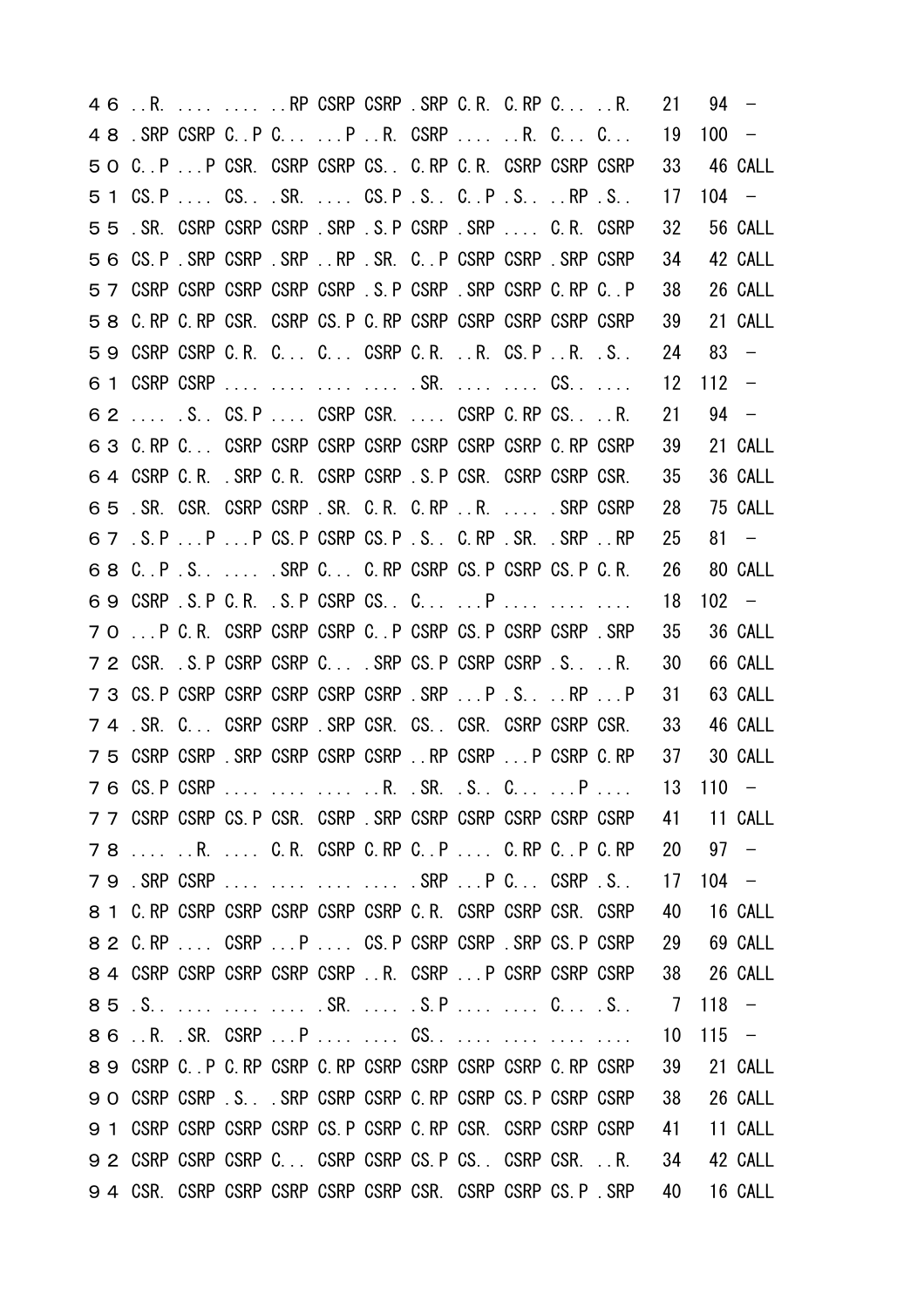|  | 95 C.P C.RP CSRP CSR. R. CS.P. SRP CSRP CSR. SRP CSRP              |  |  |  |                                                              |                                                              | 33             |         | 46 CALL                  |
|--|--------------------------------------------------------------------|--|--|--|--------------------------------------------------------------|--------------------------------------------------------------|----------------|---------|--------------------------|
|  |                                                                    |  |  |  |                                                              |                                                              | $2^{\circ}$    | 119     | $\overline{\phantom{0}}$ |
|  | 97    CSRP CS. P CSRP C CSRP .S. . SR. . SRP                       |  |  |  |                                                              |                                                              | 22             |         | $90 -$                   |
|  | 9 8 CS. P CSRP CSRP CSRP CSRP CSRP . SRP CSRP CSRP CSRP C. RP      |  |  |  |                                                              |                                                              | 41             |         | 11 CALL                  |
|  | 1 O O CS. CSRP CSRP CS. P CSRP CSRP C. R. CSRP  RP . S. P CSRP     |  |  |  |                                                              |                                                              | 35             |         | 36 CALL                  |
|  | 1 O 3 C S SR. CSRP  P C CSRP CS. P CS CS. P . S. P                 |  |  |  |                                                              |                                                              | 24             |         | $83 -$                   |
|  | 1 O 4 S. P CS. P CSRP CSRP C CSR. CSRP  P CS. P CSRP CS. P         |  |  |  |                                                              |                                                              | 32             |         | 56 CALL                  |
|  |                                                                    |  |  |  |                                                              |                                                              | 43             |         | 3 CALL                   |
|  | 106.SPCSRP.SRP.SRPCS                                               |  |  |  |                                                              |                                                              | 14             | $109 -$ |                          |
|  | 107R.     C                                                        |  |  |  |                                                              |                                                              | $\overline{2}$ | $119 -$ |                          |
|  | 1 O 8 CSRP CSRP CSRP CSRP CSRP . SRP CS P CSRP CSRP C. P CS P      |  |  |  |                                                              |                                                              | 39             |         | 21 CALL                  |
|  | 1 1 0 CSRP CSRP CSRP CSRP CSRP CSRP SR. CSRP CSRP CSR. CSRP        |  |  |  |                                                              |                                                              | 41             |         | 11 CALL                  |
|  | 1 1 1 CSR. C.R. CSRP . SRP R. CSRP CSR. CSRP CSRP C.RP             |  |  |  |                                                              |                                                              | 31             |         | 63 CALL                  |
|  | 1 1 2 RP S.P P C. P CSRP CSRP P RP . SR. R. C.                     |  |  |  |                                                              |                                                              | 22             |         | $90 -$                   |
|  | 1 1 4 CSRP C RP CSR. CSR. S. C. P SR. SRP CSRP CSRP CSRP           |  |  |  |                                                              |                                                              | 33             |         | 46 CALL                  |
|  | 1 1 5 C.RP CSR. CR. CSRP CSRP C.P CSR. CSRP C.RP CSRP              |  |  |  |                                                              |                                                              | 32             |         | 56 CALL                  |
|  | 1 1 9 CSRP CSRP CSRP S. CSRP  CSR. CSRP CSRP C CSRP                |  |  |  |                                                              |                                                              | 33             |         | 46 CALL                  |
|  | 121   CSRP CS.P   CS. CSR. C.R. R. .S                              |  |  |  |                                                              |                                                              | 16             |         | $106 -$                  |
|  |                                                                    |  |  |  |                                                              |                                                              | 44             |         | 1 CALL                   |
|  |                                                                    |  |  |  |                                                              |                                                              | $\mathbf{0}$   | $121 -$ |                          |
|  | 1 2 4 CSRP CSRP CSRP CSRP CSRP CS. P CSRP CSRP CSRP CSRP CSRP      |  |  |  |                                                              |                                                              | 43             |         | 3 CALL                   |
|  | 1 2 5 CSRP CSRP CSR. CSRP C C.RP SRP SR. CSRP CSRP CSRP            |  |  |  |                                                              |                                                              | 36             |         | 34 CALL                  |
|  | 126   P . S . C  CSRP CSRP C  P C  P . S  CSRP CSRP                |  |  |  |                                                              |                                                              | 24             | $83 -$  |                          |
|  |                                                                    |  |  |  |                                                              | 1 2 7 CSRP CSRP R. C. RP CSRP CSRP CSRP C. RP CSRP CSRP CSRP | 39             |         | 21 CALL                  |
|  | 1 2 8 CS P CSR. CSRP CSRP CS P SR. SRP SR. C. P CSRP CSRP          |  |  |  |                                                              |                                                              | - 34           |         | 42 CALL                  |
|  | 1 2 9 C.R. CSRP C. P.R. SRP CSRP S.P.RP CSR. CS. CSRP              |  |  |  |                                                              |                                                              | -29            |         | 69 CALL                  |
|  | 1 3 O CSRP . SRP C RP CSRP C R. CSRP C R. CSRP CSRP CSRP CSRP CSRP |  |  |  |                                                              |                                                              | 38             |         | 26 CALL                  |
|  | 1 3 1 SRP CSRP S.P SRP SRP CSRP C.RP CSRP SRP CSRP CSRP CSRP       |  |  |  |                                                              |                                                              | 37             |         | 30 CALL                  |
|  | 133  P  . SR. CSRP SR. . SRP  P  P CSRP CSRP                       |  |  |  |                                                              |                                                              | 22             |         | $90 -$                   |
|  | 134 .S.  C P  CSRP C. P CSRP  RP CSRP CSRP                         |  |  |  |                                                              |                                                              | 23             | $88 -$  |                          |
|  | 135 P CSRP    RP  RP  R.                                           |  |  |  |                                                              |                                                              | 10             | $115 -$ |                          |
|  | 1 3 6 CSR. CSR. CSRP CSRP CSRP C.R. C.RP CS.P CSRP RP .SRP         |  |  |  |                                                              |                                                              | 35             |         | 36 CALL                  |
|  | 1 3 8 CSRP CSRP CSRP CSRP CSRP CSRP C. RP CSRP CSRP CSRP CSRP      |  |  |  |                                                              |                                                              | 43             |         | 3 CALL                   |
|  |                                                                    |  |  |  |                                                              |                                                              | 37             |         | 30 CALL                  |
|  | 1 4 1 CSR. CSRP SRP CSRP   SRP CSRP RP CS. CSRP                    |  |  |  |                                                              |                                                              | - 29           |         | 69 CALL                  |
|  |                                                                    |  |  |  | 1 4 2 CS. CSRP  P C. RP CSRP CSRP CSRP CSR. CSRP CS. P C. RP |                                                              | - 35           |         | 36 CALL                  |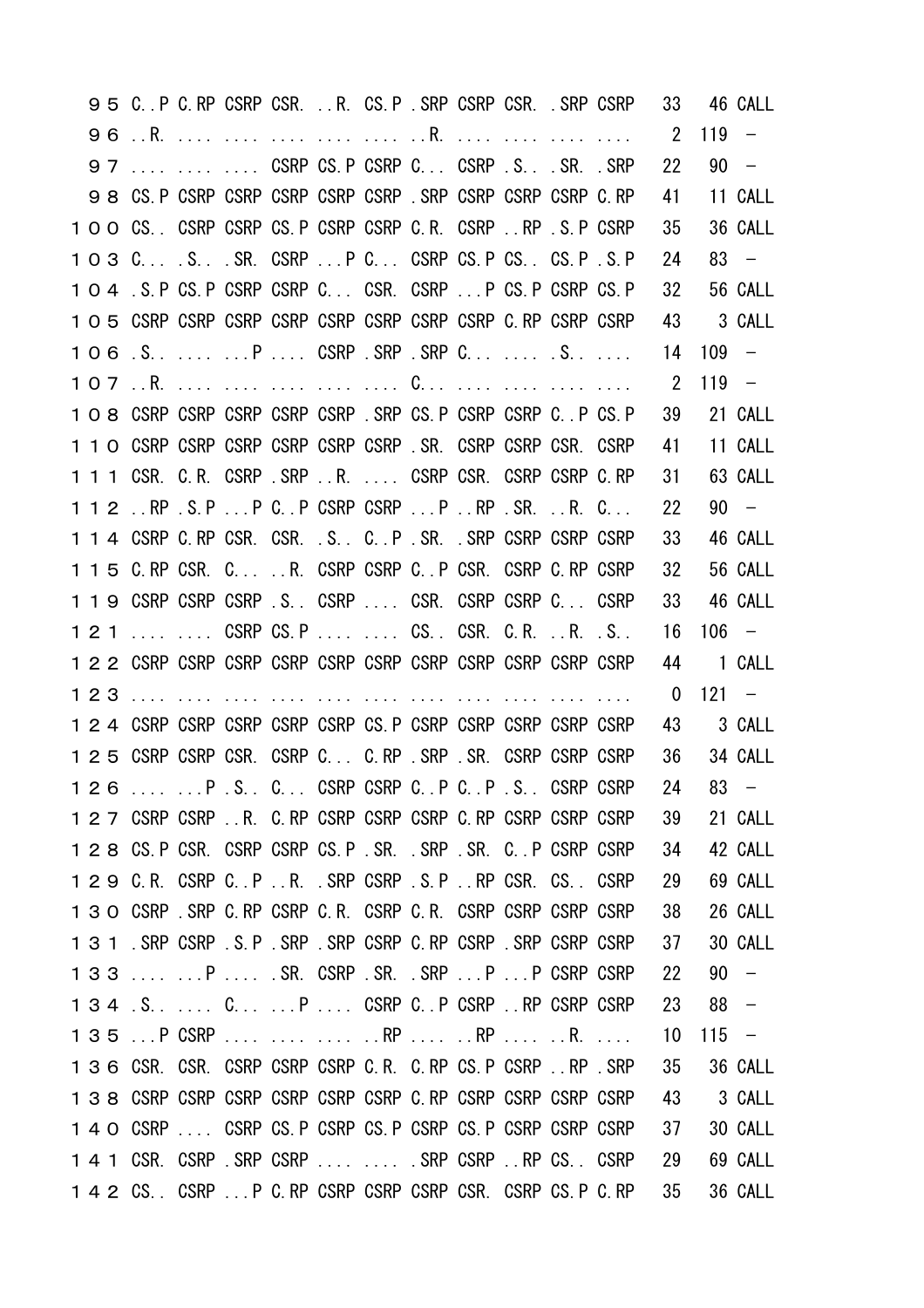1 4 4 CSRP CSRP CSRP CSRP CSRP CSRP CSR. CSRP CSRP CSRP CSRP 43 3 CALL 1 4 7 CSRP CSRP CSRP CSR. CSRP . S. P . S. P C. . CSR. . S. P C. . P 31 63 CALL 149 ..RP C.RP CSR. .... .... C... CS.. .... .... .S.. CSR. 15 107 − C..P CSRP CSRP CSRP CSRP CSRP CSR. .SR. CSRP ..R. .SRP 35 36 CALL ...P .SRP CSRP C.RP CSR. C.RP CSRP CS.P C.RP CSRP C.R. 33 46 CALL CSRP CSRP CSRP CSRP CSRP CSRP CSRP CSRP .SRP CSRP CSR. 42 8 CALL CSRP CSRP .... C... CSRP CSRP CSRP CSRP CSRP CSRP CSRP 37 30 CALL CSRP CSRP CSRP CSRP CS.P CSRP C.RP CSRP CSRP CSRP CSRP 42 8 CALL CSRP C.R. CSRP CSRP CSRP C... C..P C..P CSRP CSRP ...P 32 56 CALL ...P .SRP CSRP CSRP C.RP CSRP CSR. CS.P CSRP ..R. C.RP 33 46 CALL C..P .S.. .... .... .... CS.. ..R. ..R. .... ...P CSR. 11 114 − CSRP CSRP .... .... CSRP .... .S.P .S.. CS.. ..R. C.RP 21 94 − CSRP C..P CSRP CSRP CSRP CSRP C.RP C.RP CSRP CSRP CSRP 40 16 CALL .SR. C... CSRP CSRP .... .... CSRP .SR. CS.. .S.P .S.P 23 88 − CSR. CSRP CSRP .SRP .... .SRP .S.. CSRP C.RP CS.. CS.P 30 66 CALL ..R. .... .... .S.. .SRP .SRP .S.. .... .... .... C... 10 115 −

【2次予選】

| 12                                                          | - 13 |  |  | 14 15 16 17 18 19 20 21 22 |  |      |         |
|-------------------------------------------------------------|------|--|--|----------------------------|--|------|---------|
|                                                             |      |  |  |                            |  |      |         |
| 1 CSRP CSRP CSRP CSRP CSRP CSRP CS. CSR. CS.P CSRP CSRP     |      |  |  |                            |  | 40   | 11 CALL |
| 2 CS. P CSRP CSRP CSRP CSRP CSRP . SRP CSRP CSRP CSRP CSRP  |      |  |  |                            |  | - 42 | 5 CALL  |
| 3  . SRP . SRP CSRP C  P  P                                 |      |  |  |                            |  | 13   | $95 -$  |
| 4 C.R.    C.RP   RP P .S CSRP                               |      |  |  |                            |  | 13   | $95 -$  |
| 7 CSRP C.R. RP .S RP  R. C   P                              |      |  |  |                            |  | 14   | $92 -$  |
| 9 CSRP   P .S C.RP CSRP CSRP CSRP CSRP                      |      |  |  |                            |  | 25   | 59 CALL |
| 1 1 .S. P CSRP CSRP CSRP .S. .S. P CSRP C CSRP CSRP .S. P   |      |  |  |                            |  | 32   | 36 CALL |
|                                                             |      |  |  |                            |  | 12   | $98 -$  |
|                                                             |      |  |  |                            |  | 44   | 1 CALL  |
| 15  R.  P CSRP CSR. CS.P .S .S .SRP                         |      |  |  |                            |  | 17   | $85 -$  |
| 1 7 CSRP CSRP CSRP CSRP CSRP CSRP CSR. CSRP CSRP .S. P CSRP |      |  |  |                            |  | 41   | 10 CALL |
| 2 O  CS. P C R.  CSRP C. RP  RP CSR. CSRP CSRP              |      |  |  |                            |  | 25   | 59 CALL |
| 2 1 RP  P CSRP CSR. CSRP CSRP C. RP CSRP CSRP CSR. CSRP     |      |  |  |                            |  | 36   | 20 CALL |
| 2 5 C CSRP CSRP CSRP CSRP C.RP CSR. CSRP CSRP C.R. CSRP     |      |  |  |                            |  | 37   | 18 CALL |
| 26 . RP CSR. C. P P CS. C. RP P RP                          |      |  |  |                            |  | - 16 | $87 -$  |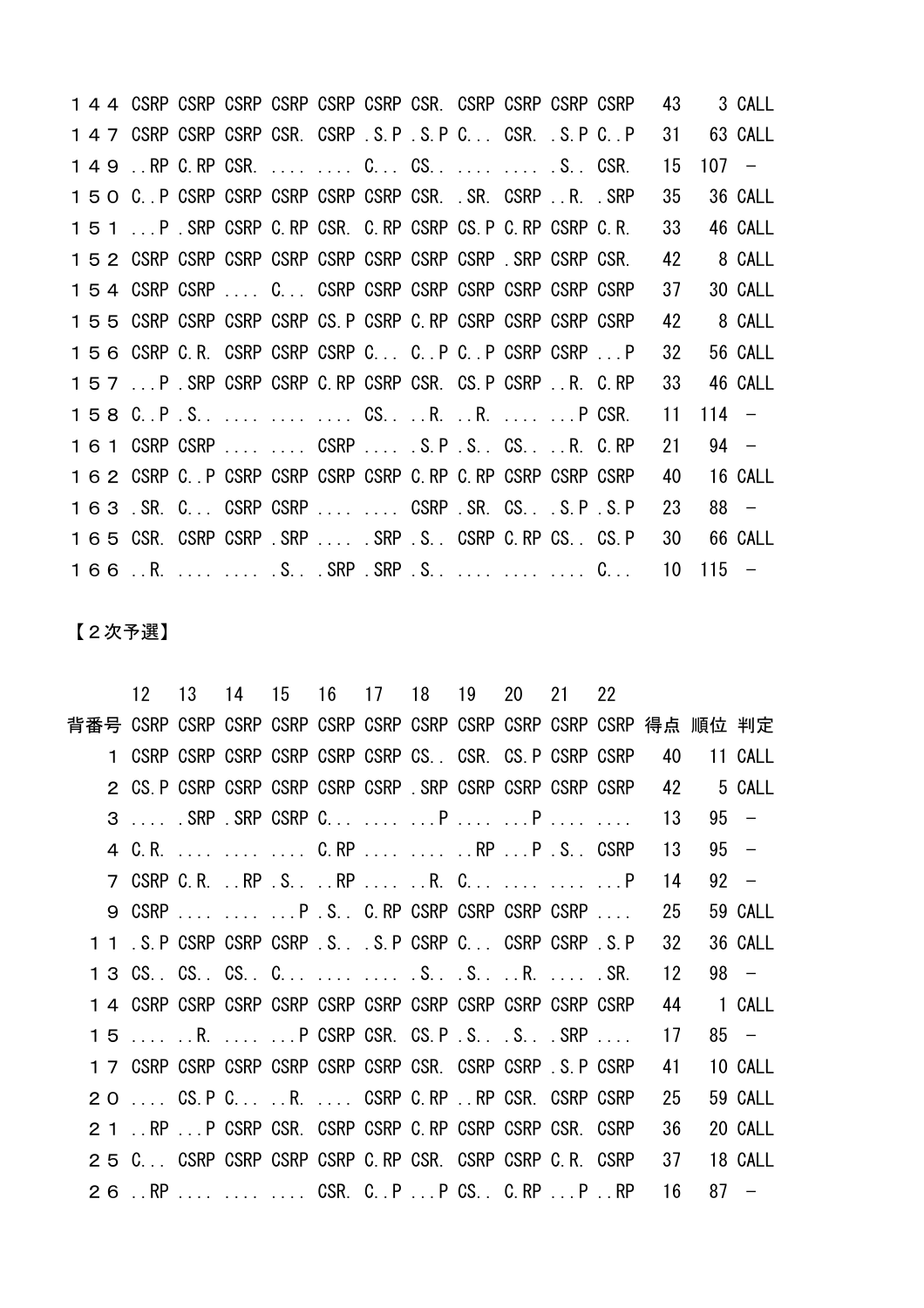| 2 8 CSRP CSRP CSRP CSRP CSRP  RP CS. CS. CS. P C. P CS. P             |  |  |  |  |  | 34              |         | 28 CALL |
|-----------------------------------------------------------------------|--|--|--|--|--|-----------------|---------|---------|
|                                                                       |  |  |  |  |  | 43              |         | 3 CALL  |
| 31   C CS.P   R. R.  R.                                               |  |  |  |  |  | $\overline{7}$  | $102 -$ |         |
|                                                                       |  |  |  |  |  | 43              |         | 3 CALL  |
| 34  C.R. S.P RP CSR. C.RP  C C.RP .S.P                                |  |  |  |  |  | 18              |         | $82 -$  |
| 36 CSRP  SRP R. S. CSRP CSRP CSRP CSRP SRP CSRP                       |  |  |  |  |  | 32 <sup>2</sup> |         | 36 CALL |
| 3 7 CSR. S.P  R. C. P   P CSRP  P                                     |  |  |  |  |  | 14              |         | $92 -$  |
| 4 O .S. CSRP CSRP CSRP CSRP CSR. CSRP  P CSRP CSRP CSRP               |  |  |  |  |  | 37              |         | 18 CALL |
| 4 1  P CSRP CSRP CSRP  SRP CSRP RP  CSR. .SRP                         |  |  |  |  |  | 28              |         | 46 CALL |
| 4 2 CSRP  P C.R.  P   . S CSRP . SR. CSRP                             |  |  |  |  |  | 19              |         | $80 -$  |
| 4 3 CSRP CSRP  CS CSRP CS.P                                           |  |  |  |  |  | 17              |         | $85 -$  |
| 4 4 CSRP R. S. SR. CSRP . SRP R. CSRP R.                              |  |  |  |  |  | 21              | $76 -$  |         |
| 4 5 CS. P CS. CSRP  CSRP CS. P CS.  P C S. P                          |  |  |  |  |  | 22              |         | $71 -$  |
|                                                                       |  |  |  |  |  | 44              |         | 1 CALL  |
| 50 . R. P CSRP C. R. P C. RP . SRP C.                                 |  |  |  |  |  | 16              |         | $87 -$  |
| 55. SR. CSR. CSRP CSRP  CS. SR.   CSRP CSRP                           |  |  |  |  |  | 25              |         | 59 CALL |
| 56 .S.P C. P. SRP CSRP  CS.P C CSRP C. P CS.P                         |  |  |  |  |  | 24              |         | 64 CALL |
| 5 7 CSRP CSRP CSRP CSRP CSRP  SR.  RP  R.  R. CS. P                   |  |  |  |  |  | 29              |         | 42 CALL |
| 58 CS.P.RP C C CSRP CSRP CS. CSRP CSRP CSRP CSRP                      |  |  |  |  |  | 29              |         | 42 CALL |
| 60 . RP SRP CSRP CSRP CSRP SRP CSRP CSR. S.P.RP S.                    |  |  |  |  |  | 32              |         | 36 CALL |
| 6 3 C.RP CS.P  C.RP CSRP RP C. P CSRP CSRP C .R.                      |  |  |  |  |  | 27              |         | 53 CALL |
| 64 C   R. CSRP CSRP RP C CSRP C                                       |  |  |  |  |  | 18              | $82 -$  |         |
| 65   P CSRP . S.   R.   S.    R.  P 10 100 -                          |  |  |  |  |  |                 |         |         |
| 6 6 CSR. CSRP CSRP CSRP CSRP CS. P CSRP CSRP CSRP CSRP CSRP 42 5 CALL |  |  |  |  |  |                 |         |         |
| 6 8 C.RP R.  .S  CP R. RP P C.RP                                      |  |  |  |  |  | 14              | $92 -$  |         |
| 7 O C S  C.R. CSRP CS.P .S R.  C.RP                                   |  |  |  |  |  | 16              | $87 -$  |         |
| 7 2 .S. CSR. C.R. CSRP   CSRP CS.P C CSRP                             |  |  |  |  |  | 22              | $71 -$  |         |
| 7 3 CSRP C S.P CS.P CSRP C.R. C.P                                     |  |  |  |  |  | 18              |         | $82 -$  |
| 7 4 R.  CSRP CSRP .SRP .S.  C.RP .SR.  CSRP                           |  |  |  |  |  | 22              |         | $71 -$  |
| 75 SRP CSRP  RP CSRP CSRP S. SR. C.P CS. CSRP                         |  |  |  |  |  | 28              |         | 46 CALL |
| 77 CSRP CSRP CSRP CS. CSRP SR. SR. CSRP CSRP CSRP CSRP CSRP           |  |  |  |  |  | 38              |         | 16 CALL |
| 8 O C. P CSRP CSRP  P CSRP CSRP C. P CS. CSRP . SRP CS. P             |  |  |  |  |  | 33              |         | 32 CALL |
| 8 1 . SRP CSRP   R. CSRP CSRP C. RP C. R. CSRP  CSR.                  |  |  |  |  |  | 28              |         | 46 CALL |
| 8 2 CSR.  CSRP   CS. P CSRP . S. P  RP . SR. CSRP                     |  |  |  |  |  | 24              |         | 64 CALL |
| 8 3 C CSRP CSRP CSRP CSRP  RP CSRP CSRP CSRP CSRP CSRP                |  |  |  |  |  | 39              |         | 13 CALL |
| 8 4 CSRP  P CSRP CSRP C  R. CSRP CS. P . SR. CSRP CSRP                |  |  |  |  |  | 32 <sub>2</sub> |         | 36 CALL |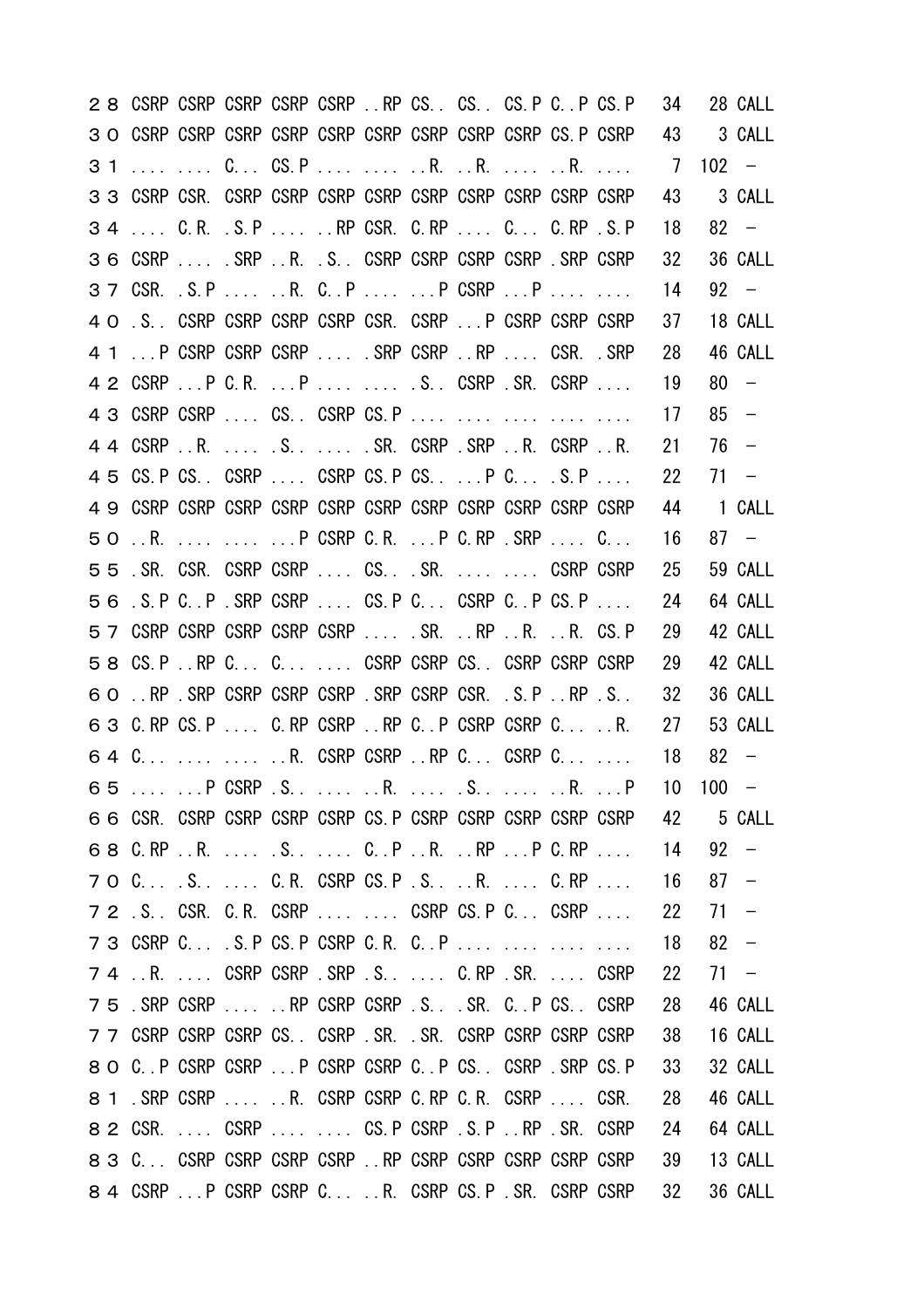|  | 8 9 . S. P CS. P CSRP CSRP CSRP CSRP CSRP CSRP CS. P CSRP        |  |  |  |  |                                                                    | 36                                       | 20 CALL   |
|--|------------------------------------------------------------------|--|--|--|--|--------------------------------------------------------------------|------------------------------------------|-----------|
|  | 9 O . SRP CS. C. . CSRP . SRP C. RP . SRP . SR. . S. C. RP       |  |  |  |  |                                                                    | 25                                       | 59 CALL   |
|  | 9 1   P CSRP .SRP  SR. CSRP C.RP C.P .SRP .SRP                   |  |  |  |  |                                                                    | 25                                       | 59 CALL   |
|  | 9 2 CSRP CSRP CSRP  CSRP C.RP C.R. CSR.  P  P  P                 |  |  |  |  |                                                                    | 27                                       | 53 CALL   |
|  | 9 3 CSR. CSRP CSRP CSRP CSRP  C. RP CSRP CSR. CSRP C. P          |  |  |  |  |                                                                    | 35                                       | 25 CALL   |
|  | 94 CSRP CSRP C.RP CSRP CSRP CS.P.S. C.P CSRP CSRP                |  |  |  |  |                                                                    | 33                                       | 32 CALL   |
|  | 95 P  CSRP SRP  CSRP SRP SRP S.P CSR CSRP CSRP                   |  |  |  |  |                                                                    | 28                                       | 46 CALL   |
|  | 98 CS.P  S. CS. CSRP CSRP CSRP CS.P CSRP CSRP CSRP CSRP          |  |  |  |  |                                                                    | 33                                       | 32 CALL   |
|  | 99 CSRP CSRP CSRP CSRP CSRP CSRP .S. . SRP CSRP .S.S.            |  |  |  |  |                                                                    | 34                                       | 28 CALL   |
|  | 100  CSRP    C.R. CS. C.R.   CSR.                                |  |  |  |  |                                                                    | 13                                       | $95 -$    |
|  | 1 O 2 C.R. CSRP CSRP  RP CSRP . S. P CS. P . S. . CSRP CSRP CSRP |  |  |  |  |                                                                    | 34                                       | 28 CALL   |
|  | 104    CSRP  C P   CS                                            |  |  |  |  |                                                                    | 8 <sup>8</sup>                           | $101 -$   |
|  | 1 O 5 CSRP CSR. CSRP CSRP   CSRP CSRP CS. C. RP CSRP             |  |  |  |  |                                                                    | 32                                       | 36 CALL   |
|  | 1 O 8 CSRP SRP  C CSRP CSRP R. C.R. CSRP C.R. CS.P               |  |  |  |  |                                                                    | 28                                       | 46 CALL   |
|  | 109 CSRP CSRP  CS.  C.R. S.  RP S.P CS.                          |  |  |  |  |                                                                    | 19                                       | $80 -$    |
|  |                                                                  |  |  |  |  | 1 1 0 CSRP C. RP CSRP CSRP C. RP  C. RP CSRP CSR. CSRP CSR.        | 35                                       | 25 CALL   |
|  | 1 1 1   CSRP RP  . SR. C.RP                                      |  |  |  |  |                                                                    | 11                                       | $99 -$    |
|  | 1 1 3 CSRP CSRP   CSRP CSRP  . SRP CSRP C                        |  |  |  |  |                                                                    | 24                                       | 64 CALL   |
|  |                                                                  |  |  |  |  |                                                                    |                                          |           |
|  | 1 1 4  S. C . C. . C. RP CSR. CSR.  RP CSRP CSRP                 |  |  |  |  |                                                                    | 22                                       | $71 -$    |
|  | 1 1 5 . SRP CSRP  R. CSRP . SRP   C. CSRP                        |  |  |  |  |                                                                    | 21                                       | 76 –      |
|  | 1 1 6 CS. CSRP CSRP CSRP SRP  CS. P CSRP SR. CSRP CSRP           |  |  |  |  |                                                                    | 34                                       | 28 CALL   |
|  |                                                                  |  |  |  |  | 1 1 8 R.  CSRP CSRP  CS. P . SRP CSRP CSRP . SRP  P                | 27                                       | 53 CALL   |
|  |                                                                  |  |  |  |  |                                                                    | $119PRPRS$ CSRPR. S.P S.PR. C.R. 16 87 - |           |
|  |                                                                  |  |  |  |  |                                                                    |                                          | 42 5 CALL |
|  | 1 2 4 CSRP CSRP CSRP CS P CSRP CS P CSR CS P CSRP C RP CSRP      |  |  |  |  |                                                                    | 39                                       | 13 CALL   |
|  | 1 2 5 CCSRP CSRP .S CSRP C.RP CSRP C CSRP RP                     |  |  |  |  |                                                                    | -28                                      | 46 CALL   |
|  |                                                                  |  |  |  |  | 1 2 7 CSRP CSRP . S. P CSRP CSRP CS. P CSRP CSRP CS. P CSRP C. R.  | 38                                       | 16 CALL   |
|  | 1 2 8 CSRP CSR. SRP C CSRP  P . S. CSRP C P CSRP                 |  |  |  |  |                                                                    | -27                                      | 53 CALL   |
|  | 129  P C  P CSR.  CSRP CS. P . SR.  P                            |  |  |  |  |                                                                    | 16                                       | $87 -$    |
|  | 1 3 O CSRP  C CSRP  CSRP .SRP CSRP SRP SRP SR. CSRP              |  |  |  |  |                                                                    | 29                                       | 42 CALL   |
|  | 1 3 1 C.RP . SRP P C.RP CSRP CSRP CSRP C.R. CSRP . SRP CSRP      |  |  |  |  |                                                                    | 35                                       | 25 CALL   |
|  | 1 3 2 C.R. CSRP CSRP CSRP .S. .S. CS. CSRP C.RP CSRP CSRP        |  |  |  |  |                                                                    | - 33                                     | 32 CALL   |
|  | 136 C.RP C CSRP . SRP CSRP CSR. CSRP . RP CSR. C.RP . R.         |  |  |  |  |                                                                    | 31                                       | 41 CALL   |
|  | 1 3 8 SR. CSRP CSRP CSR. CSRP C RP CSRP CS P CSRP CSRP CSRP      |  |  |  |  |                                                                    | 39                                       | 13 CALL   |
|  |                                                                  |  |  |  |  | 1 4 0 . S. P . S. . CSRP CS. P C. RP P C. . P C. R. CSR. CSRP CSR. | - 28                                     | 46 CALL   |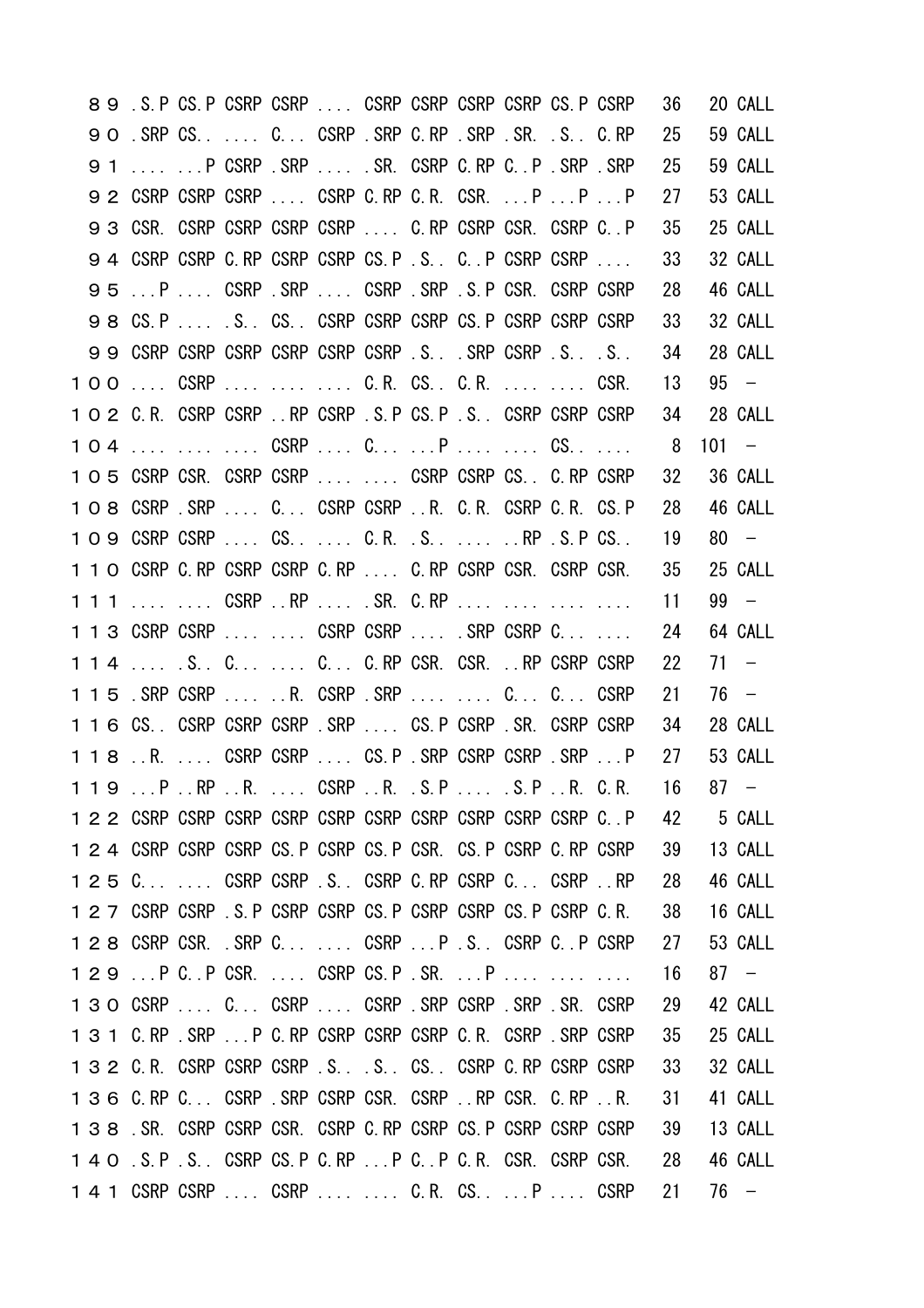CSR. ..R. .... .... CSRP C.RP .SR. .SRP .S.. CS.. CSR. 22 71 − .S.. CSRP CSRP CSRP CSRP .SR. C..P CSRP CSRP CSRP CS.P 36 20 CALL CSRP CSRP CSRP .SRP CSRP CSRP CSRP C.RP CSRP CSRP CSRP 42 5 CALL 147 ...P .... .... .... CSRP .... .... ...P .... ......P 7 102 − CSR. CSRP CSRP CSRP CSRP CS.P CSRP CSRP CSRP CSRP CSRP 42 5 CALL CS.P CSRP CSRP CSRP .... CSRP C.R. CSR. C.R. .... ..R. 27 53 CALL .S.P .... .S.P CSR. C... .... CS.P C... CSRP CSRP CS.P 23 68 − C.R. CSRP C.RP CSRP CSRP CSRP .S.P CS.. CSRP .SRP CSRP 36 20 CALL CSRP CSRP .... .... CSRP CSRP .SRP ..RP C..P C.R. C.R. 27 53 CALL CSRP CSRP CSRP CSRP .... CSRP CS.. CSRP CSRP CSRP C.R. 36 20 CALL ..R. ...P .... C..P CSRP C... .SR. .SRP CS.P .SRP .S.. 21 76 − CSRP CSRP C... ..R. .... ..R. CSR. .... .SRP CS.. CSRP 23 68 − CSRP CSRP .SRP CSRP CSRP .SRP C.RP CSRP CSR. CSRP CSRP 40 11 CALL C.RP .... CSR. ...P CSRP CSRP C.RP ..RP CSRP C... CSRP 29 42 CALL .... CSRP CSRP CSRP .... .... .SRP CS.P .... CSRP ..R. 23 68 − .S.. C.R. CSRP .S.. .SRP CSRP C..P CSR. .... .... CSRP 24 64 CALL

【3次予選】

|                                                             | 12 13 14 15 16 17 18 19 20 21 22 |  |  |  |  |      |         |
|-------------------------------------------------------------|----------------------------------|--|--|--|--|------|---------|
|                                                             |                                  |  |  |  |  |      |         |
| 1 C.RP S. CSRP . RP CSRP CSRP   RP CSRP S.P 26              |                                  |  |  |  |  |      | 42 CALL |
| 2 CSRP CSRP CSRP CSRP CSRP CSRP CSR. CSRP CSRP C. P CSRP    |                                  |  |  |  |  | - 41 | 10 CALL |
|                                                             |                                  |  |  |  |  | - 43 | 4 CALL  |
|                                                             |                                  |  |  |  |  | - 8  | $74 -$  |
| 1 1 . SR.   CSRP  CSR. C. RP CS. P CS. P . SRP . S          |                                  |  |  |  |  | 22   | $51 -$  |
|                                                             |                                  |  |  |  |  | 37   | 18 CALL |
| 1 7 CSRP CSRP CSRP CSRP CSRP CSRP . SRP R. CSRP CSRP . S. P |                                  |  |  |  |  | 38   | 16 CALL |
|                                                             |                                  |  |  |  |  | 11   | $72 -$  |
| 2 1      P P CSRP R. CSRP CSRP                              |                                  |  |  |  |  | 15   | $67 -$  |
|                                                             |                                  |  |  |  |  | 44   | 1 CALL  |
| 25 S.C. CSRP CSRP CSRP CSRP CSR. C CSRP C.RP                |                                  |  |  |  |  | 28   | 37 CALL |
| 2 8 C. P C. RP CSRP . S. CSRP S. P C. CSRP                  |                                  |  |  |  |  | 21   | $55 -$  |
| 3 O CSRP CSRP CSRP C RP CSRP CSRP C R. SRP CSRP  CSRP       |                                  |  |  |  |  | 36   | 21 CALL |
|                                                             |                                  |  |  |  |  | -44  | 1 CALL  |
| 3 6 C.R.  CS. C.R.  .S. CSRP C.RP CSRP .S.P CSR. 23         |                                  |  |  |  |  |      | 47 CALL |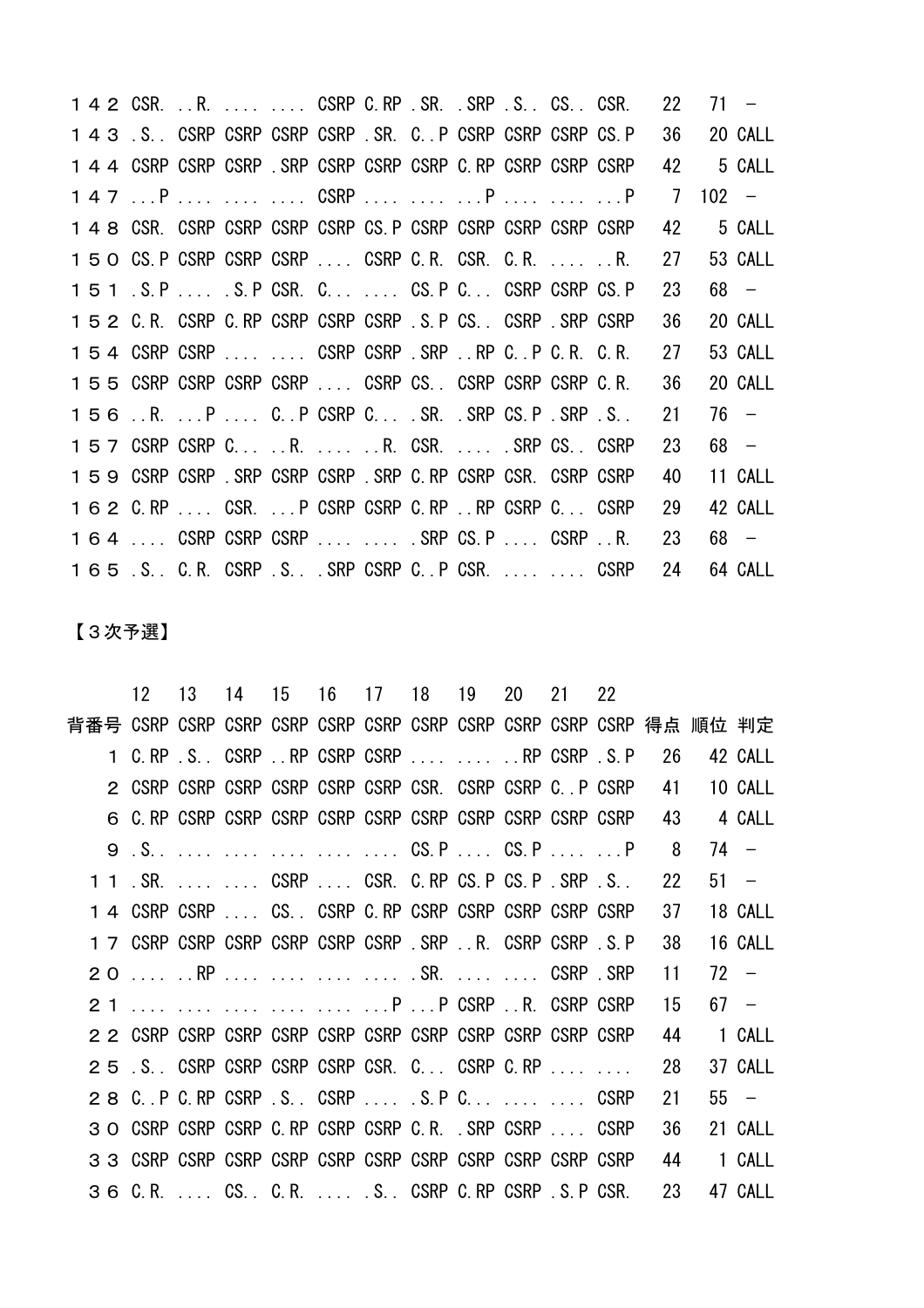|    |                                                              |  |  |  |  |                                        | 44              | 1 CALL  |
|----|--------------------------------------------------------------|--|--|--|--|----------------------------------------|-----------------|---------|
| 40 | R. CSRP S.P S SR. S. CSRP  CSRP CSRP CSRP                    |  |  |  |  |                                        | 27              | 41 CALL |
|    |                                                              |  |  |  |  |                                        | 12 <sup>2</sup> | $70 -$  |
|    |                                                              |  |  |  |  |                                        | 43              | 4 CALL  |
|    | 5 4 CSRP CSRP CSRP CSRP CSRP CSRP CSR. CSRP CSRP CSR. CSRP   |  |  |  |  |                                        | 42              | 8 CALL  |
|    | 55 CS.P  C. P CS.P C. RP C. .P  . SRP                        |  |  |  |  |                                        | 16              | $63 -$  |
|    |                                                              |  |  |  |  |                                        | 4               | $75 -$  |
|    | 57 CSRP  R. CSRP CSRP CSRP   RP    RP                        |  |  |  |  |                                        | 21              | $55 -$  |
|    | 58 . S. P R. RP CS. P CSR. C. RP CSRP C. R.                  |  |  |  |  |                                        | 20              | $58 -$  |
|    | 60  CSRP CSRP CSRP CSRP .SRP CS.P C.P R.                     |  |  |  |  |                                        | 25              | 43 CALL |
|    | 63 . S. P CS. P P SRP CSRP . S. S. P R.                      |  |  |  |  |                                        | 17              | $61 -$  |
|    | 66 . RP CSRP CSRP CSRP SRP CSRP CSRP C RP CSRP C RP          |  |  |  |  |                                        | 35              | 22 CALL |
|    | 7 1 CSRP CSRP CSRP CSRP CSRP CS. P CSRP CSRP CSRP CSRP CSRP  |  |  |  |  |                                        | 43              | 4 CALL  |
|    | 75 C.R. S. RP CSRP CSRP . S. P CS. .                         |  |  |  |  |                                        | 17              | $61 -$  |
|    | 7 7 CSRP C. RP CSRP CSRP CSRP CSRP CSRP C. R. CSRP CSRP CSRP |  |  |  |  |                                        | 41              | 10 CALL |
|    | 8 O CSRP SR.  CS. CS. . SRP CSR. . S. CS. P   RP             |  |  |  |  |                                        | 22              | $51 -$  |
|    | 8 1  CS.   CSRP CSRP C.RP RP R.                              |  |  |  |  |                                        | 16              | $63 -$  |
|    | 8 2 CS. CSRP C. SR. . S. C. SR.                              |  |  |  |  |                                        | 13              | $69 -$  |
|    | 8 3 S. P CSRP CSRP CSRP C. RP . S. C. P CSRP CSRP CSRP . SR. |  |  |  |  |                                        | 34              | 24 CALL |
|    | 8 4 CSRP  P  CSRP   R. . SRP  P  . SRP CSRP                  |  |  |  |  |                                        | 21              | $55 -$  |
|    | 8 8 CSRP CSRP CSRP CSRP CSRP CSRP C. RP CSRP CSRP CSRP CSRP  |  |  |  |  |                                        | 43              | 4 CALL  |
|    | 89 RP  CSRP CSRP  CSRP CS P CSRP CSRP CSRP CSRP CSRP         |  |  |  |  |                                        | 33              | 27 CALL |
|    | 90.S.C.P CSRP C.P C.R.CSRCSRP                                |  |  |  |  |                                        | 18              | $60 -$  |
|    |                                                              |  |  |  |  | 9 1 C SRP CSRP    CS.P .S. C.R. C.P 16 |                 | $63 -$  |
|    | 9 2 C.RP CSRP CSRP  CSRP .S.P CSRP   P  C                    |  |  |  |  |                                        | - 23            | 47 CALL |
|    | 9 3 C. P. SRP CSRP CSRP CSRP SRP C. RP CSRP C. P CSRP C      |  |  |  |  |                                        | 34              | 24 CALL |
|    | 94 CSRP C C.RP CSRP CSRP CSRP CS.P.SR. CSRP  P               |  |  |  |  |                                        | 30              | 36 CALL |
|    | 95  R. CSRP SR.  R. CSRP SRP CSR. CSR. SRP                   |  |  |  |  |                                        | 24              | 46 CALL |
|    | 98 S.P CS.  SRP CSRP CSRP SRP C.R. CSRP CSRP CSRP CSRP       |  |  |  |  |                                        | 32              | 31 CALL |
|    | 99 CSRP CSRP CSRP CSRP CSRP CSRP  CS.P SRP P S.              |  |  |  |  |                                        | 32              | 31 CALL |
|    | 1 O 2 CSRP CSRP CSRP CSRP CSRP C.R. CSSR. CSRP C.RP CSRP     |  |  |  |  |                                        | 37              | 18 CALL |
|    | 1 0 5 CSR. C.R. CSRP CSRP  C SRP CSRP S. CS. CSRP            |  |  |  |  |                                        | - 28            | 37 CALL |
|    | 108.SRP    CSRP CSRP C C CP                                  |  |  |  |  |                                        | - 15            | 67 –    |
|    | 1 1 0 CSRP SRP CSRP CS. P  S. P CS. P SRP C. RP CSRP CSRP    |  |  |  |  |                                        | 33              | 27 CALL |
|    | 1 1 3 CSRP CSRP  C CSRP CSRP .SR. CSRP  C.R.                 |  |  |  |  |                                        | - 25            | 43 CALL |
|    |                                                              |  |  |  |  |                                        |                 |         |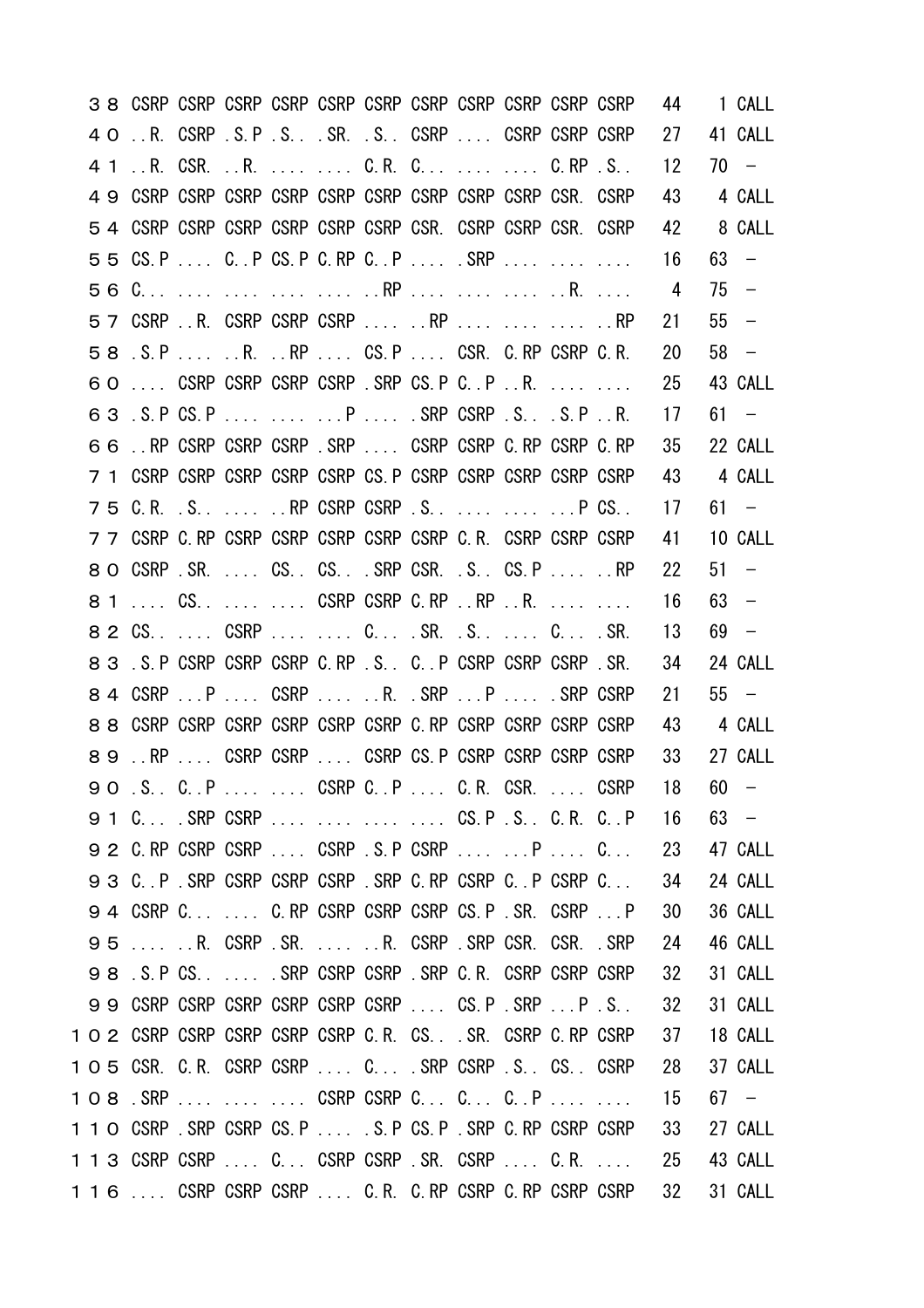|  |                                                                   |  |  |  |  | 1 1 8   CS P C .S.P .SRP CSRP CSR. | - 16 | $63 -$  |
|--|-------------------------------------------------------------------|--|--|--|--|------------------------------------|------|---------|
|  | 1 2 2 C. RP CSRP CSRP . SRP CSRP CSRP C. RP CSRP CSRP CSRP CSRP   |  |  |  |  |                                    | 41   | 10 CALL |
|  | 1 2 4 CSRP CSRP CSRP CSRP CSRP . SRP CSRP . SRP CSRP CSRP CSRP    |  |  |  |  |                                    | 42   | 8 CALL  |
|  | 1 2 5 CSRP  CSRP CSR. .S CP CP CS.P  RP C                         |  |  |  |  |                                    | 22   | $51 -$  |
|  | 1 2 7 CSRP CSRP CS. P . S. . CSRP CS. P CSRP . S. P CSRP . S. P   |  |  |  |  |                                    | 31   | 34 CALL |
|  | 1 2 8 CS. CSRP RP   CSRP R.  S. CSRP RP                           |  |  |  |  |                                    | 20   | $58 -$  |
|  | 1 3 O CSRP   CSRP  CSRP P CSRP CSRP C C.RP                        |  |  |  |  |                                    | 25   | 43 CALL |
|  | 1 3 1 .S. SRP CSRP CS. P CSRP CSRP . SR. P CSRP CSRP CSRP         |  |  |  |  |                                    | 34   | 24 CALL |
|  | 1 3 2 C.R. CSRP CSRP CSRP  C.R. CSR. CSR. CSRP CS.P CSRP          |  |  |  |  |                                    | 33   | 27 CALL |
|  | 136 SR. C R. C.RP CSRP CSR. CSRP C.R. C.R. S                      |  |  |  |  |                                    | 23   | 47 CALL |
|  | 1 3 7 CSRP CSRP CSRP CSRP CSRP CSRP CS. P C. RP CSRP . SRP CSRP   |  |  |  |  |                                    | 41   | 10 CALL |
|  | 138  P CSRP  C.R. CSRP  CSR. S.P  P CSRP C                        |  |  |  |  |                                    | 22   | $51 -$  |
|  |                                                                   |  |  |  |  |                                    |      |         |
|  | 140.R.  C. P   .S CSR.  . SR. C. P                                |  |  |  |  |                                    | 11   | $72 -$  |
|  | 1 4 3 C.R. CSRP CSRP CSRP CSRP CSR. C.R. C CSR. S                 |  |  |  |  |                                    | 28   | 37 CALL |
|  | 1 4 4 CSRP C RP CSRP CS P C RP . RP CSRP CSRP CSRP CSRP CSRP      |  |  |  |  |                                    | 39   | 15 CALL |
|  | 1 4 8 S. P CSRP CSRP CSR. CSRP S CSRP CSRP CSRP C. RP CSRP        |  |  |  |  |                                    | 37   | 18 CALL |
|  | 150 CS. C.R.  RP  C.P.R. P.R.  C                                  |  |  |  |  |                                    | 12   | $70 -$  |
|  | 1 5 2 CSRP CSRP CSR. CS. P CSRP CSRP CS. P CS. P CS. P CSRP CS. P |  |  |  |  |                                    | 38   | 16 CALL |
|  |                                                                   |  |  |  |  |                                    | 40   | 14 CALL |
|  | 154 CSRP CSRP  R. CS. CSRP CSRP CSR. CSRP  CS.                    |  |  |  |  |                                    | 28   | 37 CALL |
|  | 155 CS. P CS. P CSRP CSRP  P CSR. CSRP . SRP CS. CSRP CSRP        |  |  |  |  |                                    | 35   | 22 CALL |
|  | 159 C CSRP S CSRP CSRP C.RP C CSRP CS CSRP CSR.                   |  |  |  |  |                                    | 31   | 34 CALL |
|  | 162 CSRP  RP CS.P CSRP CSRP CSRP R. CSRP CS.P CSRP                |  |  |  |  |                                    | 33   | 27 CALL |

【4次予選】

 12 13 14 15 16 17 18 19 20 21 22 背番号 CSRP CSRP CSRP CSRP CSRP CSRP CSRP CSRP CSRP CSRP CSRP 得点 順位 判定 1 .... .... .... .... CSRP .... ...P .... .... CSRP ...P 10 39 − CSRP CSRP CSRP CSR. CSRP CSRP ...P CSRP CSRP CSRP ..R. 37 8 CALL CSRP CSRP CSRP CSRP CSRP CSRP .... CSRP CSRP CSRP CSRP 40 7 CALL CSRP CSRP .... .... CSRP CS.P .SRP CSRP ...P .... CSRP 27 17 CALL CSRP .S.. CSRP .SRP CSRP C.R. CSRP .... CSRP CSRP ..R. 31 13 CALL CSRP CSRP CSRP CS.P CSRP CSRP CS.. CSRP CSRP CSRP CSRP 41 2 CALL .... .... .... .SRP ..R. .... .... .S.. .... .... .S.. 6 45 −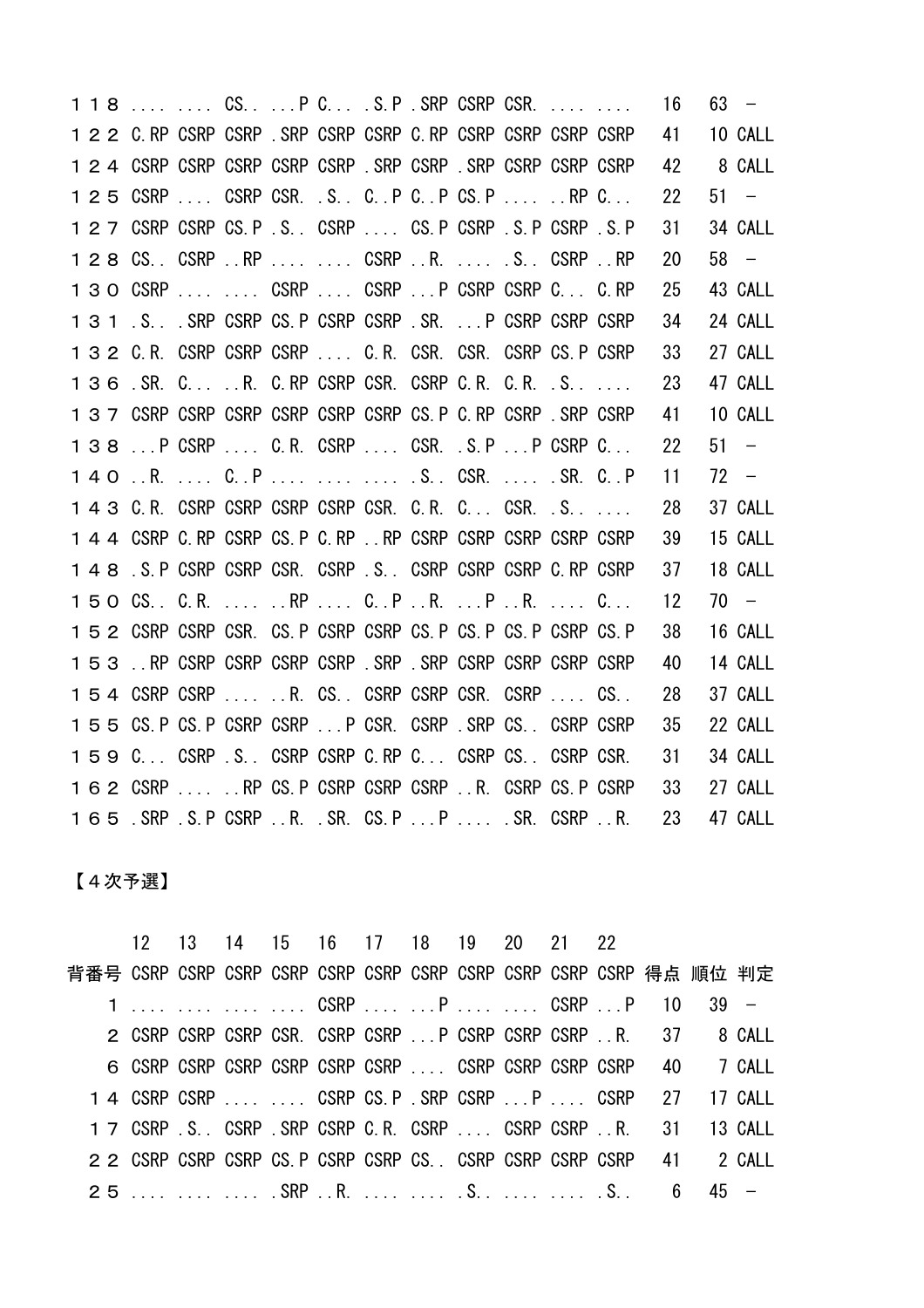|  |  |  |  |  |                                                                   |                                                   | 3 O   CSRP C.R. CSRP CSRP C.P C.R. CSRP  CS.P 25 | 21 CALL   |
|--|--|--|--|--|-------------------------------------------------------------------|---------------------------------------------------|--------------------------------------------------|-----------|
|  |  |  |  |  | 3 3 CSRP C. P  SR.   C.R. C.RP SR. SRP  P                         |                                                   | 19                                               | $25 -$    |
|  |  |  |  |  |                                                                   |                                                   | 3                                                | 49 –      |
|  |  |  |  |  | 3 8 CSRP CSRP CSRP CSRP CSRP . S. P CSRP CSRP CSRP C. RP CSRP     |                                                   |                                                  | 41 2 CALL |
|  |  |  |  |  | 40       .SR.  R. .SRP .S.P                                       |                                                   | 8 <sup>8</sup>                                   | $41 -$    |
|  |  |  |  |  | 49 SRP CSRP  CSRP CSRP CSR CSR CSR SRP CS.P  CSRP                 |                                                   | 31                                               | 13 CALL   |
|  |  |  |  |  | 5 4 CSRP CSRP CSRP CSRP CSRP CSRP CSRP CSR. CS. P CSRP . SRP CSRP |                                                   | 41                                               | 2 CALL    |
|  |  |  |  |  |                                                                   |                                                   | 10                                               | $39 -$    |
|  |  |  |  |  | 66  CSRP CSRP CSR.  CSR. CSRP CSRP .S. P CS.  RP                  |                                                   | 28                                               | 16 CALL   |
|  |  |  |  |  | 7 1 CSRP CSRP CSRP CSRP CSRP CS. P CSRP CSRP CSRP CSRP CSRP       |                                                   | 43                                               | 1 CALL    |
|  |  |  |  |  | 7 7 CSRP    P CSRP R. .SR.  C. P CSRP C.RP                        |                                                   | 21                                               | 23 CALL   |
|  |  |  |  |  | 83  CSRP SRP CS.P   S.P CSRP SR. SRP S.                           |                                                   | 22                                               | 22 CALL   |
|  |  |  |  |  | 8 8 CSRP CSRP CSRP CSRP .SRP  RP RP CSRP .SRP CSRP                |                                                   | 34                                               | 10 CALL   |
|  |  |  |  |  | 89      C.R. C CSRP R. C. P C                                     |                                                   | 11                                               | $36 -$    |
|  |  |  |  |  |                                                                   |                                                   | 8                                                | $41 -$    |
|  |  |  |  |  | 93   CSRP   P    C                                                |                                                   | 6                                                | $45 -$    |
|  |  |  |  |  | 94     CS CSRP .S                                                 |                                                   | 7                                                | $43 -$    |
|  |  |  |  |  |                                                                   |                                                   | $\mathbf{2}^{\prime}$                            | $50 -$    |
|  |  |  |  |  | 98     C CS.P CP  C.R. C.R. .S                                    |                                                   | 11                                               | $36 -$    |
|  |  |  |  |  |                                                                   | 99 C S CSRP CS.P CSRP CSRP   P                    | 18                                               | $27 -$    |
|  |  |  |  |  |                                                                   | 1 O 2 CSRP CSRP CSRP CSR. C. P  RP  CSR. CS. CSR. | 27                                               | 17 CALL   |
|  |  |  |  |  |                                                                   | 105 R.  CSRP C   R. CSRP   C                      | 12                                               | $35 -$    |
|  |  |  |  |  |                                                                   |                                                   | 1 1 0    RP  RP  C P CSR. .SR. 11 36 -           |           |
|  |  |  |  |  | 1 1 3 CSRP CSRP   .SRP .SRP C                                     |                                                   | 15                                               | $30 -$    |
|  |  |  |  |  | 1 1 6  CSRP CSRP CSRP  S.P .S. CSRP CS. CSRP CSRP CSRP            |                                                   | 29                                               | 15 CALL   |
|  |  |  |  |  | 1 2 2 C. P C. P CSRP S. P CSRP CSRP CSRP CSRP SRP . R. C.R.       |                                                   | 32                                               | 12 CALL   |
|  |  |  |  |  | 1 2 4 CSRP CSRP CSRP CSRP C.RP C CSRP CSRP CSR. CSRP C.P          |                                                   | 37                                               | 8 CALL    |
|  |  |  |  |  | 1 2 7 CSRP CSRP     CSRP    P                                     |                                                   | 13                                               | $33 -$    |
|  |  |  |  |  | 130 S. CSR. C. RP CSRP R. . S. .                                  |                                                   | 13                                               | $33 -$    |
|  |  |  |  |  | 131    R. CSRP SRP S  RP P CS                                     |                                                   | 14                                               | $31 -$    |
|  |  |  |  |  | 132  R.  C. P  C. C. CS. P . SR. CSRP CS. C. P                    |                                                   | 17                                               | $28 -$    |
|  |  |  |  |  |                                                                   |                                                   | 4                                                | $48 -$    |
|  |  |  |  |  | 1 3 7 CSRP CSRP CSRP C. RP CSRP CSRP CS. CSRP CSRP CSRP CSRP CSRP |                                                   | 41                                               | 2 CALL    |
|  |  |  |  |  |                                                                   |                                                   | 5                                                | $47 -$    |
|  |  |  |  |  | 1 4 4  RP  C. RP C. RP  CS. P CS. P CSRP C. P CSRP CSR.           |                                                   | 27                                               | 17 CALL   |
|  |  |  |  |  | 1 4 8 CS. CSRP CSRP CSRP CSRP C.R. CSRP  CSRP C.R. CSRP           |                                                   | 34                                               | 10 CALL   |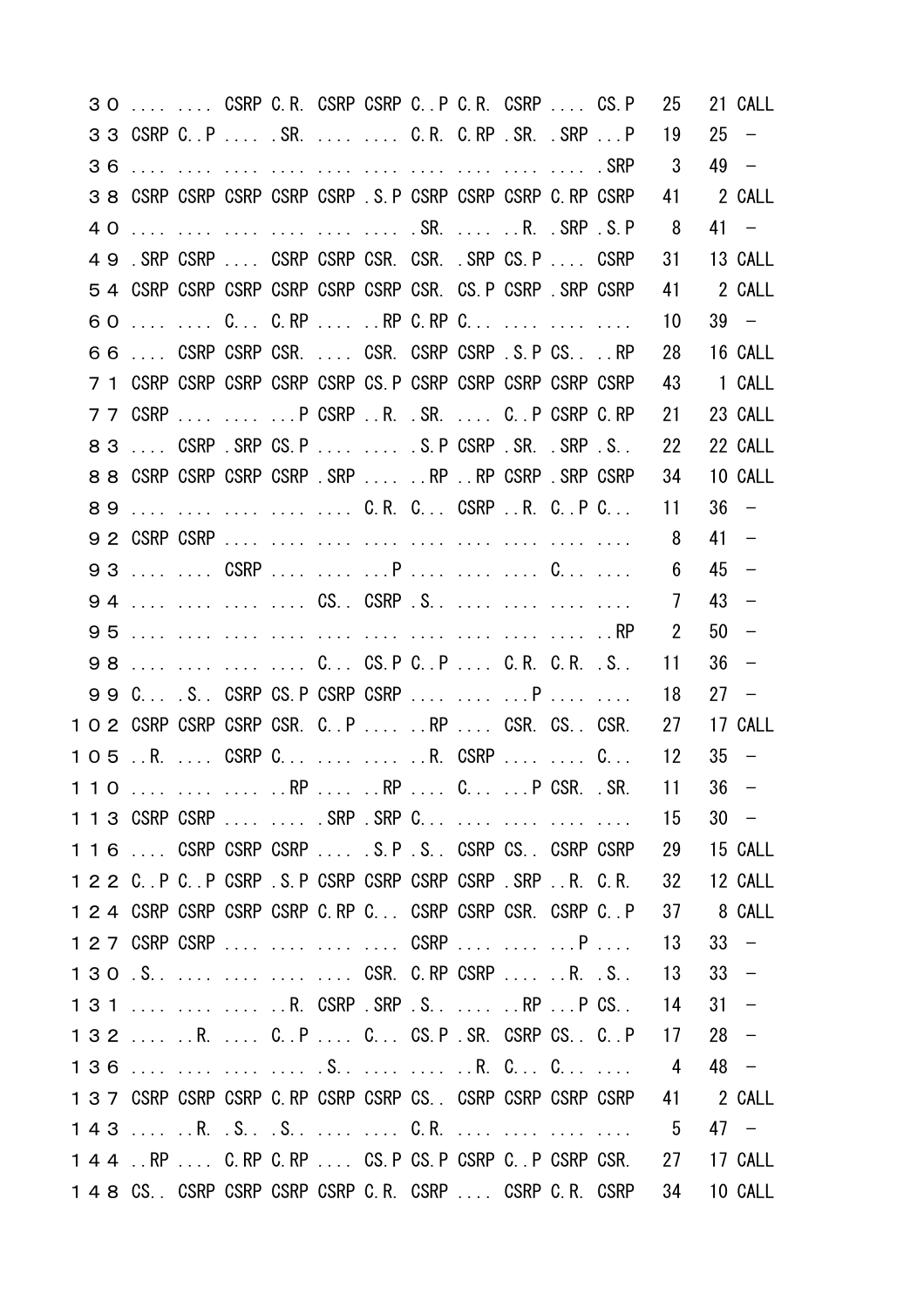|  |  |  |  |  |  |  | 152 .S. C CS.P .S. CSRP CSRP .R.  .S. CS.P C.P 21 23 CALL            |  |
|--|--|--|--|--|--|--|----------------------------------------------------------------------|--|
|  |  |  |  |  |  |  | 153 CSRP CSRP CSRP CSRP CSRP  RP CSRP CSRP CSRP . SRP CSRP 41 2 CALL |  |
|  |  |  |  |  |  |  | 154 CSRP CSRP    CSRP .S. C   14 31 -                                |  |
|  |  |  |  |  |  |  | 155 C.P CSRP CSRP    S.P C.P CSRP R. 19 25 -                         |  |
|  |  |  |  |  |  |  | 159.R.SRP.R.CS.PSRCSRPCS 16 29 -                                     |  |
|  |  |  |  |  |  |  | 162 CSRP   R. CSRP CSRP .SRP  P CSRP  P CSRP 26 20 CALL              |  |
|  |  |  |  |  |  |  | $165$ CS.P P C SR.   7 43 -                                          |  |

## 【5次予選】

 12 13 14 15 16 17 18 19 20 21 22 背番号 CSRPJ CSRPJ CSRPJ CSRPJ CSRPJ CSRPJ CSRPJ CSRPJ CSRPJ CSRPJ CSRPJ 得点 順位 判 定 2 CSRPJ .S..J CSRPJ CS.PJ C..PJ C...J CS... CSRPJ .SRPJ .SRPJ ..... 36 9 CALL 6 CSRPJ CSRPJ CSRPJ CSRPJ CSRPJ CSRPJ ..R.J CSRPJ CSRPJ CSRPJ CSRPJ 52 1 CALL 1 4 ..... CSRPJ ..... ..... CSR.J CSRPJ CSR.. C.RP. ..... ..... C.RP. 23 13 − 17 ..... ..... ....J ..... ...P. ..... .SRPJ ..... CSRPJ ..... ....J 12 20 − 22 CSRPJ C.RPJ CSR.. ..R.. CSRPJ CSRPJ .SRPJ CSRPJ CSRPJ CSRPJ CSRPJ 47 3 CALL 30 ..... ..... ...P. ..... CS..J CSRPJ C.... ..RPJ C...J ..... CSR.J 19 15 − 38 CSRPJ CSRP. CSRPJ CSRPJ ..R.. CSRPJ .SRPJ CSRPJ CSRPJ CSRPJ CSRPJ 49 2 CALL 49 ..... .S..J ..... CSRPJ C..P. ..... CS.P. CSRPJ .S.P. ..... CS.PJ 23 13 − 54 CSRPJ CSRPJ CSRPJ CSRPJ CSRPJ CSRPJ ..... .S... CSRPJ CSRPJ CSRPJ 46 6 CALL 66 ..... ..... ..... ..... ..... ..... CSRPJ ..... ..... CS... ..... 7 23 − 7 1 CSRPJ CSRPJ CSRPJ CSRPJ . SRP. . . SRP. . . . PJ C. RPJ CSRPJ CSRPJ CSRPJ 47 3 CALL 77 ..... ..... ..... ..... CSR.J ..... C.... ..... ..... C.... ..... 6 24 − 83 ..... ...P. ...P. ..... ..... ..... C.... CSRPJ .S... ..... ..... 9 22 − 88 CSRPJ CSRPJ CSRPJ CSRPJ ..RP. ..... ..RP. ..... CSRPJ CSRPJ CSRPJ 39 8 CALL 102 CSRPJ CSRPJ ..... ..... ..... ..... ..... ..... ..... ..... ..... 10 21 − 116 ..... C.R.. CSRP. CSRPJ ..... ..... CS..J CS.P. ..... C.RPJ .SRP. 24 12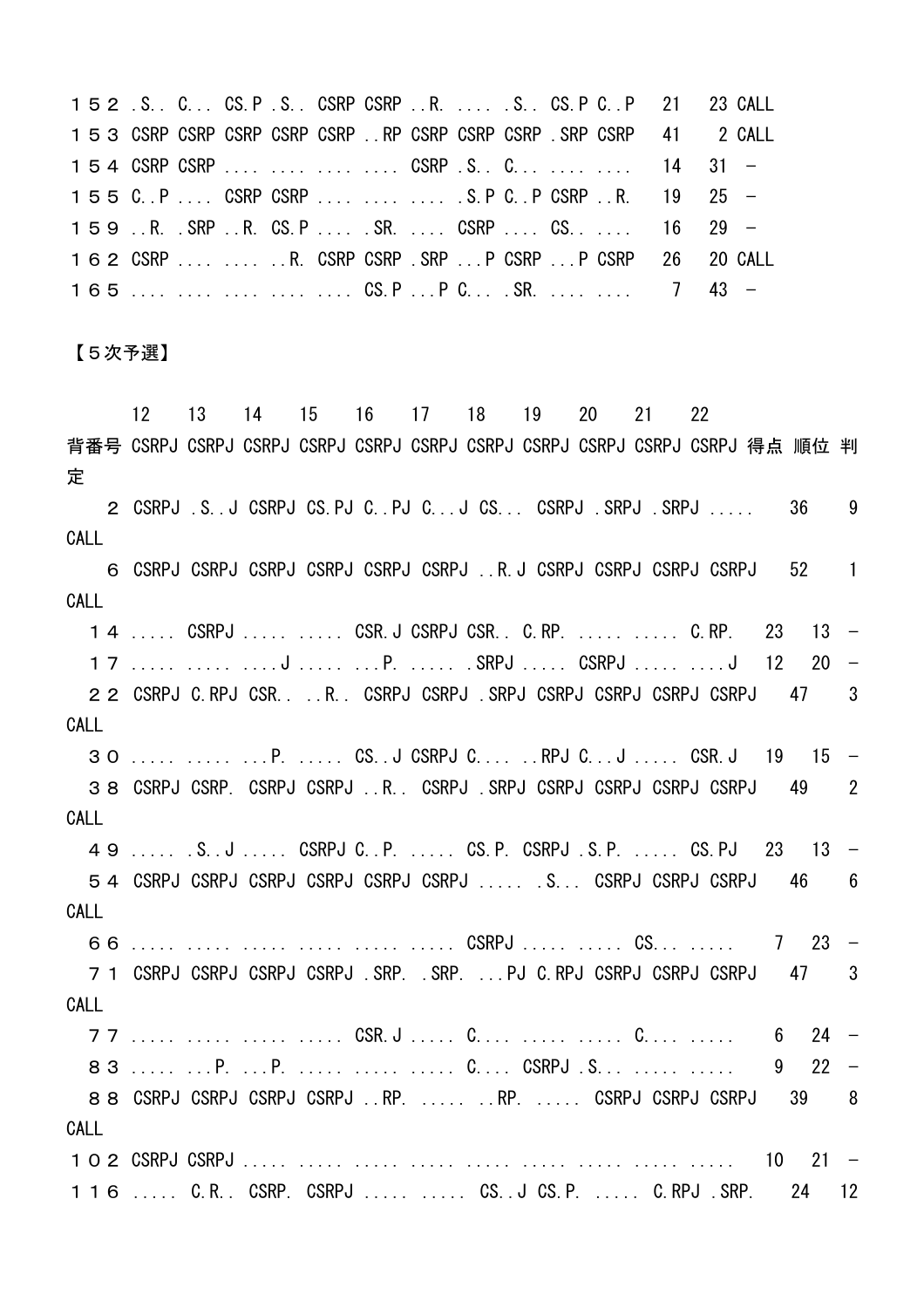CALL

122 ..... ..... ..R.J C.... .S... CSRPJ .S.P. CSR.J ..R.. .S... ..... 17 17 − 124 C..PJ CS.PJ CSRPJ CSRPJ .SR.. ..... CS.P. ...PJ ..... ..... .S... 25 10 CALL 137 .SRPJ CSRPJ CSRPJ CSRPJ CSRPJ CSRPJ .SR.. C.... CSRPJ CSRPJ CSRPJ 47 3 CALL 144 CSR.. ..... ..... ..... ..... ..... ..RPJ CSRPJ ..... CSRPJ ..... 16 19 − 148 CSRPJ ..R.. CS... .SRPJ ..RPJ ..... ..R.J ..... C.... ..RP. CSRPJ 25 10 CALL 152 ..... ..... ....J ..... CS.PJ CSRPJ CSR.J .S... ..... ...PJ ..... 17 17 − 153 CSRPJ CSRPJ CSRPJ CSRPJ CS.PJ CSRPJ C.RPJ .SR.J CSRPJ .SR.J C...J 46 6 CALL 162 ..... ..... ..... ..... C.R.J CSRPJ C..PJ ..... C.RPJ C.... ..RP. 18 16 − 【準決勝】 12 13 14 15 16 17 18 19 20 21 22

背番号 CSRPJ CSRPJ CSRPJ CSRPJ CSRPJ CSRPJ CSRPJ CSRPJ CSRPJ CSRPJ CSRPJ 得点 順位 判 定 2 CS.P. ..... CS.PJ ..... C...J ..R.J C.R.. CSRPJ ....J ..... ..... 19 9 − 6 CSRPJ CSRPJ CSRPJ CSRPJ CS.P. C.RPJ ..... CSRPJ CSRPJ CSRPJ CSRPJ 47 1 CALL 22 C.RP. ..... ..... ..... CSRPJ CSRPJ C.RP. CSRP. CS.P. CSRPJ .SRP. 31 5 CALL 38 .SRPJ C.RPJ CSRPJ CS.PJ .S..J CSR.J CSRPJ CSRPJ .SR.J CSRPJ CSRP. 45 2 CALL 54 ....J CSR.J ..R.. ..R.. CSRPJ CSRPJ CS.PJ ..... C.... ..... CSRPJ 27 8 − 71 CSRPJ CSRP. CSRPJ CSRPJ ..RP. ...P. C.RP. C.R.J CSRPJ CSRPJ CSRPJ 43 3 CALL 88 CSR.J CSRPJ ..... CSRPJ ..R.. ...P. ....J ..... C.RPJ CSRPJ CSRPJ 31 5 CALL 116 ..... ..... ..... ..... ..... .S... .S... ...P. ..... ..... ..... 3 12 − 124 ..... ..... ..... ..... ..... ..... CSRPJ ....J ..... ...... ..... 6 10 137 CSRPJ CSRPJ CSRPJ CSRPJ CSRPJ CSRPJ ..... .S... CSRPJ C.RPJ C...J 42 4 CALL 148 ..... ..... ..... ..... ..R.. .S... .S..J ..... ..... ........J 5 11 −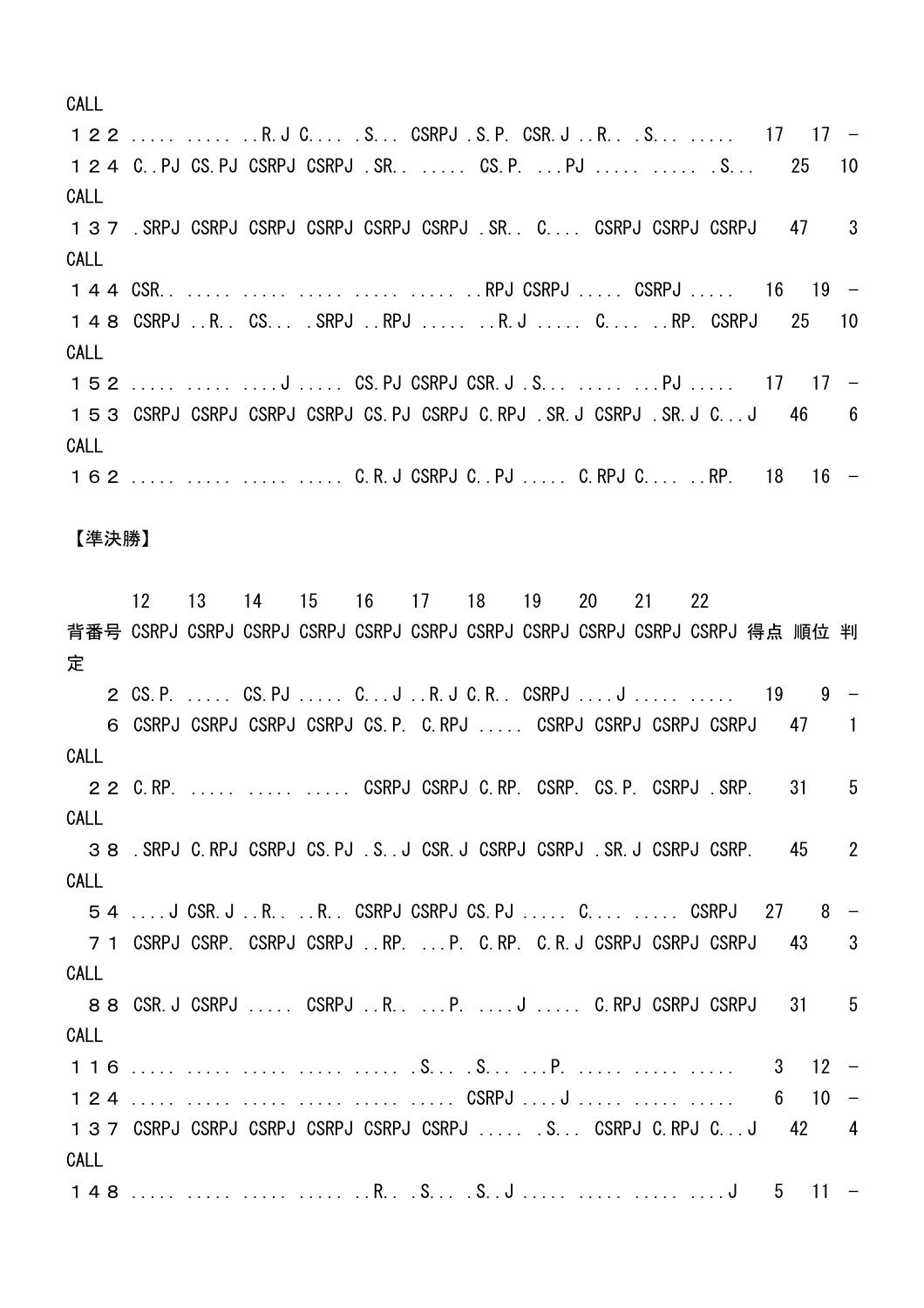153 ..... .S.PJ CSRPJ CSRPJ CS.PJ C.... .SRPJ CSRPJ .SRP. .S... ..... 31 5 CALL

【決 勝】

 12 13 14 15 16 17 18 19 20 21 22 背番号 CSRPJ CSRPJ CSRPJ CSRPJ CSRPJ CSRPJ CSRPJ CSRPJ CSRPJ CSRPJ CSRPJ C S R P J 総合 6 21112 11111 11111 11111 22223 54653 32222 11111 33223 54344 11111 1.0 1.0 1.0 1.0 1.0 1 22 66677 77676 77777 77777 33334 22222 43436 44555 56667 66766 64744 6.0 6.0 7.0 6.0 7.0 7 38 45455 35252 55555 66455 66665 33347 11111 22222 45545 22222 46666 4.0 5.0 4.0 4.0 5.0 4 71 33333 52423 22222 22222 55446 45534 26745 55343 21111 13111 22232 2.0 2.0 2.0 2.0 2.0 2 88 54544 43545 66666 45546 77777 77465 57567 76677 67756 41433 33323 5.0 7.0 5.0 5.0 6.0 5 137 12221 24334 44444 54664 11111 11111 75353 67766 12332 35555 55457 3.0 3.0 3.0 3.0 3.0 3 153 77766 66767 33333 33333 44552 66776 64674 33434 74474 77677 77575 7.0 4.0 6.0 7.0 4.0 6

## 【最終結果】

| 背番号            | リーダー      | パートナー     | 所属                       | 成績        |
|----------------|-----------|-----------|--------------------------|-----------|
| 1              | 隆<br>高木   | 聖美<br>高嶋  | TAKA & KIYO BALLROOM DAN | 4次        |
| 2              | 大夢<br>竹内  | 中島<br>由貴  | クワバ ラダ ンススクール            | 準決        |
| 3              | 齌藤<br>健斗  | 佳苗<br>小川  | ダンススタジオソワール              | 2次        |
| 4              | 啓<br>立石   | 露口<br>美咲  | サカネタ゛ンススクール/ダ゛ンススタジ゛オ S  | 2次        |
| 5              | 寛由<br>八重樫 | 中村<br>恵理子 | スタジオ M&E                 | 1次        |
| 6              | 増田<br>大介  | 真美<br>塚田  | 増田ダンスアカデミー               | 決勝<br>1 位 |
| $\overline{7}$ | 裕紀<br>井口  | 智津子<br>田中 | イグチダンススクール               | 2次        |
| 9              | 勝野<br>出   | 浅海<br>愛   | オザキダンススタジオ               | 3次        |
| 1 <sub>1</sub> | 関<br>勇人   | 真希<br>長谷川 | オタ゛ケイジ゛タ゛ンスアカテ゛ミー/ササヤタ゛  | 3次        |
| 12             | 航介<br>田中  | 成澤<br>夏帆  | 大塚出ダンススクール               | 1次        |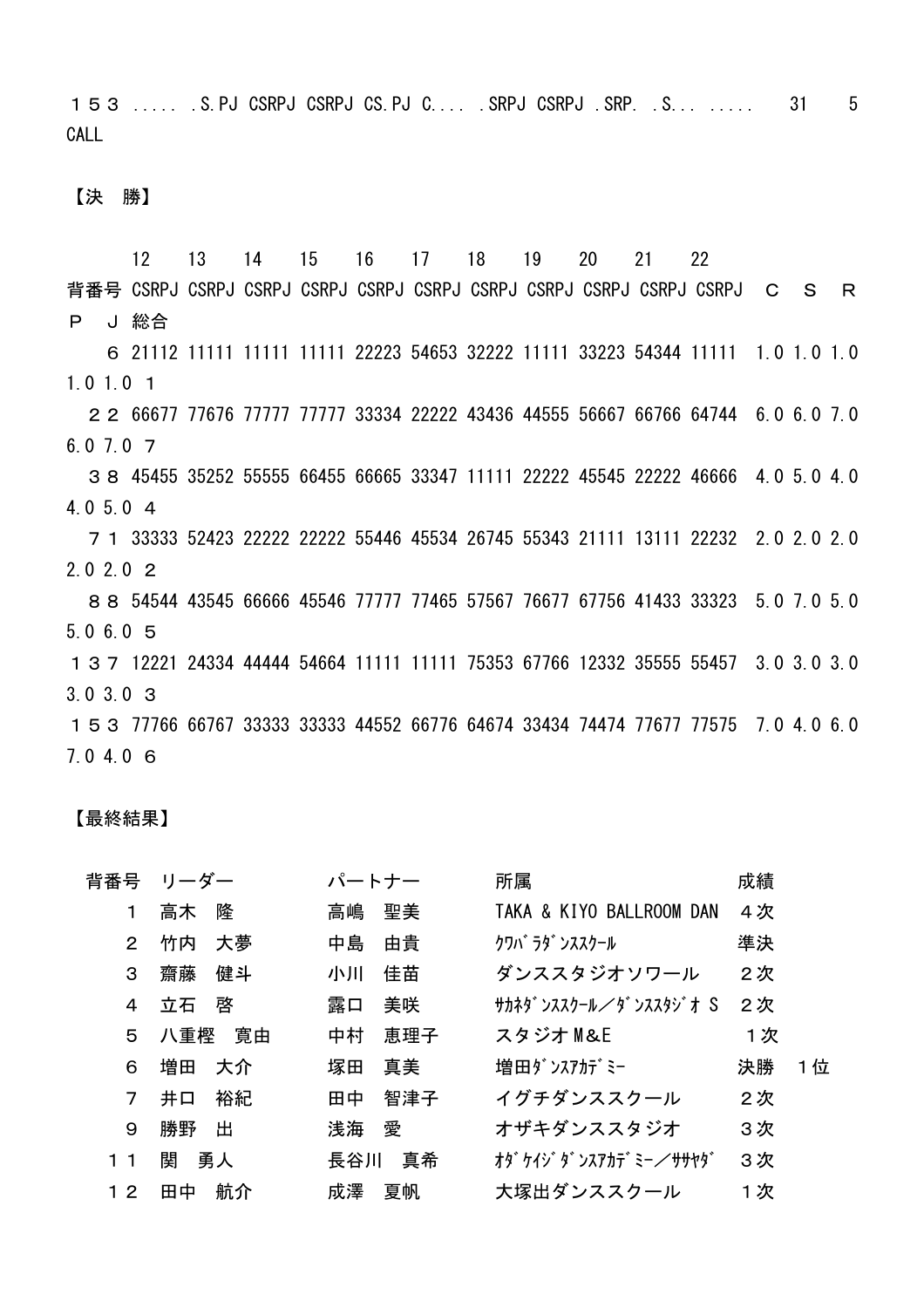| 13             | 平賀   | 淳也  | 平賀    | かおり | 白須ダンススクール大泉学園            | 2次 |    |
|----------------|------|-----|-------|-----|--------------------------|----|----|
| 14             | 辻    | 翔平  | 辻 真理子 |     | 辻ダンススタジオ                 | 5次 |    |
| 15             | 松田   | 容典  | 松田    | 仁美  | オイカワタカアキダンスス             | 2次 |    |
| 16             | 金原   | 亮司  | 永原    | 由貴  | 小西雅司ダンススタジオ/             | 1次 |    |
| 17             | 髙野   | 大樹  | 加藤    | 奈々  | ソシアルタ゛ンススタシ゛オ ナリタケ       | 5次 |    |
| 18             | 木下   | 聡明  | 山内    | 砂穂  | 木下ダンスワールド                | 1次 |    |
| 19             | 丁野   | 真一  | 井上    | 望   | シライシダンススタジオ              | 1次 |    |
| 20             | 田川   | 貴一  | 安東    | ニシャ | 田川ダンススクール                | 3次 |    |
| 2 <sub>1</sub> | 夏見   | 和彦  | 日髙    | 麻衣子 | ダンススタジオ夏見                | 3次 |    |
| 2 <sub>2</sub> | 村田   | 雄基  | 麻里亜   |     | Y&M DANCE LAB.           | 決勝 | 7位 |
| 23             | 長谷川  | 文昭  | 角鹿    | 百合  | ダンススタジオソワール              | 1次 |    |
| 24             | 瀧倉 茂 |     | 瀧倉    | ゆみ  | Dance Dojo Takikura      | 1次 |    |
| 25             | 東海林  | 祐介  | 立花    | 悠   | 二宮清ダンスアカデミー              | 4次 |    |
| 26             | 川原田  | 亮   | 杉下    | 苑未  | 安東ダンススクール                | 2次 |    |
| 28             | 佐倉   | 奈雄斗 | 松原    | 優   | 堀口ダンスワールド/二ッ森亨ダ          | 3次 |    |
| 29             | 橋本   | 悠   | 大塚    | 智子  | Ballroom Dan             | 1次 |    |
| 30             | 鈴木   | 勇人  | 高辻    | なつみ | ニツ森亨ダンスアカデミ−             | 5次 |    |
| 3 <sub>1</sub> | 安田   | 充希  | 日高    | 空   | STUDIO NATUR             | 2次 |    |
| 32             | 白石   | 和也  | 白石    | 愛子  | TATEISHI<br>Dan          | 1次 |    |
| 33             | 中村   | 公紀  | 大塩    | 香澄  | オダケイジダンスアカデミ             | 4次 |    |
| 34             | 池冨   | 勇輝  | 上野    | 景子  | カトウノブヒトダンスアカ             | 2次 |    |
| 35             | 木本   | 慎吾  | 齌藤    | 彩華  | ダンスカレッジ木本                | 1次 |    |
| 36             | 井上   | 和也  | 桑原    | 有寿  | DANCE LaBo               | 4次 |    |
| 37             | 山本   | 宣正  | 山本    | 晴代  | タマオキトモヒロダンスス             | 2次 |    |
| 38             | 野村   | 直人  | 山﨑    | かりん | クワバ ラダ ンススクール            | 決勝 | 4位 |
| 39             | 澤井   | 優也  | 丸野    | 詩織  | ダンススタジオ常滑                | 1次 |    |
| 40             | 加島   | 誠人  | 石井    | 沙耶  | Dance studio $K \diagup$ | 4次 |    |
| 4 1            | 後藤   | 洋平  | 蒲生    | 智美  | いわきダンススクール               | 3次 |    |
| 42             | 堂谷   | 祐介  | 堂谷    | 悦子  | ダンス&フィットネス P             | 2次 |    |
| 43             | 溝上   | 正幸  | 杉谷    | 美樹  | 海宝ダンススクール                | 2次 |    |
| 44             | 奥村   | 昌克  | 青木    | 千紗  | ナラサキダンスアカデミー             | 2次 |    |
| 45             | 梅田   | 慎太郎 | 熊井    | 郁美  | ニツ森司ダンススクール/             | 2次 |    |
| 46             | 櫻井   | 美規雄 | 久門    | 瑞季  | 矢吹淳次ダンススタジオ              | 1次 |    |
| 48             | 松本   | 悠   | 松本    | 恵   | ダンス教室エイト                 | 1次 |    |
| 49             | 中島   | 光一  | 奥山    | 智美  | ダンスキューブミヤオカ/             | 5次 |    |
| 50             | 日暮   | 健二  | 久保田   | 裕美  | 二宮清ダンスアカデミー/             | 2次 |    |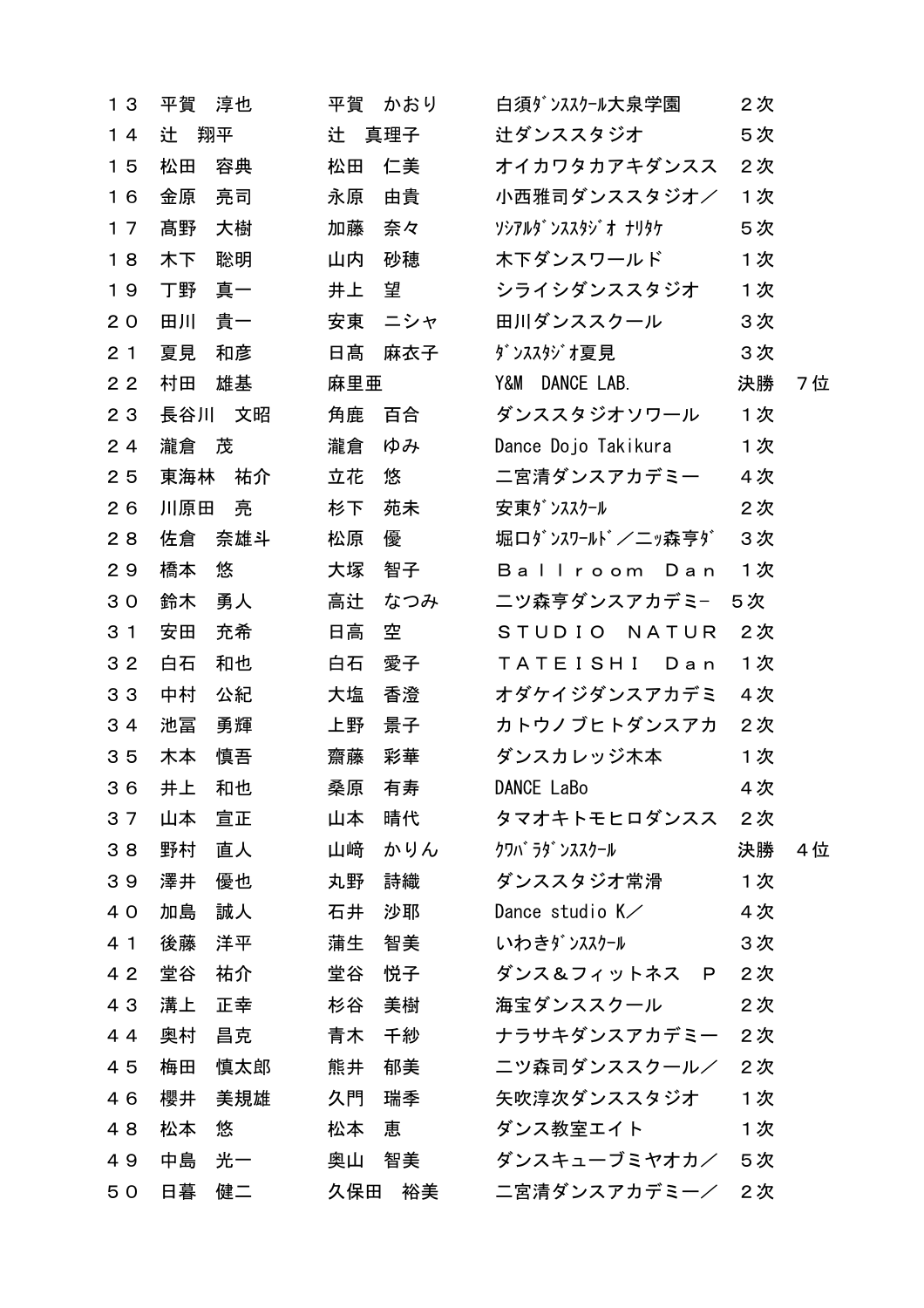| 5 <sub>1</sub> | 松永   | 卓也  | 森   | 友莉枝     | 新海ダンススタジオ                | 1次 |     |
|----------------|------|-----|-----|---------|--------------------------|----|-----|
| 54             | 瀬内   | 英幸  | 斎木  | 智子      | スタジオ with テライダン          | 準決 |     |
| 55             | 久保田  | 豊   |     | 比美野 めいび | クワバラダンススクール/西武新宿タ        | 3次 |     |
| 56             | 林    | 裕丞  | 林   | まみ      | ソシアルダンススタジオ F            | 3次 |     |
| 57             | 太田   | 喜之  | 宮﨑  | 茉莉亜     | ミサワタ゛ンスステージ゛/ソシアルタ゛ンススタ  | 3次 |     |
| 58             | 仲    | 清志  | 由良  | 真澄      | タナカヒデカズダンスワー             | 3次 |     |
| 59             | 白井   | 鷹征  | 泉   | 侑希      | サード・ダンススクール              | 1次 |     |
| 60             | 猿田   | 雄二  | 久保田 | 幸       | クワバ ラダ ンススクール            | 4次 |     |
| 6 1            | 武内   | 要   | 呉   | 采禛      | シンカワダンススタジオ              | 1次 |     |
| 62             | 平坂   | 弘樹  | 平坂  | 香緒里     | 平坂弘樹ダンスカンパニー             | 1次 |     |
| 63             | 庄子   | 悟司  | 伊藤  | 泰子      | イトウダンススクール/              | 3次 |     |
| 64             | 松岡   | 佑紀  | 齊藤  | ひかる     | MATUOKA DANCE PRODUCTION | 2次 |     |
| 65             | 菊地   | 隆文  | 塚本  | 莉帆      | オイカワタカアキダンスス             | 2次 |     |
| 66             | 有馬   | 直樹  | 若林  | 亜紀      | ジェイズダンスアカデミー/シノダスホ       | 5次 |     |
| 67             | 中田   | 賢   | 杉原  | 瑠衣      |                          | 1次 |     |
| 68             | 宇治   | 鉄平  | 芦田  | 佳代子     | 100 Carat<br>D a         | 2次 |     |
| 69             | 武田   | 葵   | 坪井  | みみ      | サード・ダンススクール              | 1次 |     |
| 70             | 青田   | 昂   | 青田  | 果林      | ダンススタジオアオタ               | 2次 |     |
| 7 <sub>1</sub> | 正谷   | 恒揮  | 齌藤  | 愛       | マサタニダンススタジオ              | 決勝 | 2位  |
| 72             | 齊藤   | 淳   | 向山  | 恵生      | 江東ソシアルダンススクー             | 2次 |     |
| 73             | 永田   | 勝規  | 八幡  | さやか     | 永田勝規ダンススタジオ              | 2次 |     |
| 74             | 佐藤   | 航   | 新田  | 藍       | マツウラダンススクール              | 2次 |     |
| 75             | 太田   | 洵司  | 藤村  | 茉由      | オオタダンスアカデミー              | 3次 |     |
| 76             | 鈴木   | 康友  | 鈴木  | 海美      | 高円寺毛塚ダンス教室               | 1次 |     |
| 77             | 杉澤   | 賢   | 和泉元 | 美典      | 河内正人ダンススタジオ              | 5次 |     |
| 78             | 黒野   | 朝洋  | 山田  | 佳奈      |                          | 1次 |     |
| 79             | 森 昌太 |     | 沖本  | 梨江      | studio Molly             | 1次 |     |
| 80             | 田中   | 慎一郎 | 佐藤  | 彩       | 得地ソシアルダンススクー             | 3次 |     |
| 8 1            | 小宮   | 一浩  | 平岩  | 英里      | 小宮ダンススタジオ                | 3次 |     |
| 82             | 宮崎   | 彰信  | 宮武  | 樹       | 鳥居ダンススクール(豊中             | 3次 |     |
| 83             | 日野   | 雄樹  | 天野  | 友莉香     | エムズダンスアカデミー              | 5次 |     |
| 84             | 足立   | 裕一  | 櫻井  | 優子      | 中村俊彦ダンスアカデミー             | 3次 |     |
| 85             | 森川   | 真   | 山崎  | 友貴穂     | サワダマサヒロダンススタ             | 1次 |     |
| 86             | 石川   | 典哉  | 石川  | 奈津子     | ダンススクールステップジ             | 1次 |     |
| 88             | 清水   | 基允  | 丸市  | 美幸      | 嶺岸ソシアルダンスカンパ             | 決勝 | 5 位 |
| 89             | 西村   | 嘉月維 | 松村  | 京花      | 石原ヒサシダンススクール             | 4次 |     |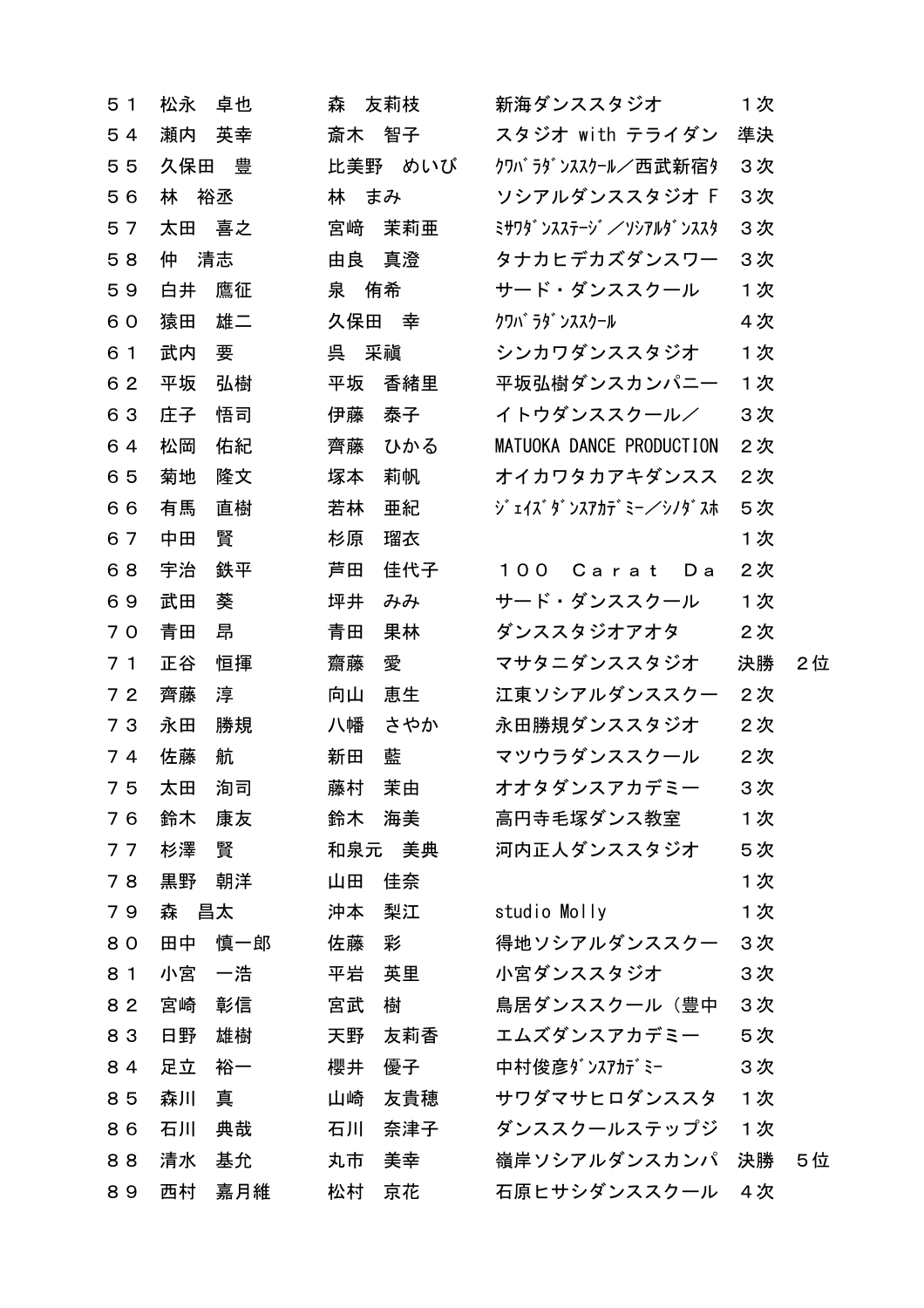| 90    | 杉田 | 定裕  | 星野    | 春菜     | ダンススタジオ杉田               | 3次  |
|-------|----|-----|-------|--------|-------------------------|-----|
| 9 1   | 小林 | 和久  | 長谷川   | 結佳     | 江東ソシアルダンススクー            | 3次  |
| 92    | 大坂 | 宜史  | 佐々木   | 由季子    | <b>TOYS DANCE PLACE</b> | 4次  |
| 93    | 山口 | 博道  | 輿石    | 美穂     | S&Co. DANCE<br>S.       | 4次  |
| 94    | 小野 | 晃歳  | 小野    | 麻耶     | ASダンススタジ                | 4次  |
| 95    | 櫛田 | 隆広  | 大田    | 紗佑里    | Dance Studio            | 4次  |
| 96    | 芦川 | 憲治  | 佐藤    | 博子     | アイニーダンススタジオ             | 1次  |
| 97    | 松下 | 学   | 伊熊    | 詩織     | スズキダンスパーク湘南/            | 1次  |
| 98    | 井上 | 拓也  | 浅場    | 春佳     |                         | 4次  |
| 99    | 中川 | 智宏  | 毛利    | 桃子     | 早川午朗ダンススクール             | 4 次 |
| 100   | 山口 | 隆久  | 上杉    | 真由     | 河内正人ダンススタジオ/            | 2次  |
| 102   | 歩浜 | 敏夫  | 松浦のぞみ |        | ケヅカテツオダンスアカデ            | 5次  |
| 103   | 井川 | 良太  | 平井    | 裕子     | ソシアルダンススタジオ F           | 1次  |
| 104   | 高野 | 正武  | 栁澤    | 陽子     | ジェイズダンスアカデミー            | 2次  |
| 105   | 塩野 | 龍弥  | 松野    | 葵      | 春日部AKIダンスアカデ            | 4次  |
| 106   | 瀬内 | 孝幸  | 稲垣    | 晴美     | セウチダンススクール/             | 1次  |
| 107   | 伊藤 | 毅   | 伊藤    | ハルミ    | ダンススペースオオヤ              | 1次  |
| 108   | 鮫口 | 伸一郎 | 阿部    | 里香子    | 鮫口ダンス教室                 | 3次  |
|       |    |     |       |        |                         |     |
| 109   | 槇  | 建大郎 | 福吉    | 由利子    | ドレスショップ                 | 2次  |
| 110   | 髙橋 | 祐貴  | 的場    | 永峯     | サカネダンススクール              | 4次  |
| 111   | 三浦 | 捷人  | 安樂城   | 奈智     | 三浦ボールルームダンスス            | 2次  |
| 112   | 倉島 | 良悟  | 國本    | 麻衣     | K's Dance House         | 1次  |
| 1 1 3 | 加藤 | 義人  | 小林    | 維斗     | ニツ森亨ダンスアカデミー            | 4次  |
| 114   | 土川 | 耕平  | 河端    | 恵利子    | Dance Studio            | 2次  |
| 115   | 山田 | 圭一郎 | 竹井    | 彩子     | 玉村ダンススクール               | 2次  |
| 116   | 岡本 | 圭祐  | 塚越    | あみ     | 嶺岸ソシアルダンスカンパ            | 準決  |
| 118   | 池田 | 祐史  | 小林    | あゆ里    | 満若ダンススタジオ IN 杉田         | 3次  |
| 1 1 9 | 松浦 | 真吾  | 海原    | マリーナ   | ALBA dance studio       | 2次  |
| 121   | 本多 | 淳   | 本多    | 明子     | STARS DANCE             | 1次  |
| 122   | 奥野 | 貴   | 高野    | 恵      | チョイス ダンス スタジオ           | 5次  |
| 123   | 藤本 | 英一  | 近藤    | 日奈子    | フジモトソシアルダンスタ            | 1次  |
| 124   | 須藤 | 達矢  | 庄司    | まゆ     | 増田ダンスアカデミー/D            | 準決  |
| 125   | 小島 | 弘隆  |       | 加治屋 安理 | ヤマモトダンスアカデミー            | 3次  |
| 126   | 小野 | 孝明  | 小野    | 恵美織    | 小野孝明ダンススクール             | 1次  |
| 127   | 中村 | 将太  | 中村    | 雪      | S&Yナカムラダンススタジ           | 4 次 |